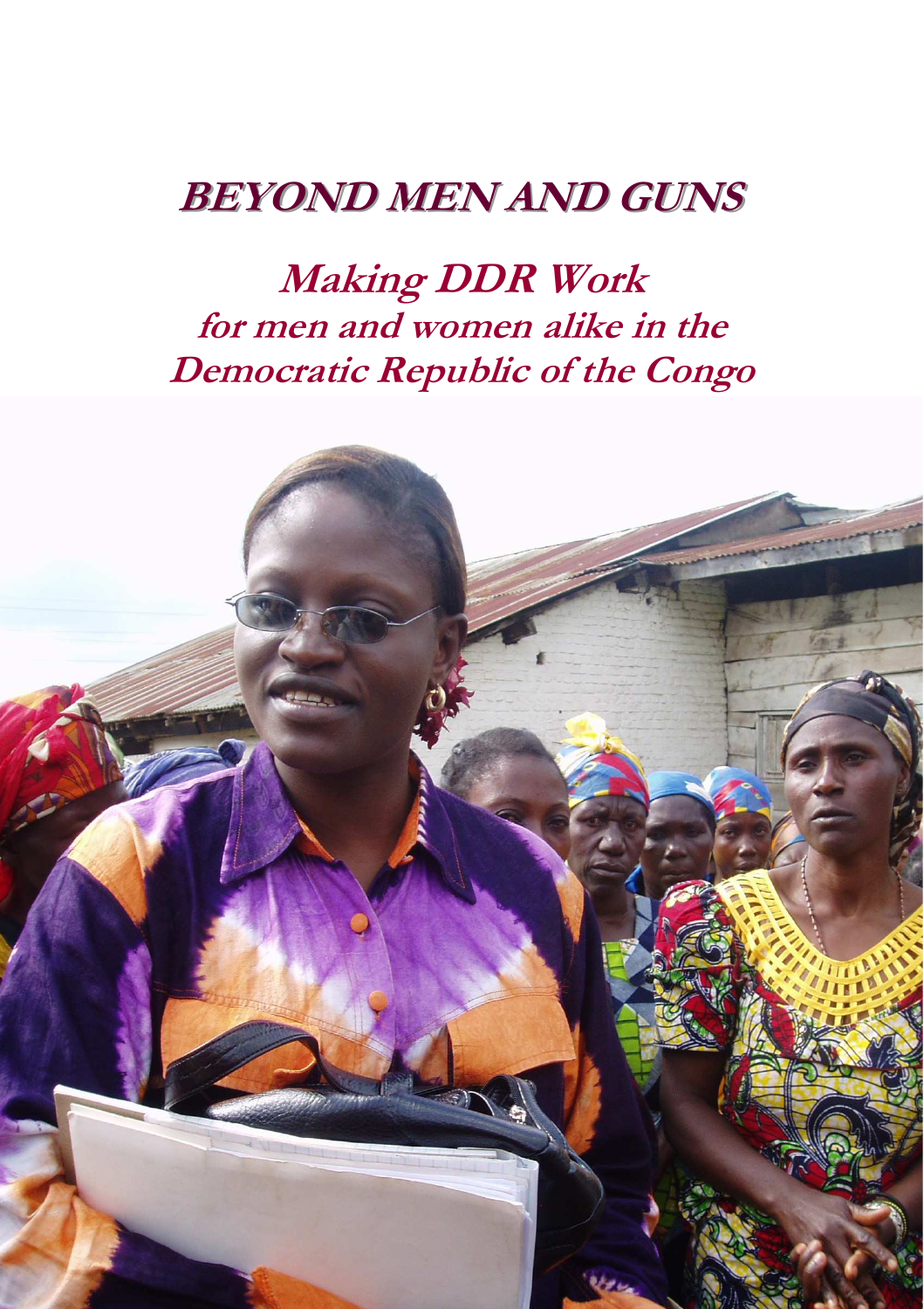# **BEYOND MEN AND GUNS**

# **Making DDR Work for men and women alike in the Democratic Republic of the Congo**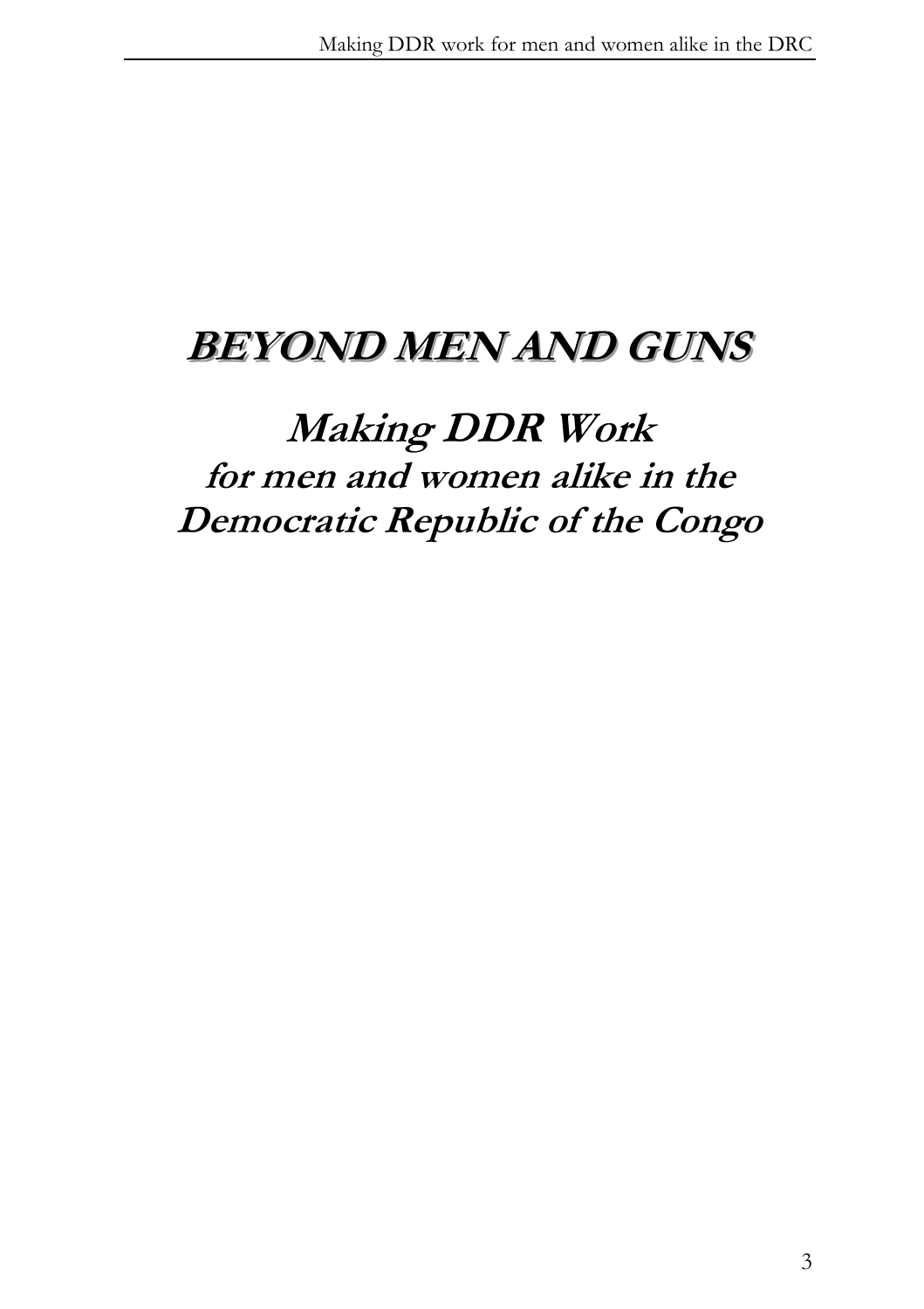#### **Beyond Men and Guns**

Making DDR work for men and women alike in the Democratic Republic of the Congo

© Justitia et Pax Nederland 2010

P.O. Box 16334 2500 BH The Hague The Netherlands info@justitiaetpax.nl www.justitiaetpax.nl

ISBN 978-90-70503-58-1

Researcher: Sara Pavan Editor: Vreni van Unen

Photo front cover: "Christine Karumba, Country Director of Women for Women International's Democratic Republic of the Congo program and participants"

Photo courtesy of Women for Women international

This report is realised in collaboration with Cordaid (www.cordaid.nl) and People on a Mission (www.mensenmeteenmissie.nl)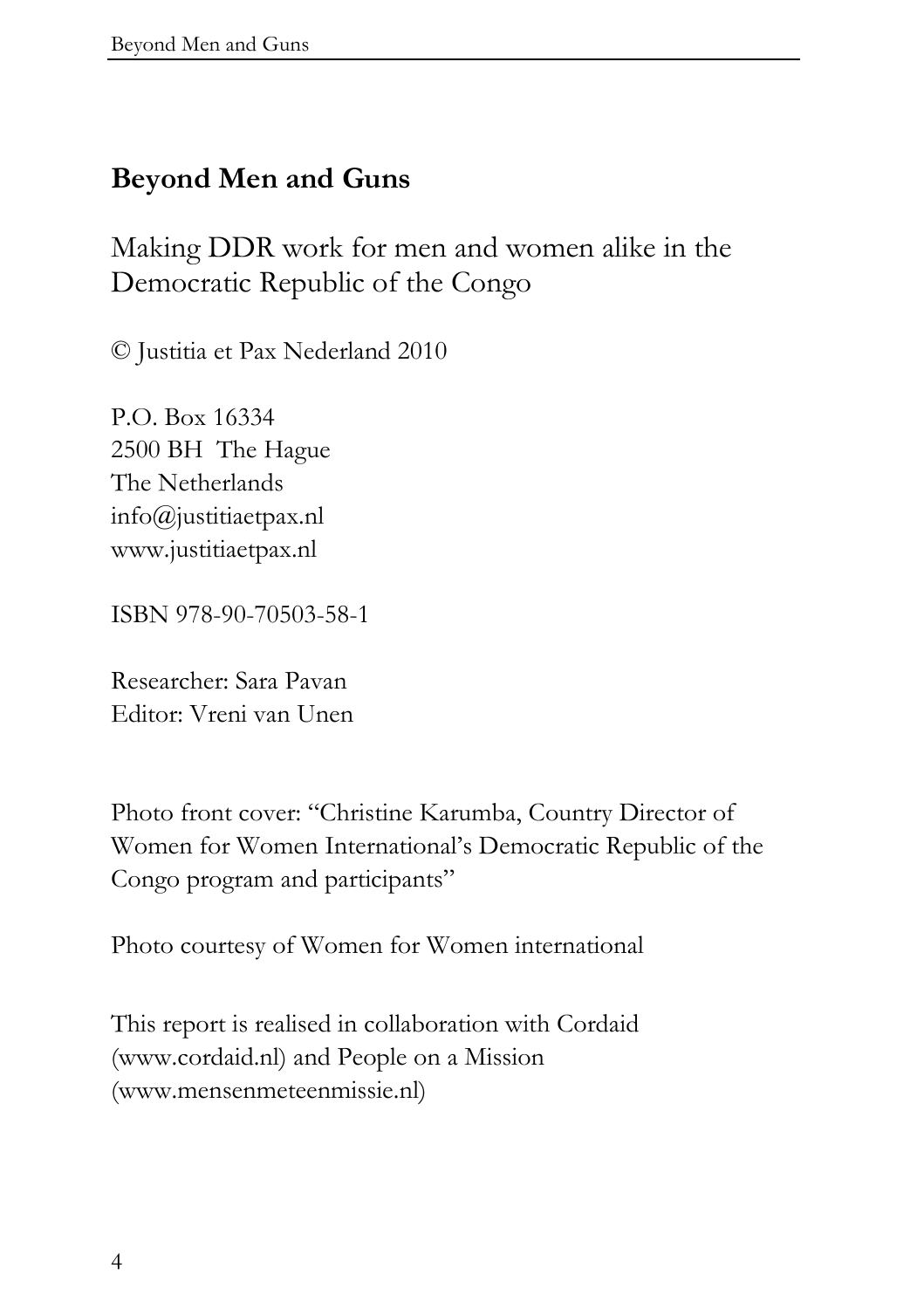# **Table of Contents**

|                                                  | <b>Executive Summary</b>                                                                                                                                                                                                                                                                                                                                                              | 6                          |
|--------------------------------------------------|---------------------------------------------------------------------------------------------------------------------------------------------------------------------------------------------------------------------------------------------------------------------------------------------------------------------------------------------------------------------------------------|----------------------------|
| $\mathbf{1}$                                     | Introduction                                                                                                                                                                                                                                                                                                                                                                          | 14                         |
|                                                  | 2 The rationale for gender mainstreaming DDR                                                                                                                                                                                                                                                                                                                                          | 19                         |
| 3                                                | A background of the DDR programme in the DRC                                                                                                                                                                                                                                                                                                                                          | 24                         |
|                                                  | 4 The Congolese DDR programme in terms of<br>gender mainstreaming: an assessment of the design<br>4.1 Gender mainstreaming the sources of the DDR programme:<br>the use of gender-sensitive language<br>4.2 Gender mainstreaming the timing of the DDR design<br>4.3 Gender mainstreaming the targets of the DDR programme<br>4.4 Consequences of not gender mainstreaming the budget | 26<br>27<br>28<br>30<br>31 |
| 5                                                | Gender mainstreaming the implementation of the<br>DDR programme<br>5.1 Implementing disarmament<br>5.2 Implementing demobilisation<br>5.3 Implementing reintegration                                                                                                                                                                                                                  | 32<br>32<br>34<br>36       |
|                                                  | 6 A major threat to the positive effects of peace for women:<br>the political economy of MONUC's mission<br>6.1 Enhancing the conditions to make DDR work for men<br>and women alike: the four pillars                                                                                                                                                                                | 38<br>39                   |
| Short chronology of the peace process in the DRC |                                                                                                                                                                                                                                                                                                                                                                                       |                            |
| List of abbreviations                            |                                                                                                                                                                                                                                                                                                                                                                                       |                            |
| 46<br>References                                 |                                                                                                                                                                                                                                                                                                                                                                                       |                            |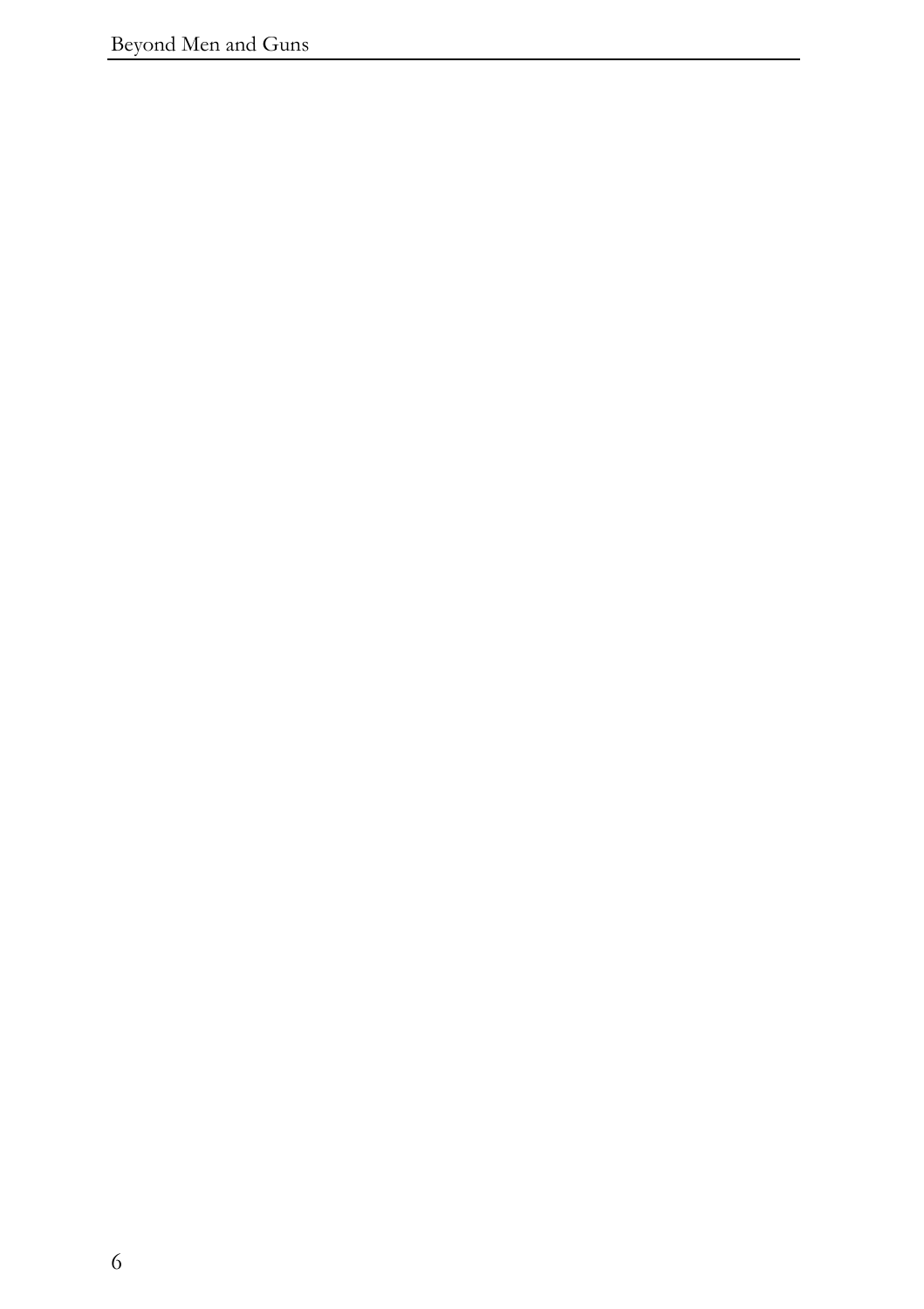### **Executive Summary**

After years of political violence and amidst ongoing political turmoil, the Democratic Republic of the Congo saw the start of a peace process in 1999. In this context national and international efforts have merged to implement a Disarmament, Demobilisation and Reintegration (DDR) programme.

DDR programmes are meant to curb the proliferation of weapons and to provide alternative livelihoods to soldiers formerly involved in militias and paramilitary groups.

The Congolese National Plan for DDR of 2004 underscores that DDR is a complex development programme. It offers assistance to communities regarding socio-economic reinsertion and raises awareness about issues such as environment, human rights and gender.

In line with the provisions of United Nations Security Council Resolution 1325, the Congolese National Plan also refers to the need for the creation of an inclusive post-conflict arrangement, where women have a role to play as contributors to peace and security.

Yet, field-based research already conducted on the DDR programme in the DRC has revealed that budgetary constraints and organisational issues have so far resulted in putting disarmament and demobilisation first and reintegration last. Furthermore, despite an attempt to gender mainstream the national and international DDR programmes, a number of weaknesses in the design and implementation of the programme have often prevented commitments from turning into action.

According to the definition given by the  $52<sup>nd</sup>$  session of the UN Economic and Social Council in 1997, gender mainstreaming is the '*process of assessing the implications for women and men of any*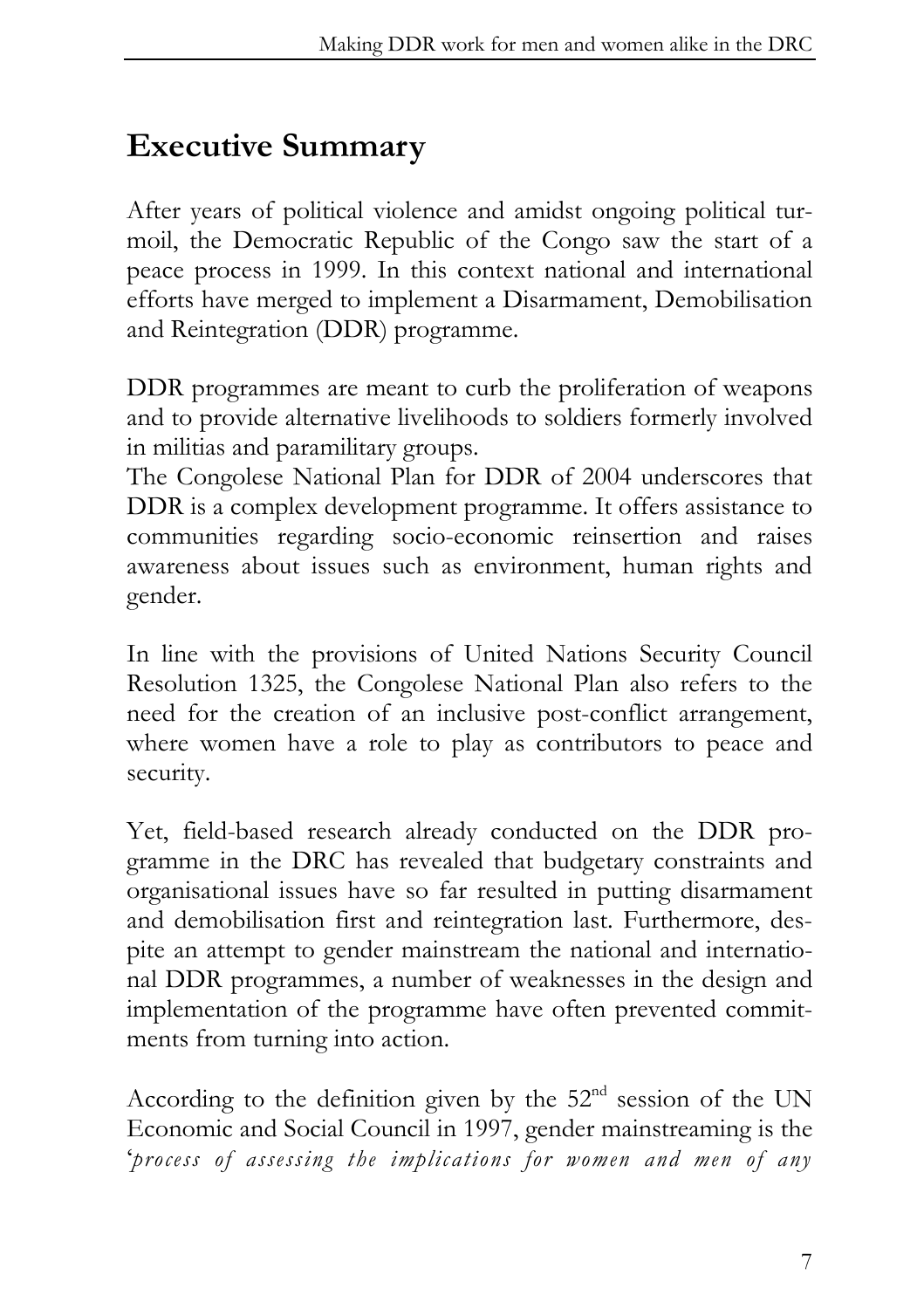*planned action, including legislation, policies or programmes, in all areas and at all levels. It is a strategy for making women's as well as men's concerns and experiences an integral dimension of the design, implementation, monitoring and evaluation of policies and programmes, in all political, economic and societal spheres so that women and men benefit equally and inequality is not perpetrated'.* 

#### Or, in other words:

*'The recognition of the differences between needs of men and women, boys and girls, requires thorough gender mainstreaming of the design and implementation of the programme'.* 

It has been estimated that women represented around 20% of all combatants (amounting to approximately 88,000 women) in the Congolese armed groups. Most of them were defined as 'dependents' or 'bush-wives', by 2008 only 3,000 had officially demobilised. But women involved with armed groups were not the only ones to largely miss out on the benefits of DDR. In fact, during the post-conflict period civilian women and girls have increasingly become the target of sexual exploitation and abuse. This has occurred as a result of failed disarmament and demobilisation, as well as by the specific political economies created by the presence of the United Nations Mission in Congo (MONUC).

Although it is difficult to produce accurate figures at the national level, several sources have pointed to the pervasive extent of mass rape. It often leads to sexual slavery, perpetrated mostly by members of armed groups still operating in the country and by government soldiers. In South Kivu, for instance, 2,773 women have sought medical care after rape, 2,447 of which had been assaulted by members of armed groups. The MONUC mission has also been accused of contributing to the establishment of a local political economy conducive to sexual exploitation. In 2008, approximately 300 allegations of sexual exploitation and abuse have been investigated.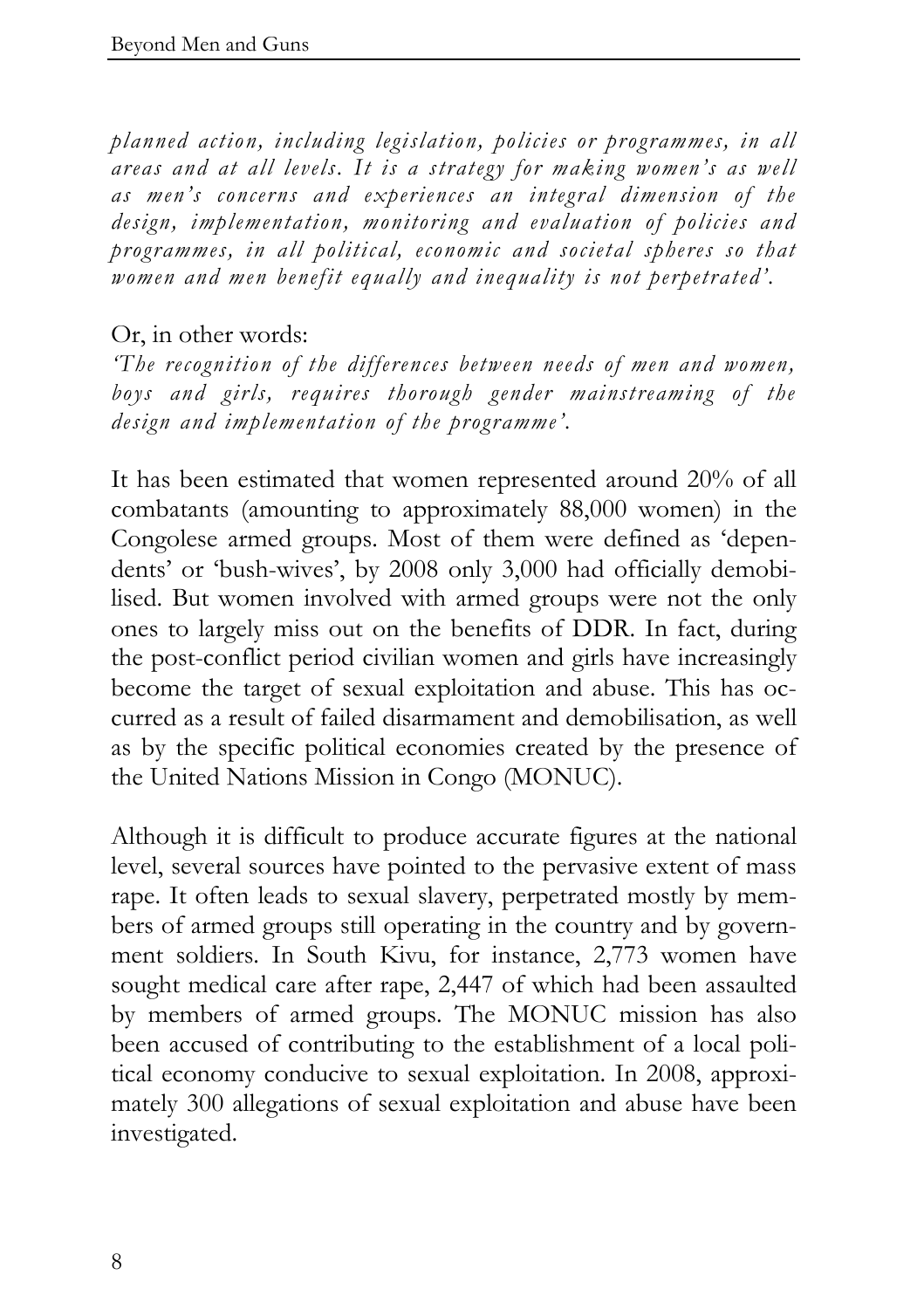This research report attempts to map the causes for such failure and suggests that violence against women in post-conflict DRC can be addressed by thoroughly gender mainstreaming the design and implementation of DDR programmes. Furthermore, the research suggests four pillars that contribute to creating an envionment in which gender mainstreaming can be translated into practice. Ultimately, it provides recommendations as to how DDR programmes can be harnessed to promote positive peace (meaning not just absence of violence, but also active respect for human rights), in which women are included to 'build back better'.

'Build back better' signifies recovery from emergencies in a way that does not necessarily restore the previous order of affairs (that can be highly detrimental for women in particular), but rather harnesses the crisis to bring about transformational changes.

#### **Funds and implementing agencies in the DDR programme**

Both the Dutch government and institutions of the European Union have played major roles in funding post-conflict programmes, including DDR, in the DRC. The Netherlands has been the second biggest donor (after the World Bank) to the MDRP initiative and Dutch humanitarian aid was arranged specifically to promote good governance, good policy and pro-poor growth in the country. As recent as 2008, The Netherlands has donated 6.9 million Euro to the DRC through the Stability Fund, which *'finances activities that enhance security in poor countries where there is, or has recently been, a conflict'.* 

The involvement of the European Union in post-conflict DRC has also been extensive. The EU-DRC Country Strategy Paper 2008- 2013 has earmarked 56 million Euro to foster physical reconstructtion and good governance in the DRC. The European Commission has also offered additional funding from the humanitarian assistance budget. Finally, the Commission was one of the main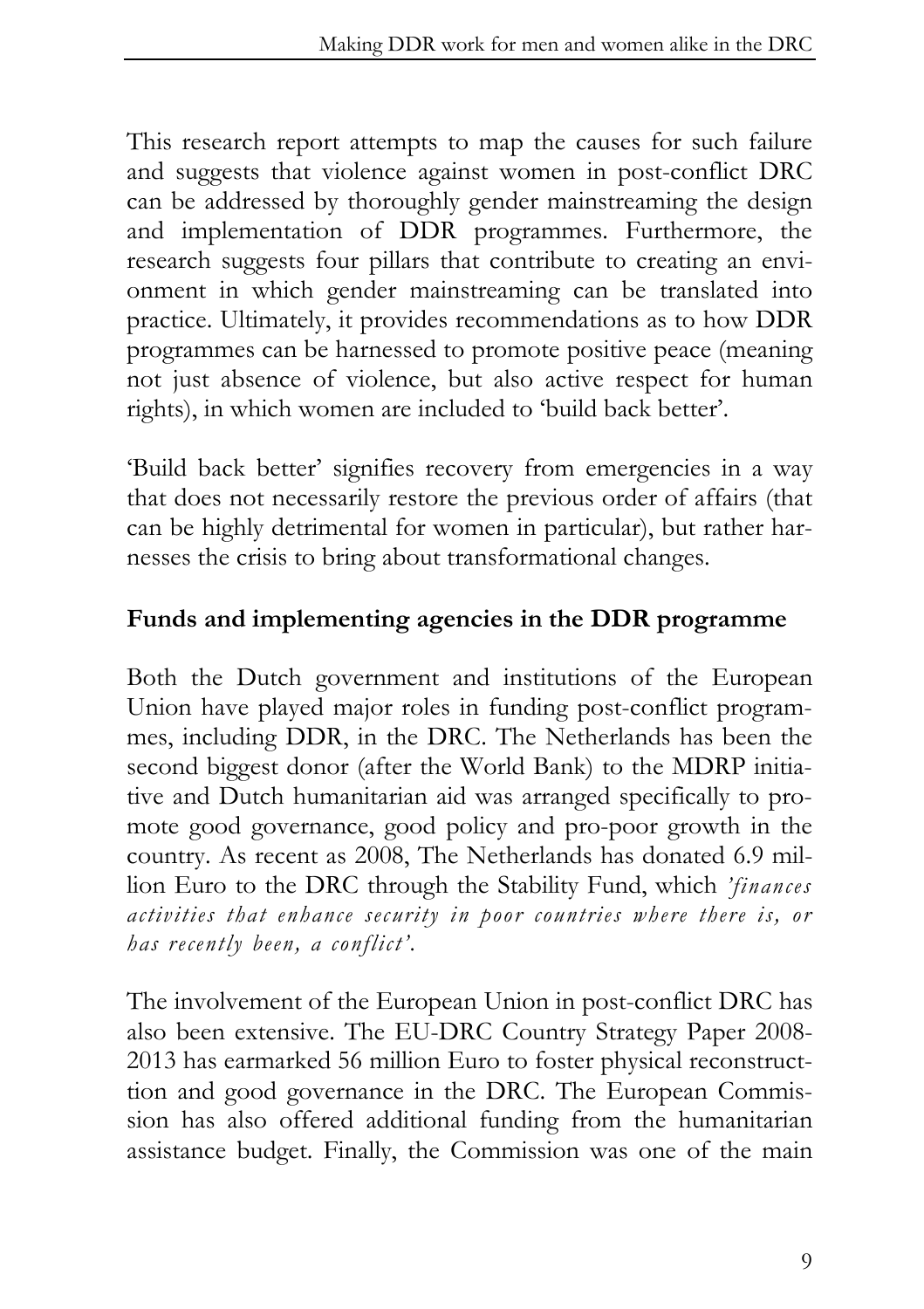donors supporting the parliamentary and presidential elections of 2006.

Major changes have occurred recently in the organisation and the finances of the DDR programme in the DRC. In June 2009 the MDRP (Multi-Country Demobilisation and Reintegration) initiative has officially come to an end. Demobilisation and reintegration will be resumed under the *aegis* of the African Development Bank. Yet both the Dutch government and the EU are still involved to a high extent.

For instance, the 'Rapid Mechanism to Support Security Sector Reform', funded exclusively by the Dutch government and administered by UNDP, is still operating. The Netherlands are also the third biggest contributor to the DRC Pooled Fund. This engagement is the result of the political commitment expressed in the Dutch strategy document in 2008-2011 'Security and Development in Fragile States', which envisions a continued Dutch support to DDR programmes as well as a contribution to security improvements through creating positive conditions for further development.

Against this backdrop, both the Dutch government and the European Union may still exert an important role in promoting effecttive gender mainstreaming of DDR in the DRC. This applies to their bilateral relationships with the DRC as well as their role as members of international organisations.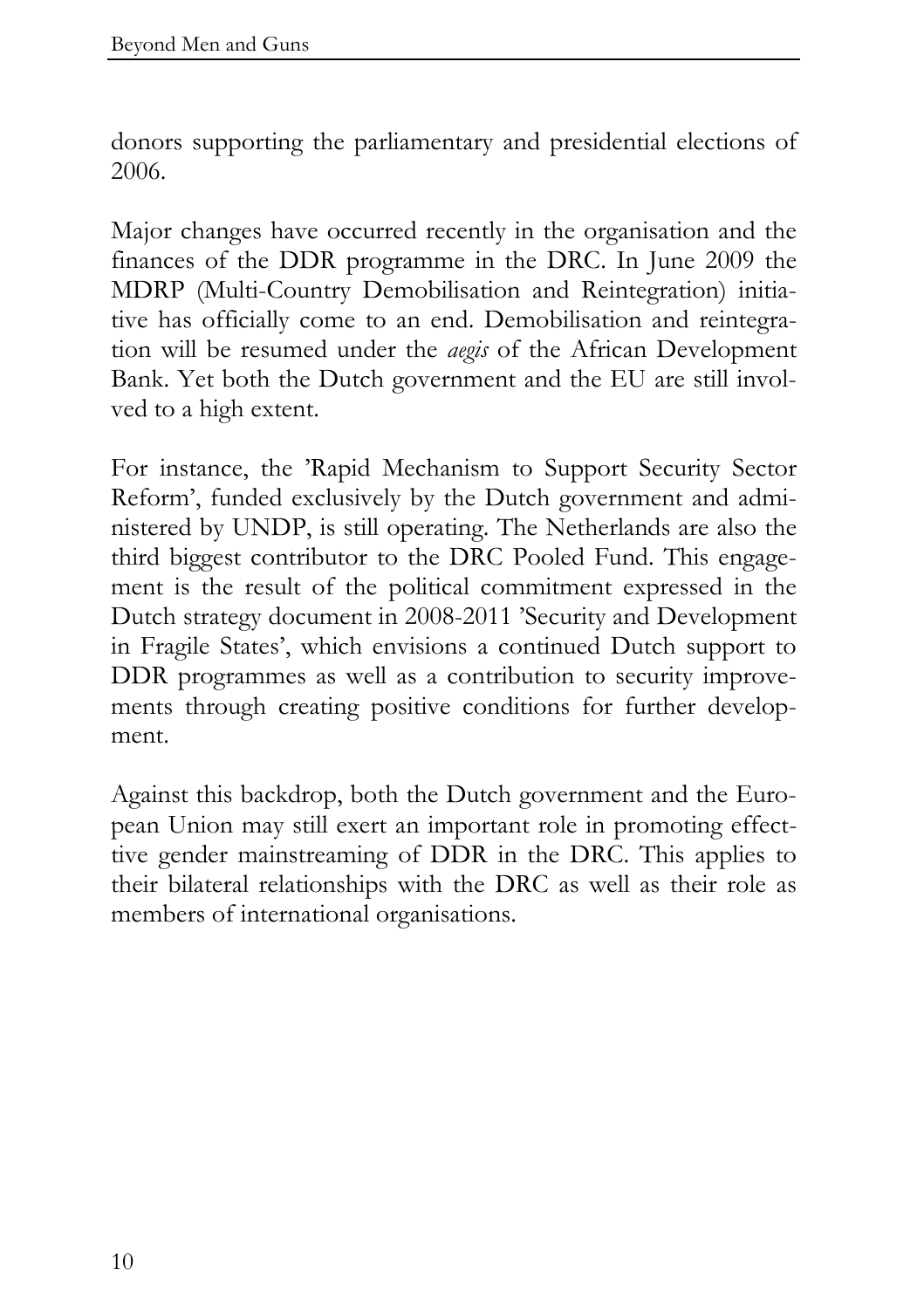#### **Recommendations**

Three sets of recommendations should be considered by the Dutch government, the EU, and by the implementing agencies of the programme.

#### **a. Recommendations on DDR design**

- 1. National and international sources of the DDR programme should set equally high standards of gender attentiveness. Currently, the Congolese National Plan of DDR is more thoroughly gender mainstreamed than the Security Council resolutions dealing with the programme. International obligetions on gender mainstreaming should, however, be fulfilled by national governments as well as the UN Security Council. It is therefore desirable that international documents and covenants set further requirements in terms of participation of women in post-conflict development. For instance, they should set requirements as to the gender-balance of UN missions' personnel, to the quality of the gender training provided to the peacekeepers and civilian staff both prior and during deployment, as well as to the adequate participation of women in any decisionmaking forum concerned with the peace process;
- 2. General commitments to the objective of gender mainstreamming must be translated into concrete plans of action that are properly budgeted. Their success should be measurable;
- 3. Women should be envisaged not only as contributors to peace, but also as political actors who need recognition and support. Positive action to support collective action in every step of the peace process should be considered;
- 4. The vulnerability of both ex-combatants and civilian women, in all phases of DDR, should be recognised and addressed in all aspects of DDR design.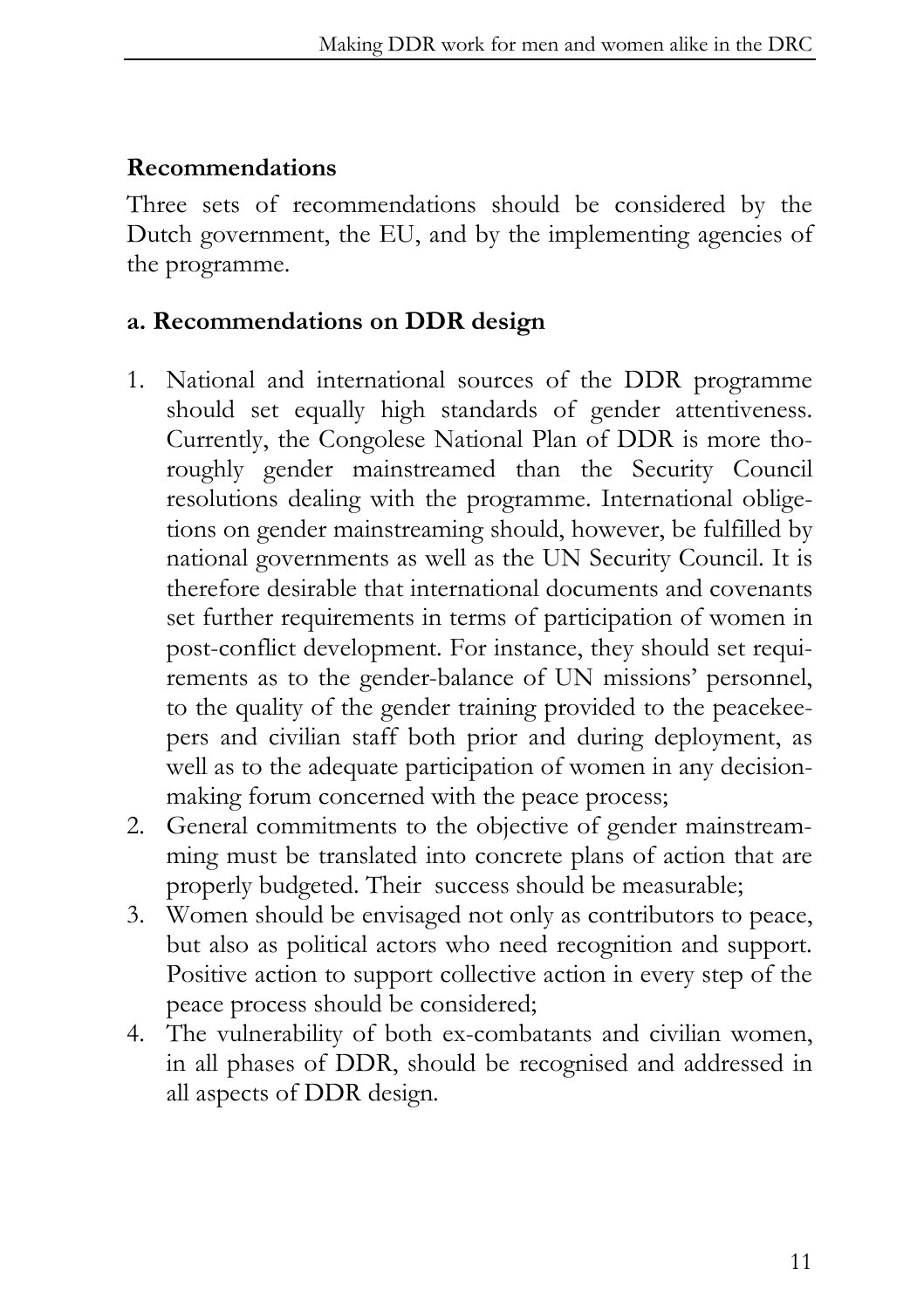#### **b. Recommendations on DDR implementation**

- 5. Harnessing social change for gender equality requires that power relations between men and women in armed groups be acknowledged. Timing and budget of DDR programmes shall thus allow for the implementation of measures to facilitate access to DDR for women involved in the rebel groups;
- 6. The phase of encampment should represent a chance to harness gender training, entailing programmes of gender awareness geared at male ex-combatants and non-discriminative division of domestic labour in the camp;
- 7. Devote more resources to reintegration (which appears the most important aspect of DDR) if the programme is to contribute to harmonious development which includes also the most vulnerable groups in society. Furthermore, if reintegration is to bring a distinctive contribution to gender equality according to the 'build back better'-principle, it should rightly be part of wider strategies to tackle material and immaterial disadvantages suffered by women;
- 8. One further recommendation, which entails both design and implementation of the programme, concerns the need to gender mainstream international missions in order to avoid or at least reduce the likelihood of the emergence of sexual exploitation and abuse.

#### **c. Recommendations on conditions to contribute to DDR working for men and women alike**

- 9. The incorporation of reintegration into wider development policies. This means that skills training and economic activities performed during this phase should be part of a strategy aimed at reducing poverty and fostering economic development;
- 10. The promotion of inclusive development. This means that the strategies for post-conflict development should be targeted specifically at groups that are more likely to be left behind, including women;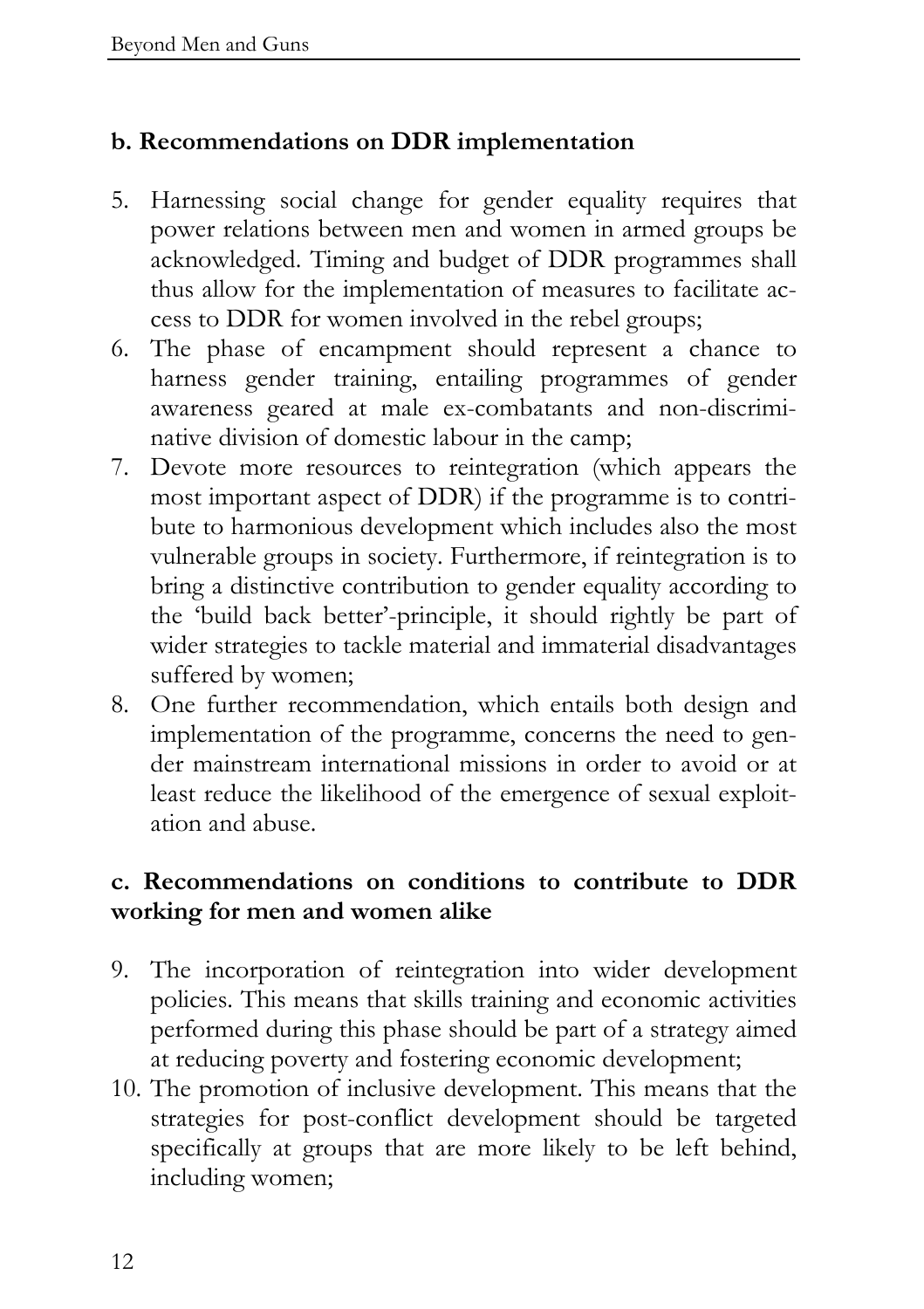- 11. The central role of communities in restoring social solidarity. This implies that the target of DDR does not limit itself to exfighters, but also to their receiving communities. They also bear the brunt of past conflict and violence, and need support to provide for the special needs of returning soldiers;
- 12. The combination of exogenous and endogenous mechanisms of conflict resolution. This implies that external intervention shall take local structures of authority into account in order to translate (originally) alien concepts such as human rights into culturally adequate activities.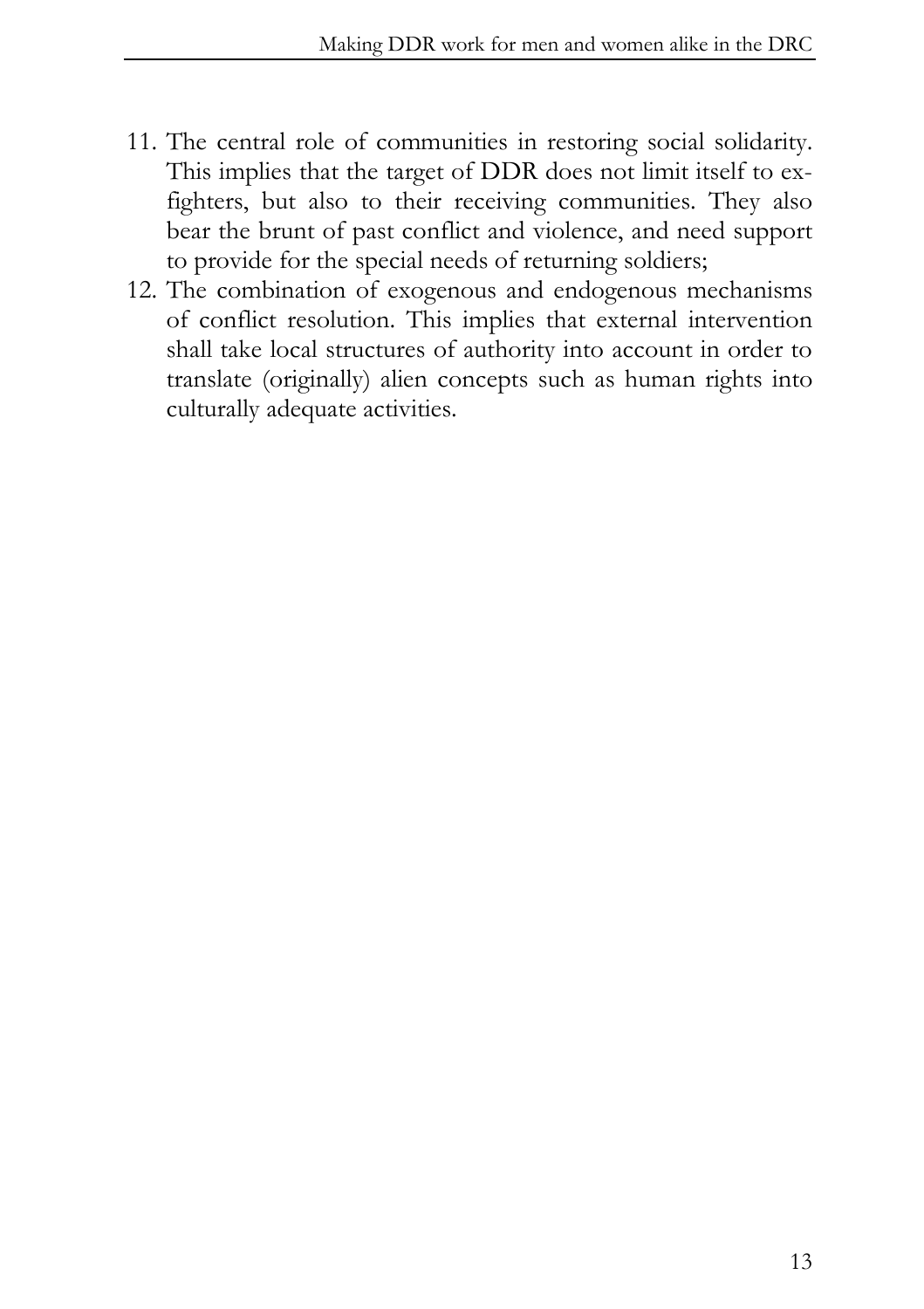### **1 Introduction**

Justice and Peace Netherlands has started working in the DRC in 2003, when the issue of sexual violence against women in the country was still unacknowledged by international institutions the way it is now. Justice and Peace collaborated with local human rights organisations and church-based groups, which worked to sensitise the Congolese population on the issue of sexual violence against women. These groups expressed their concern for the adversarial consequences of the peace process and in particular of DDR to women, especially in the eastern provinces of the country.

At the core of their preoccupations was particularly the observation that, while fighting between different rebel groups and the national army decreased, the use of sexual violence as a tactic to destabilise communities increased. Furthermore, looting had become a new strategy for survival of unemployed ex-combatants and was often associated with rape.

These observations from the field, and the acknowledgement that the burgeoning literature on the effectiveness of DDR is largely oblivious of gender considerations, represent the rationale for Justice and Peace to perform this study. This desk research is based on both literature review and observations of grassroots human rights and church-based organisations in the DRC. It is anticipated that this study will be followed by a field research to study the feasibility of the recommendations here included. The aim of this review is to contribute to policy-making on DDR in the DRC in a way that can turn the commitment to gender-mainstreaming into action and thus make post-conflict programmes serve better for men and women.

In 1999 the Lusaka agreement represented the first step in the peace process in DRC. Shortly after the adoption of this agree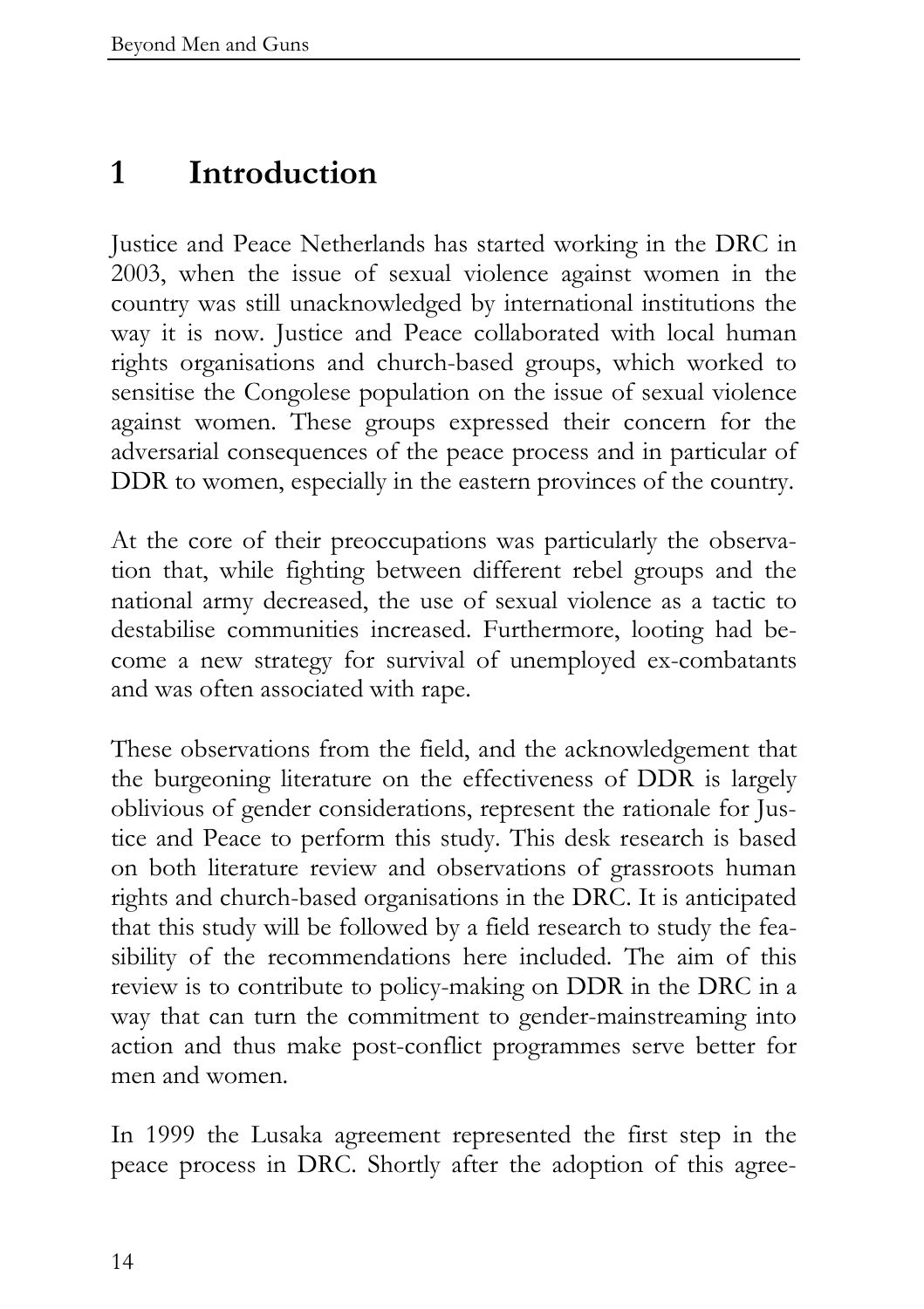ment, the United Nations Security Council established the United Nations Mission to Congo (MONUC) and an international peacekeeping force immediately undertook disarmament and demobilisation, along with the United Nations Development Fund (UNDP).

Taking into account the danger of spill-over of instability in the greater Great Lakes Regions of Africa, in 2002 the Multi-Country Demobilisation and Reintegration (MDRP) Programme was launched under the auspices of the World Bank. A national DDR programme was officially inaugurated as late as 2004, under the remit of the national Committee for DDR (CONADER).

Despite national and international efforts, there is evidence that the peace process has not succeeded in improving the human rights record in the country. According to the 2009 Amnesty International report, for instance, the peacekeeping missions that intervened in the country have failed to make a significant impact in terms of protecting the civilian population, in particular in the eastern provinces of the country<sup>1</sup>. Human rights violations, including killings and abductions of civilians, are committed daily in that part of the country<sup>2</sup>.

While an assessment of what went wrong and what went right in the process may be useful, Justitia et Pax is undertaking this research from a slightly different angle since it is concerned specifically with the consequences of the DDR programme in terms of the protection of women's human's rights. The investigation stems from the observation that a particularly heavy toll is still paid daily by girls and women. For instance, it was reported that in 2008, 6,700 cases of sexual violence were treated in South and North Kivu<sup>3</sup> alone. An Amnesty International Report from 2008 states

<sup>1</sup> Amnesty International Report 2009, p. 3.

<sup>2</sup> Ibid, p. 125.

<sup>3</sup> Medecins Sans Frontieres 2009, p. 8.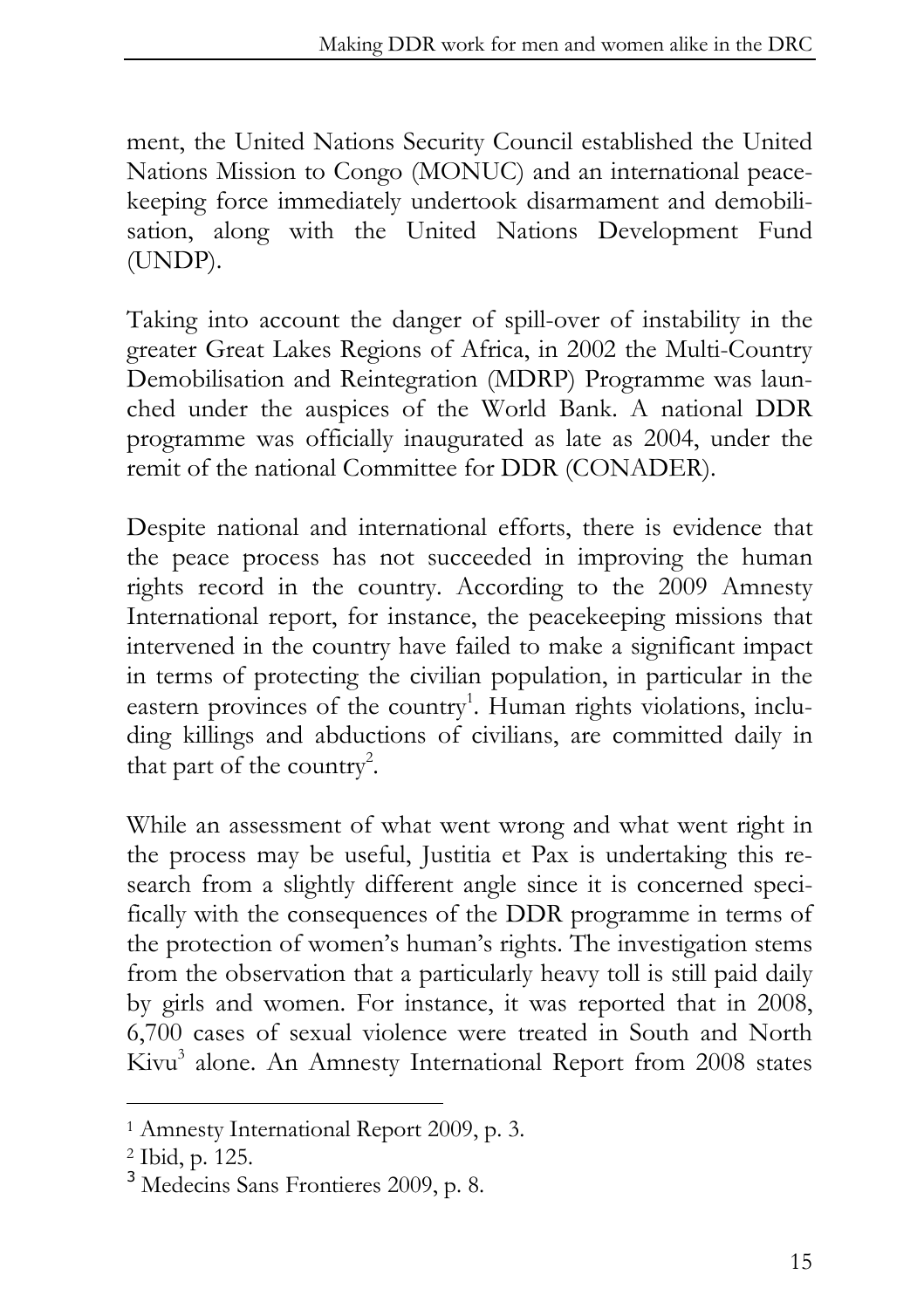that – like in war times – rape is still committed in public and in front of family members, including children<sup>4</sup>.

The voices of the Congolese women reveal the atrocities that threaten their daily lives. Euprazi, a Congolese woman of 50 recounted: "*they forced my son to have sex with me, and when he'd finished they killed him. Then they raped me in front of my husband and then they killed him too. Then they took away my three daughters*" 5 .

More to the point, this research report looks at the unintended consequences of DDR design and implementation that have proved adversarial to women's human's rights. In 2005, Human Rights Watch reported not only that women and girls were still sexually assaulted by armed militiamen, but also that *'they have been preyed upon by common criminals who are reportedly perpetrating acts of sexual violence increasingly in some areas of*  North Kivu<sup>,6</sup>. Furthermore, cases of sexual exploitation by UN peacekeepers and increase of "survival prostitution", with women trading sex for food and shelter have also been reported in the post-conflict period<sup>7</sup>. The culture of "boys must be boys" that characterizes military operations has often resulted in a cruel irony: '*While peace-keepers are sent into post-conflict zones to provide protection to the most vulnerable, [...] some use this position of trust to prey upon the vulnerable. Often, women and children, offer the only material asset they have to trade, their bodies, to the peacekeepers as a method of survival'* <sup>8</sup> *.* 

<sup>4</sup> Amnesty International 2008.

<sup>5</sup> The Guardian, 5 December 2008, "Aged one to 90, the victims of hidden war against women".

 $<sup>6</sup>$  Human Rights Watch 2005, p. 15.</sup>

<sup>7</sup> See Higate 2004.

<sup>8</sup> Refugees International 2005, p.1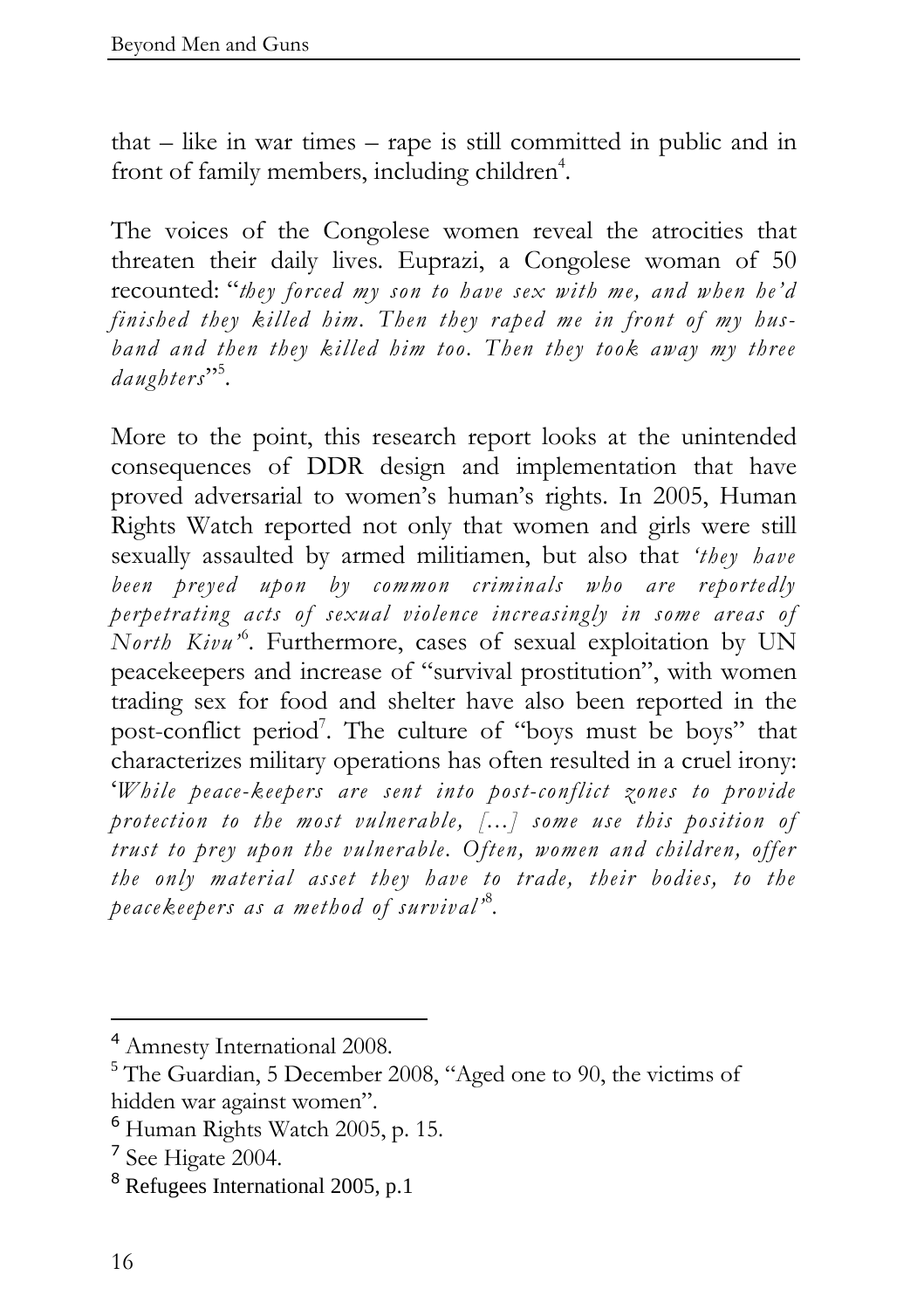This research finds cause for this wide-spread violence against women in post-conflict DRC in weaknesses in the design and implementation of the DDR programme. It further argues that combating violence against women in post-conflict DRC can be executed through effective gender mainstreaming the DDR programme. At the same time post-conflict policies, geared at promoting positive peace, inclusive and sustainable development are to be promoted. Ultimately, this research provides recommendations as to what steps to take for the DDR programme to serve as a vehicle for increased women's participation into 'building back better'.

The outcome of this research is to aid policy-making on DDR in the DRC. It is thus intended to support Justice and Peace Netherlands as well as its partner organisations in the DRC in their advocacy work to promote women's human rights, and to change attitudes with regard to sexual violence in the DRC. In particular, this research aims to contribute to the burgeoning literature on the effecttiveness of DDR, which is regrettably not always attentive to gender considerations. It is anticipated that this desk research will be followed by a field-based investigations to study the feasibility of the recommendations hereby provided in the local context of the DRC.

This research report is organised as follows:

**Chapter 2** provides a background as to why gender mainstreaming DDR is necessary. It considers not only the most important international obligations that make gender mainstreaming mandatory, but also the reasons why gender mainstreaming DDR makes the success of DDR overall more likely.

**Chapter 3** provides a background of the different sources of the DDR programme in the DRC, their characteristics and their relation to the broader security sector reform.

**Chapter 4** assesses the design of the DDR programme from a gender mainstreaming perspective and provides recommendations on how to improve its gender attentiveness.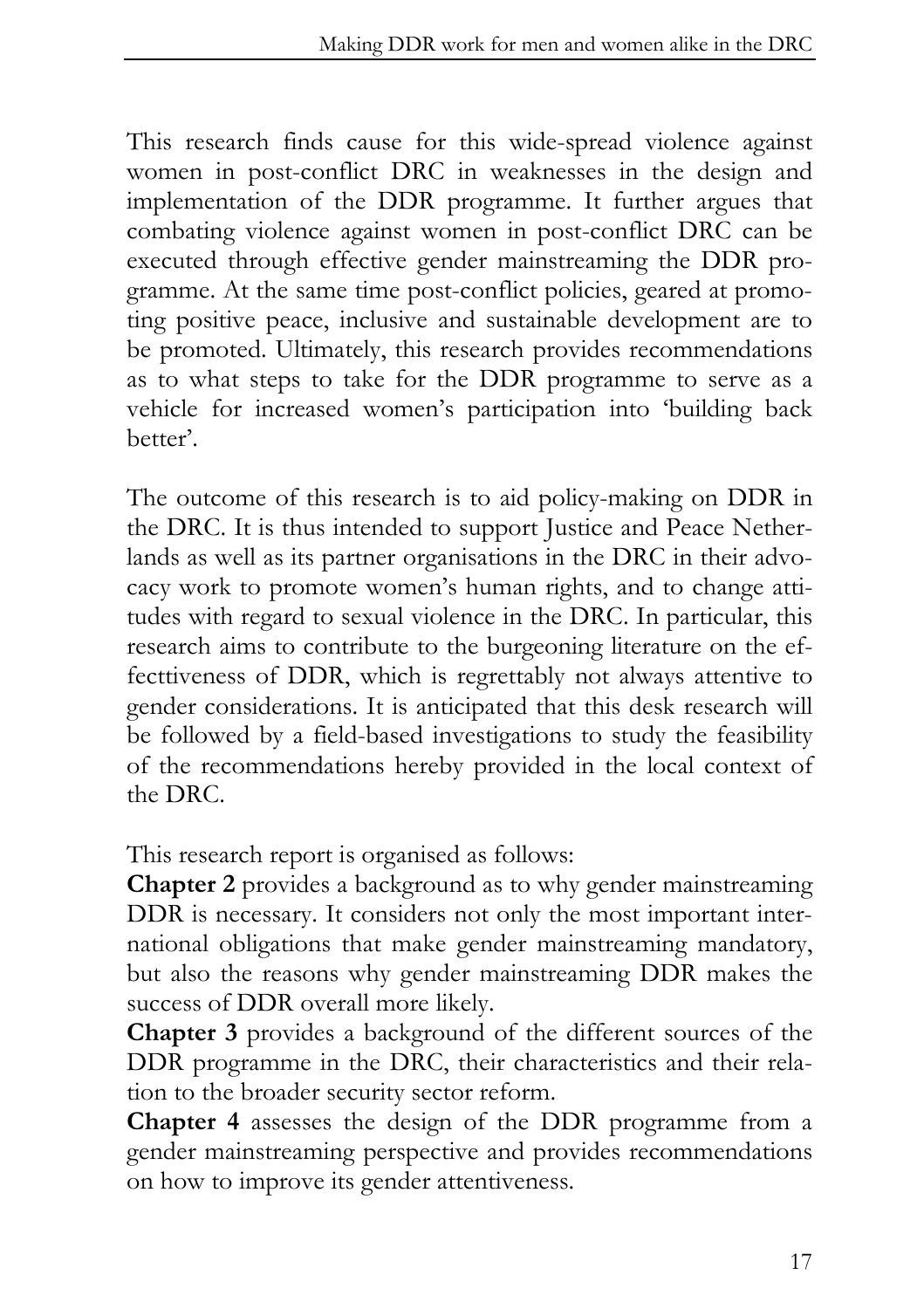**Chapter 5** adopts a gender-lens to evaluate the implementation of the Congolese DDR programme and provides recommendations for increased effectiveness.

**Chapter 6** assesses the dangers posed to women's share in the peace process, as posed by the political economy that stems from the MONUC mission.

Finally, **Chapter 7** indicates four pillars addressing the structural context in which DDR takes place. These pillars may contribute to effectively gender mainstream the DDR programme.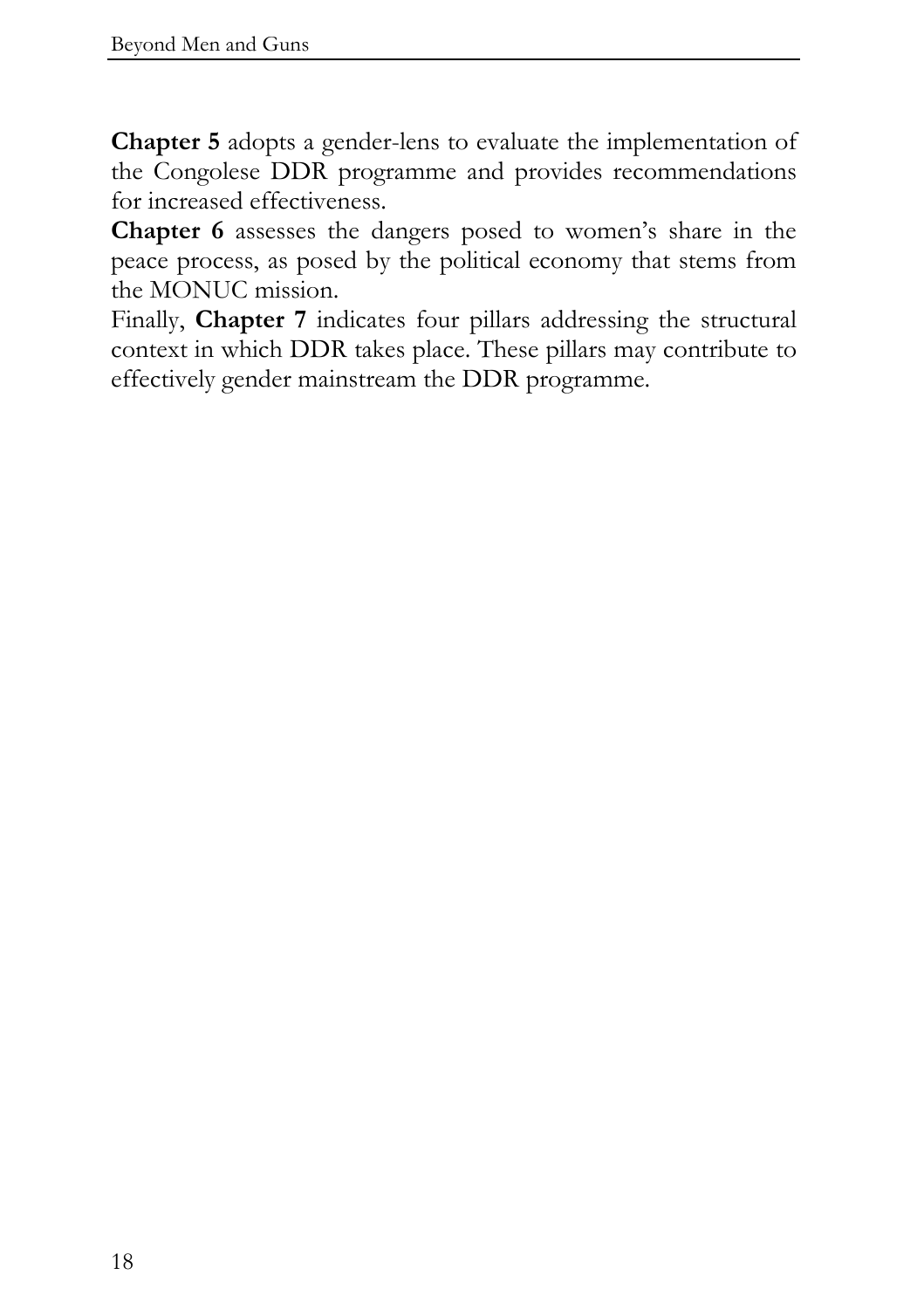### **2 The rationale for gender mainstreaming DDR**

The post-conflict agenda in the DRC has so far proved unable to deliver negative peace, i.e. absence of violence to women: the amount of sexual and physical violence women still suffer is enormous. Between 2003 and 2007 at least 7,482 women have sought treatment after rape in the province of Ituri<sup>9</sup> alone. In North and South Kivu, 6,700 victims of sexual violence were treated in 2008 alone<sup>10</sup>. And so positive peace, i.e. justice and human rights, seems further away.

While it is not the objective of the DDR programme to address the roots of gender-based violence – that UNIFEM has identified as stemming from unequal power relations between genders – this research attempts to ascertain if and how the social change elicited by the DDR programme has proved conducive to increased violence against women. In other words, it wants to give substance to the claim enunciated at the Security Council Open Debate on Women, Peace and Security on June 19, 2008 by Maj. Gen. Patrick Cammaert, former UN Peacekeeping Operation Commander in DRC, according to which *"it is more dangerous to be a woman than to be a soldier in modern war".* 

The DDR programme implemented in the DRC so far has been very limitedly accessed by women. A few of those involved in the armed groups have been able to register. Furthermore, those who did were still met with hardship when returning to their communities for reintegration. On the other hand, the limited success of reintegration also for male combatants has led to an increase in

<sup>9</sup> Medecins Sans Frontières 2008. These figures refer exclusively to women who sought treatment in Medecins Sans Frontières hospitals. It is thus likely that the actual number of women raped is higher.  $10$  Ibid.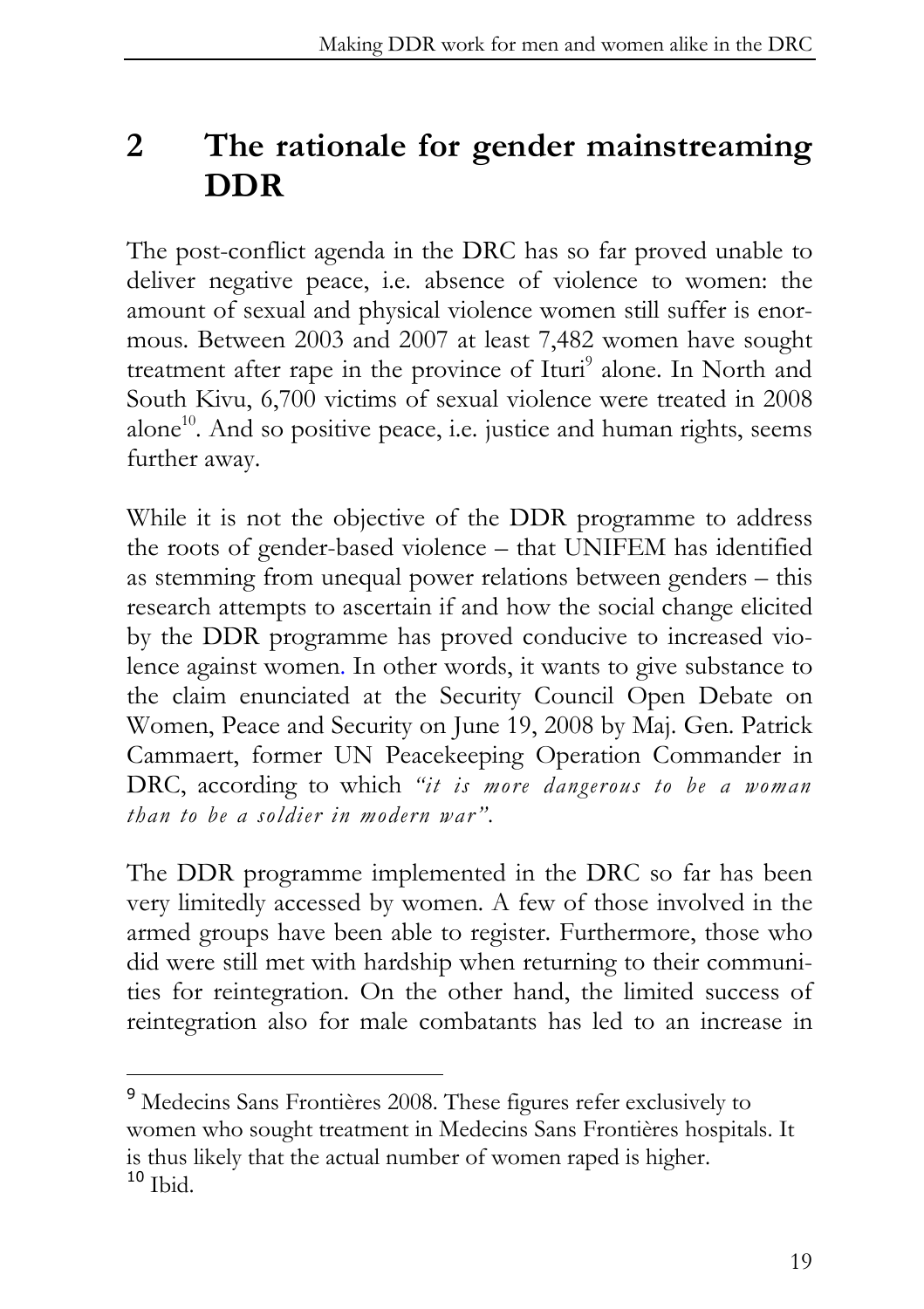banditry and loot, which has been associated with wide-spread rape. In 2005 the Special Rapporteur for the United Nations on Violence against Women, Yakin Erturk, testified that sexual violence was becoming *"rampant and committed by non-state armed groups, the Armed Forces of the DRC, the National Congolese*  Police and increasingly also by civilians<sup>"11</sup>. The situation was worst for women in South Kivu, where also rebels from Rwanda operated.

Human Rights Watch reports in 2007 and 2009 testified that sexual violence carried out at the same time as looting activities was becoming a widespread trend in the DRC. Rape was committed by demobilised soldiers, members of rebel groups as well as by "mixed groups", i.e. former rebel groups incorporated in the Congolese National Army. The Bravo Brigade was identified as one of the "mixed" groups responsible of rape and crimes against women.

Again, the voices of Congolese women reveal the extent of atrocities they face: *"One woman from Kisharo was raped when four soldiers came to her house late at night in February to ask for money. Her husband said he had none and was taken from the house. The soldiers then raped the women and her three daughters: they hit us and beat us. Each of the soldiers took one of us. I could hear the screams of my daughters. After they finished with us, they looted our house and then left, taking my husband with them. I have not seen him since" 12 .*

Assumption of the design and implementation of the DDR programme – as it has been implemented in the DRC so far – has been the consideration of combatants as non-gendered individuals, merely responding to material incentives. This means that combatants have been understood as individuals devoid of gender conno-

<sup>11</sup> See http://www.alertnet.org/thenews/newsdesk/L30471668.htm.

<sup>&</sup>lt;sup>12</sup> Human Rights Watch 2007, p. 36.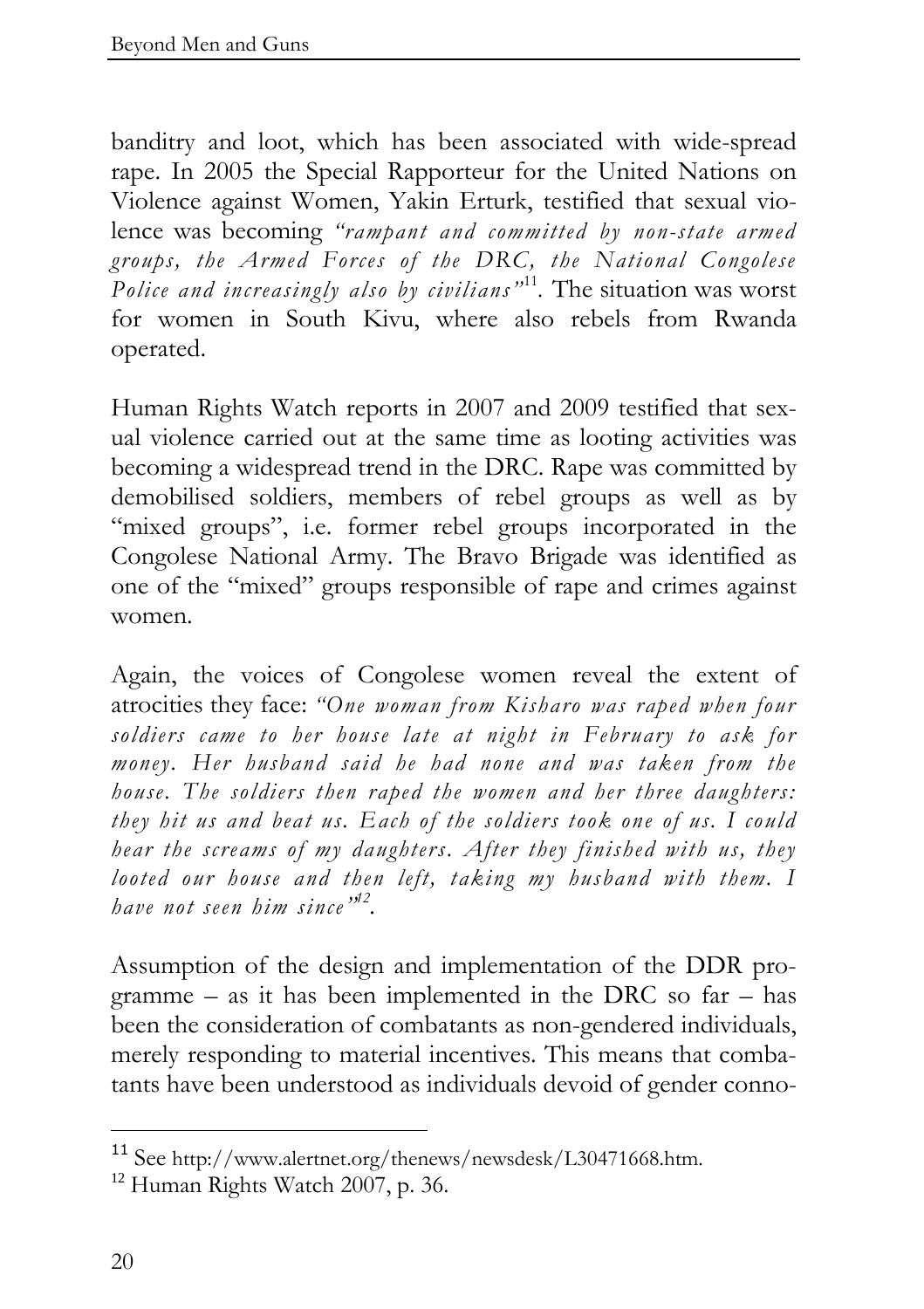tations that would undertake DDR insofar as it provided them with an alternative livelihood. Providing opportunities for reintegration into original communities was thus considered sufficient to spontaneously bring ex-combatants (men and women, boys and girls) to disarmament points.

However, as the programme unravelled it became evident that combatants are gendered: they are women and men involved in armed groups that are part of wider social structures, characterised by definite power relations.

There are at least two courses of reasoning as to why gender mainstreaming is important. Firstly, gender mainstreaming post-conflict policies is important to fulfil international obligations. For instance, three UN Security Council Resolutions have remarked on the importance of focusing on gender differences when devising post-conflict policies.

In view of the 'important role of women in the prevention and resolution of conflicts and in peace-building, and stressing the importance of their equal participation and full involvement in all efforts for the maintenance and promotion of peace and security', UN Security Council Resolution 1325 of 2000 has called on *'all parties to armed conflict to take special measures to protect women and girls from gender-based violence, particularly rape and other forms of sexual violence, and all other forms of violence in situations of armed conflict'* (art. 10). It also encouraged *'all those involved in the planning for disarmament, demobilisation and reintegration to consider the different needs of female and male ex-combatants and to take into account the needs of their dependents'* (art.  $13)^{13}$ .

<sup>&</sup>lt;sup>13</sup> So far, 13 countries have developed a National Action Plan to implement 1325. The Netherlands did so in 2007; recently, Liberia joined the group, being the *"first post-conflict developing country in Africa to have undertaken an inclusive and participatory bottom-up process to develop and launch a*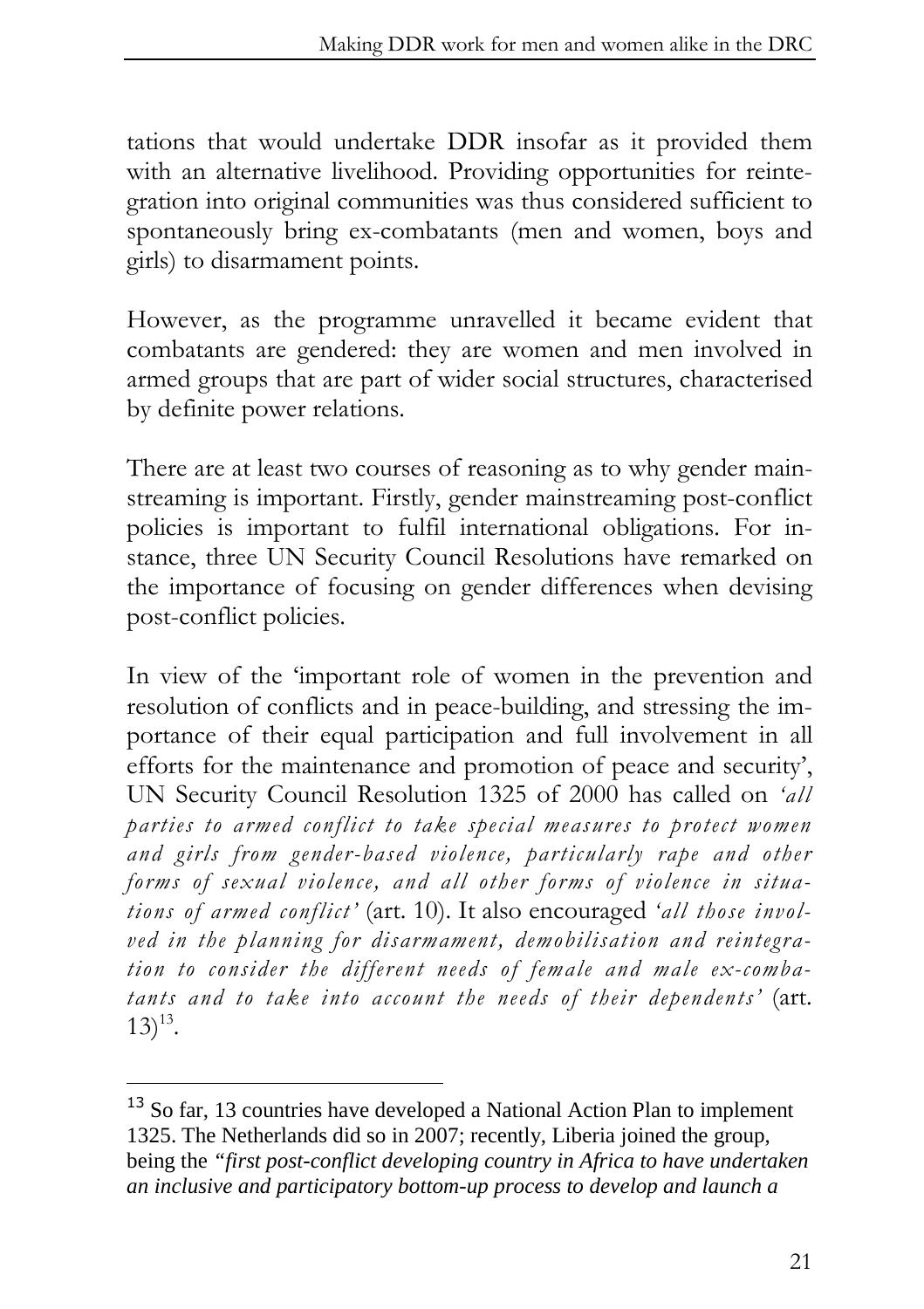In 2008 the UN Security Council issued Resolution 1820. The Resolution identified the systematic use of sexual violence in war as a matter of international peace and security and requested the Secretary-General to develop and implement appropriate training programmes for all peacekeeping and humanitarian personnel deployed by the UN in the context of missions as mandated by the Council. It urged countries contributing troops and police to take appropriate preventative action, including pre-deployment and intheatre awareness-raising. Furthermore, it encouraged these countries to take appropriate preventative action, including pre-deployment and in-theatre awareness-raising. Finally, it encouraged these countries to heighten the awareness and the responsiveness of their personnel participating in the UN peacekeeping operations to protect civilians, including women and children, and to prevent sexual violence against women and girls in conflict and post-conflict situations.

#### **Significance of gender mainstreaming during the peace process**

On October 5, 2009, the UN Security Council voted for resolution 1889. Here, art. 8 explicitly urges '*Member States to ensure gender mainstreaming in all post-conflict peacebuilding and recovery processes and sectors'*. Moreover, art. 13 *'calls upon all those involved in the planning, demobilisation and reintegration to take into account particular needs of women and girls associated with armed forces and armed groups and their children, and to provide for their full access to these programmes'*.

Finally, gender mainstreaming in all areas of societal development is instrumental for the achievement of Millennium Development

 $\overline{a}$ *National Action Plan for the implementation of UN Security Council Resolution 1325"*, (Introduction to the Liberia National Action Plan for the Implementation of United Nations Resolution 1325).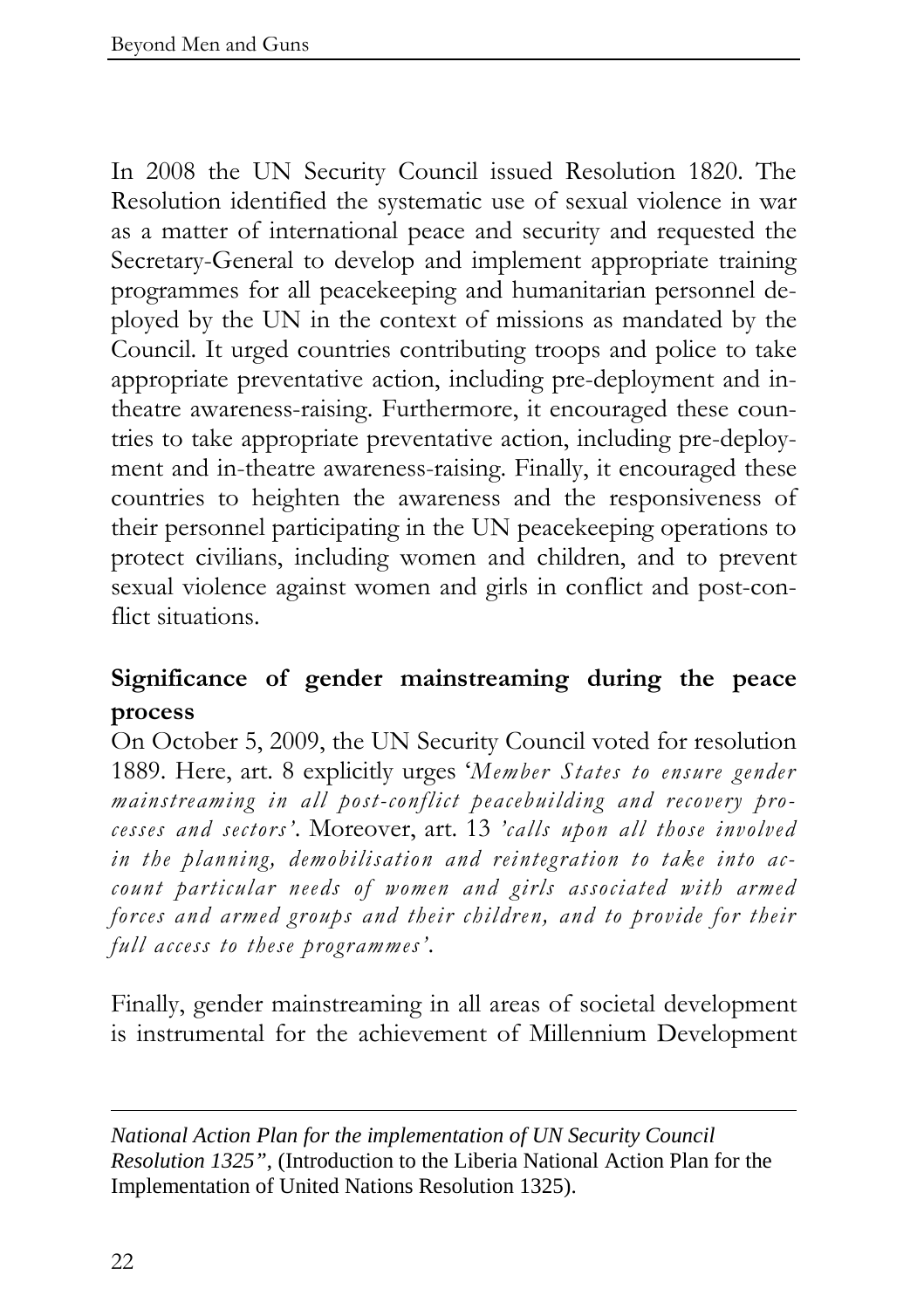Goal Three, which is 'to promote Gender Equality and Empower Women'.

But most importantly, gender mainstreaming is essential because it reinforces social change that is more attentive to human rights and it helps the collaboration of men and women to 'build back better'. Post-conflict societies generally undergo huge and rapid changes. During a war, women take on greater and more extensive responsibilities at the household level, while men relinquish theirs. But this change could backlash once the peace process gets started. It is therefore crucial that the DDR programme contributes to the ultimate objective of gender equality, i.e. to the assertion of equal rights, responsibilities and opportunities of women and men and girls and boys, while recognizing the diversity between groups of women and men $^{14}$ .

This means that in the wake of a conflict, gender-sensitive DDR can help promote transformative and more inclusive practices. This is done by helping the Congolese society to achieve a new balance, where gender-based violence is redressed and the process of women's empowerment and equality is supported. This support takes place through action against gender-based stereotypes and women's poor access to the labour market. Providing female excombatants with the opportunity to support themselves and their children, as well as offering women affected by war skills and training that can help them attain a sustainable livelihood, can substantially contribute to build back better.

<sup>14</sup> "*Equality between women and men is seen both as a human rights issue and as a precondition for, and indicator of, sustainable people-centred development"*, Gender Mainstreaming: Strategy for Promoting Gender Equality, document of the Office of the Special Advisor on Gender Issues and Advancement of Women, OSAGI, UN August 2001.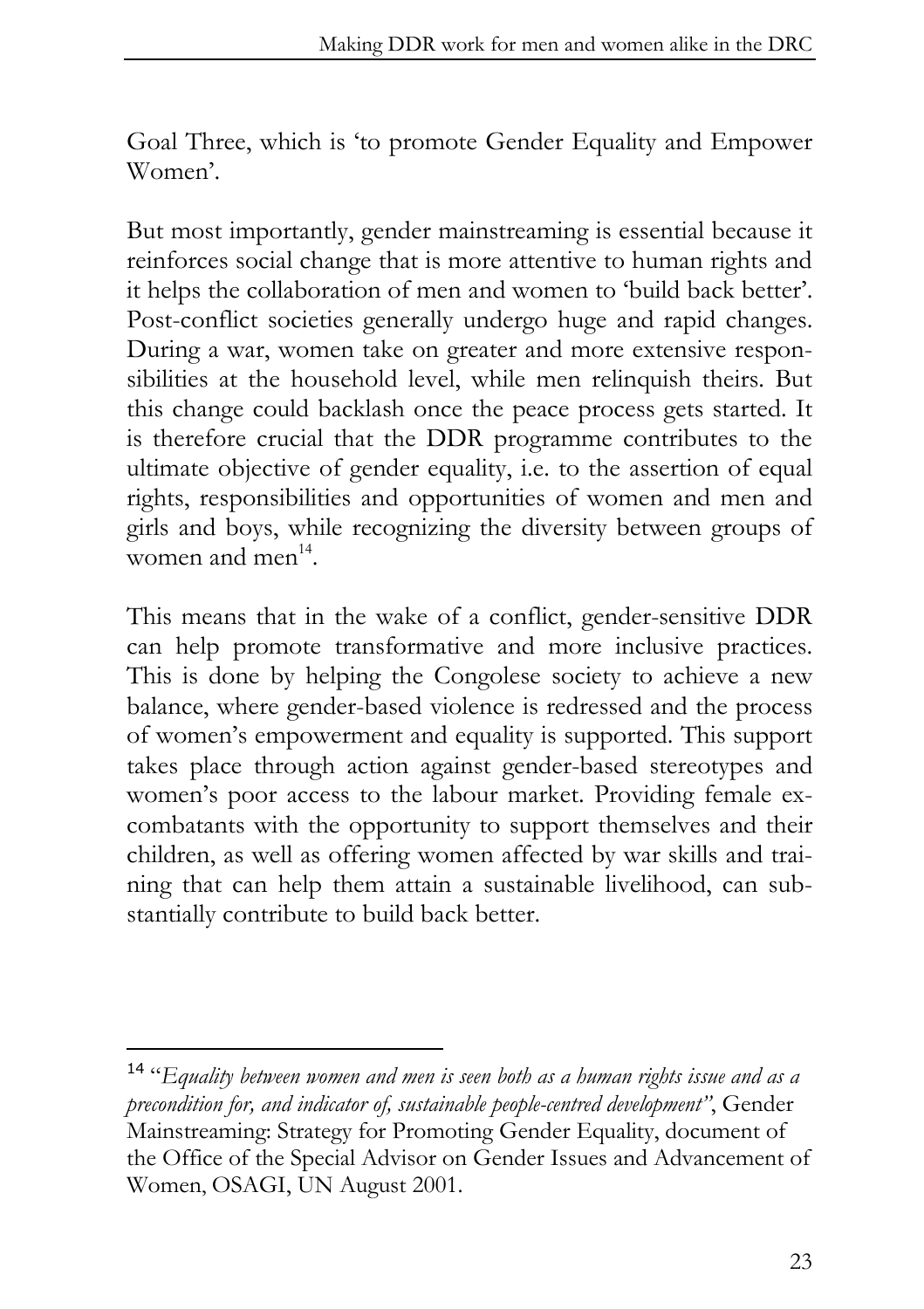### **3 A background of the DDR programme in the DRC**

The DDR programme in the DRC was comprised of four concomitant programmes:

- The national DDR programme created in December 2003 under the remit of a National Commission for DDR (CONADER) after the establishment of the Congolese Transitional Government. CONADER took over the demobilisation effort that was previously the responsibility of MONUC and UNDP;
- The Demobilisation and Community Reinsertion Programme running in Ituri. Launched in September 2004 as a Rapid Response Mechanism, it was organised in seven centres and intended to demobilise a number of combatants ranging from 15,000 to 30,000;
- The Demobilisation Programme for child soldiers funded by the World Bank and UNICEF;
- Finally, the Disarmament, Demobilisation and Reintegration programme targeted at combatants on foreign soil. It was by the Multi-country Demobilisation and Reintegration Programme (MDRP) and carried out by MONUC and the Congolese government. This programme aims to support demobilisation and reintegration efforts not only in the DRC, but also in Angola, Burundi, Central African Republic, Rwanda and Uganda.

It must be noted that access to demobilisation and reintegration has been one of the possible alternatives that disarmed former rebels have been presented with. Those wishing to remain in the military and to join the new National Army were able to opt for *Centres de Brassage* - that is military encampment areas where, if considered suitable, they have been able to receive training before re-deployment.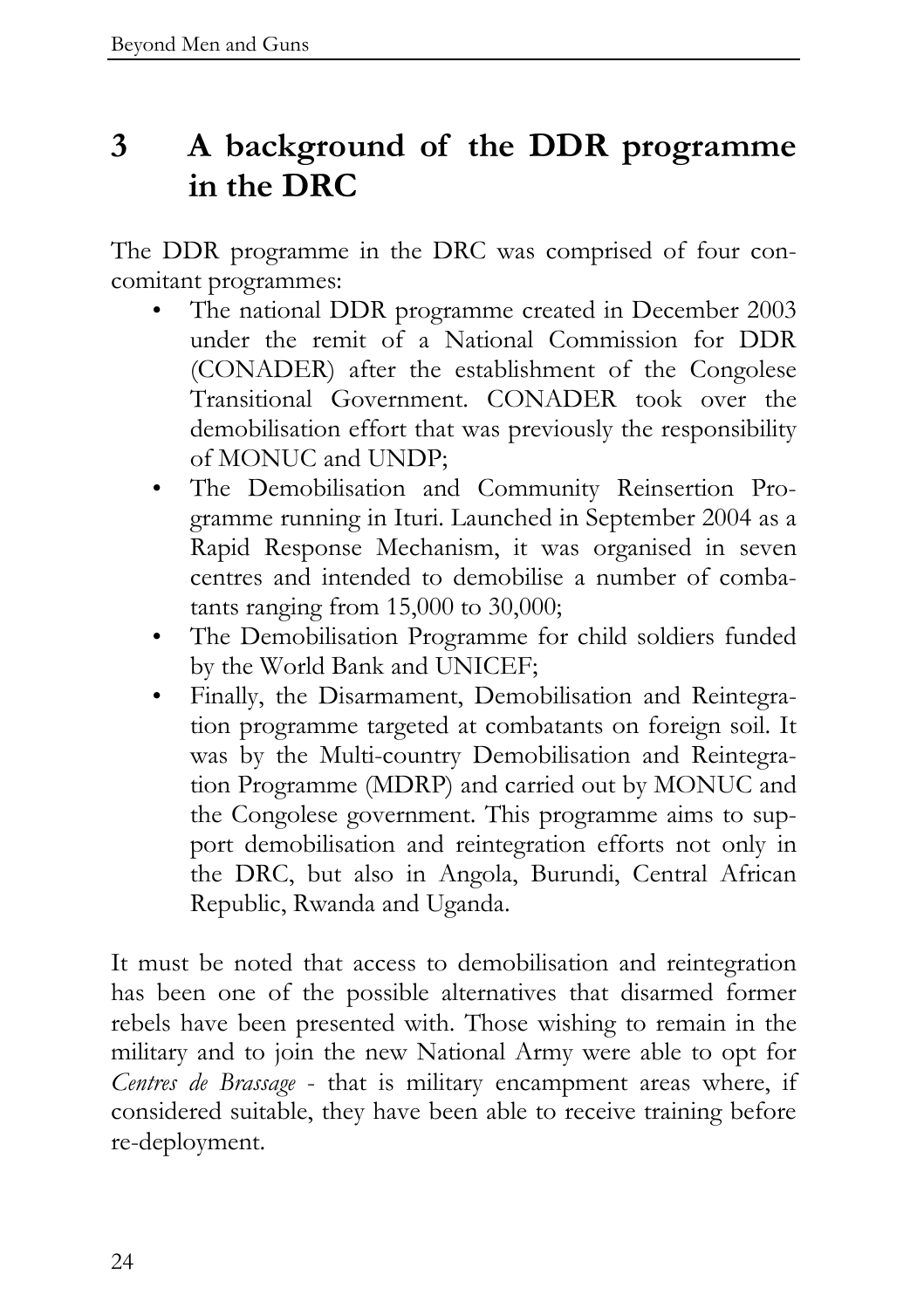In this respect, DDR must be understood as part of the broader Security Sector Reform, aimed not only at enhancing the stability of the country but also at redefining policies and enhancing good governance of security institutions. While the focus of this research is the DDR programme, it has to be acknowledged that there have been significant overlaps between DDR and SSR in terms of operation. Notably, financial resources earmarked for DDR have been spent on SSR-related tasks (such as transportation of disarmed soldiers to the Centres de Brassage).

#### **Unintended consequences resulting in more violence against women**

What is more important regarding the purpose of this research is to underscore the fact that SSR and the Centres de Brassage have also had unintended consequences in terms of spreading violence against women. It has been reported that members of the new National Army are still committing the same type of violence against women that was common during the war. For instance, the Congolese NGO *Action Sociale pour la Paix et le Developpement* has recently required the intervention of the United Nations Office for Human Rights of MONUC to bring to justice Colonel Kipanga. Colonel Kipanga is a former CNDP soldier now integrated into the new National Army. The colonel is accused of having raped five minor girls in Rusthuru, North Kivu, on April 25, 2009. While we do not intend to assess the success of the formation of the new National Army on one isolated case, several organisations have gathered consistent evidence with the one that we report. It thus ensues that mainstreaming SSR is as important as mainstreaming DDR in order to curb wide-spread violence against women.

For a more detailed chronology of the peace process, see the Annex of the paper.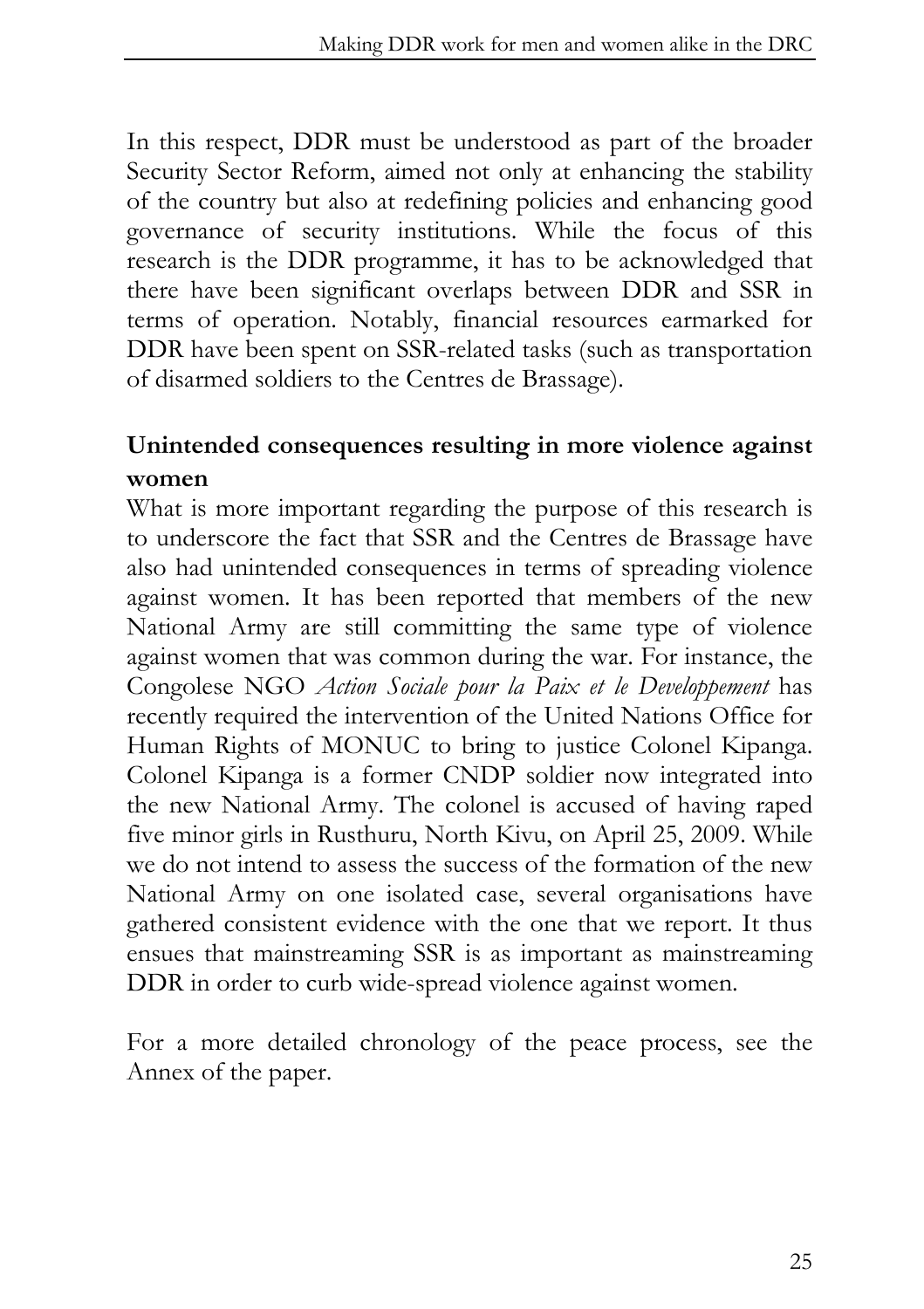# **4 The Congolese DDR programme in terms of gender mainstreaming: an assessment of the design**

A gender mainstreamed DDR design is a necessary step to avoid unintended consequences that are detrimental to women's human rights.

Gender planning is not just a technical activity. It is also a political activity that involves transformational processes $^{15}$ , meaning processes that *'attempt to transform existing distribution of power and resources to create a more balanced relationship among women, men, girls and boys by responding to their strategic gender needs'* <sup>16</sup> *.* 

Gender mainstreaming a programme means

*'to identify how men and women can equally participate in and benefit from the programme'* <sup>17</sup> and

*'where women are currently seriously disadvantaged relative to men or are especially vulnerable, consider the design of women-specific*  activities and/or positive action measures<sup>, 18</sup>.

Assessing the gender balance of the Congolese DDR programme design entails looking at different sources, both national and international. In the next section, we will investigate if the several documents originating from the DDR programme have incurporated a gender-sensitive language. We will also investigate whether the timing, the identification of lead agencies and targets of the programme, the level and type of grassroots participation

http://www.ilo.org/public/english/region/asro/mdtmanila/gender/gndef.htm #b.formulating

<sup>15</sup> Moser, C.: *Gender Planning and Development* (1993), London: Routledge. <sup>16</sup> UN definition of gender-transformative interventions.

<sup>17</sup> International Labour Organisation : *Gender Mainstreaming: A How-To Manual,* 1999:

<sup>18</sup> Ibid.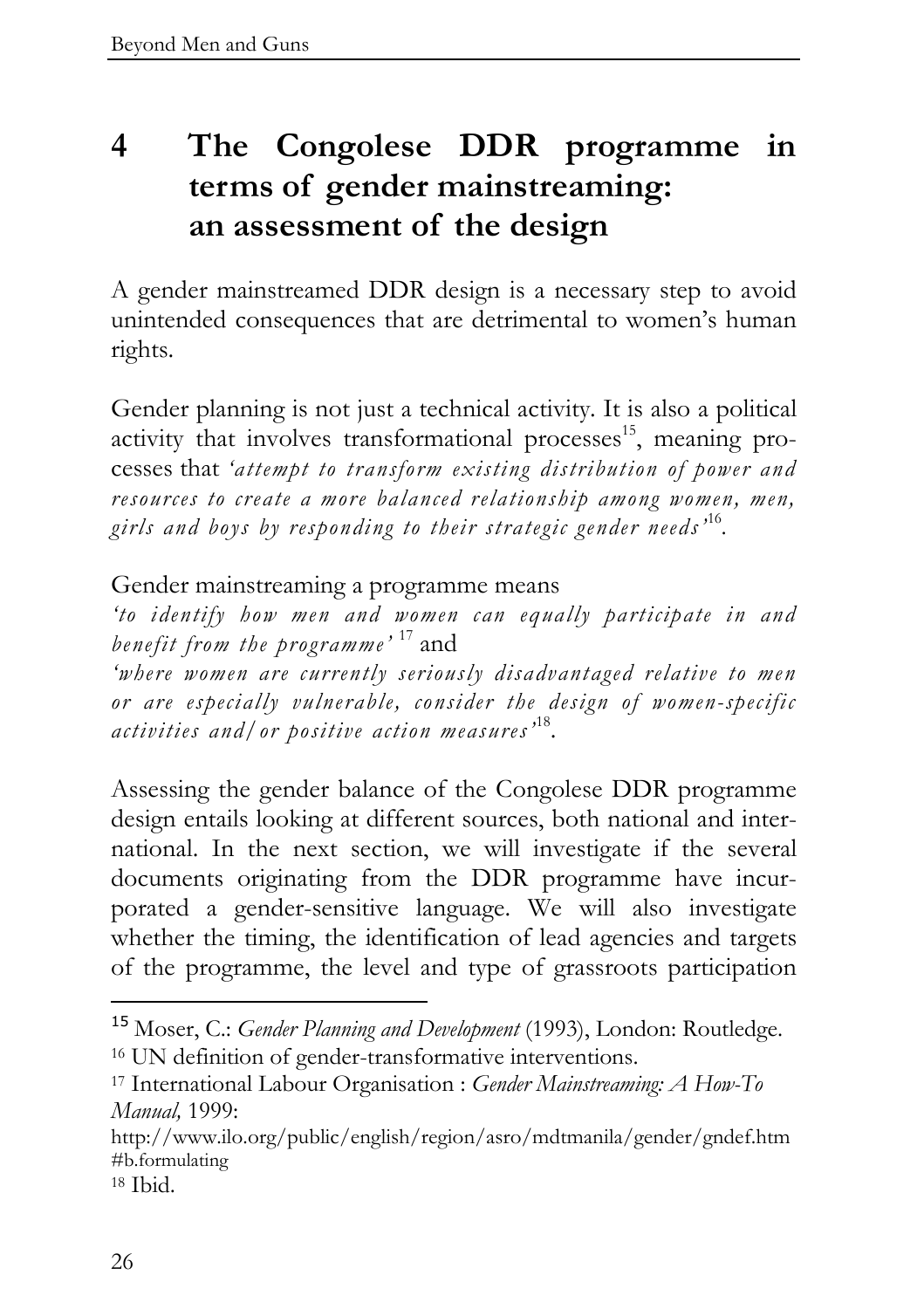and the budget established in the documents have sufficiently factored in the gender dimension.

#### **4.1 Gender mainstreaming the sources of the DDR programme: the use of gender-sensitive language**

The first document calling for the implementation of the DDR programme in the DRC was the Lusaka Peace Agreement that was signed in 1999. This document preceded UN SC Resolution 1325. The text of the agreement is gender-oblivious: it only sets forth a number of objectives and technical steps to be taken in order to disarm and demobilise armed groups, as well as the need for a new National Army.

A comparative analysis of the national and international documents that were adopted following Resolution 1325, shows that progress towards incorporation of a gender perspective has been slow.

The Pretoria Accords of 2000 are still devoid of gender considerations, even though art. 14 of 1325 *'encourages all those involved in the planning for disarmament, demobilisation and reintegration to consider the different needs of female and male ex-combatants and to take into account the needs of their dependents'.*

Moreover, when analysing Security Council Resolution 1493 of 2003 and 1565 of 2004, both dealing with the situation in the Democratic Republic of Congo and the mandate of MONUC, one can only find a reference to women and not to gender. While reference to women is by all means a positive step, the lack of a focus on gender downgrades the importance of relations between men and women and social sanctioning of what is appropriate for each of these categories.

Art. 8 of Resolution 1493 condemns sexual violence against women as a form of systematic violence against civilians, and art. 9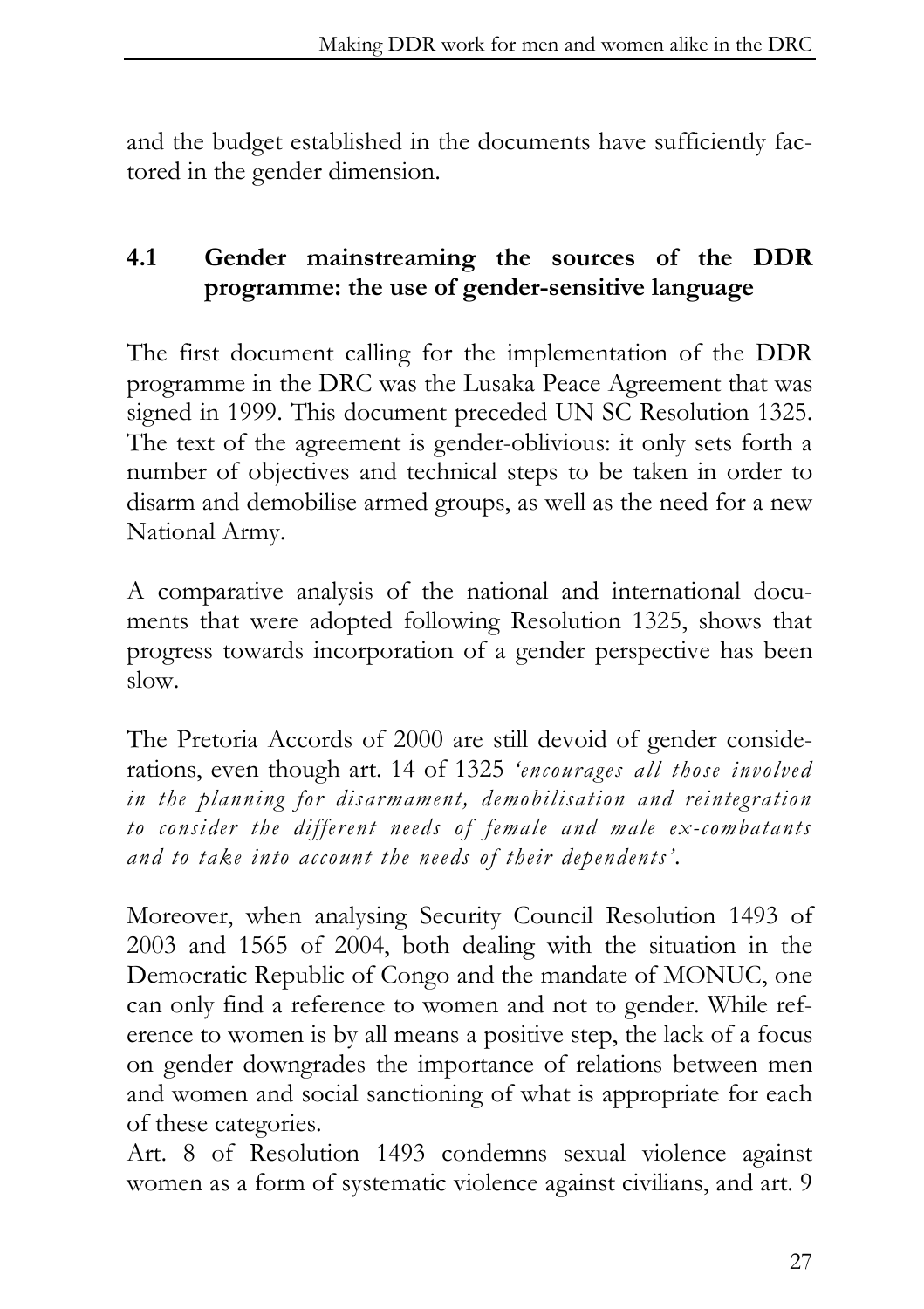encourages MONUC to continue addressing the issue of violence against women as a tool of war. Resolution 1565 art. 5d mandates MONUC to support the Congolese transitional government. The support consists of facilitation of the disarmament of Congolese combatants and their dependents and of the demobilisation and voluntary repatriation of foreign combatants and dependents. Art. 5g calls MONUC to assist in the promotion and protection of human rights, with particular regard to women, children and vulnerable persons.

The most advanced document in terms of gender-sensitivity is the National DDR programme of 2004. Art. 56 of this document specifically mentions the need to adopt a gender perspective in the DDR programme, to recognise the different characteristics of men and women, to consider gender disparities in the process of reinsertion and to take into consideration the role that men and women are likely to play in the process.

A gender analysis is explicitly linked to a wider development agenda: *'gender analysis in DDR is […] to facilitate the rehabilitation of public institutions in a more just and equitable society'* (art. 56 National Plan).

#### **4.2 Gender mainstreaming the timing of the DDR design**

Since gender mainstreaming is a transformative process, it requires time and specific efforts. Adequate timing of DDR programmes therefore requires careful consideration in the design of the programme to avoid gender-adverse consequences.

In 2006 the UN has framed a set of policies, guidelines and procedures covering all different areas of DDR programmes. Within that framework the Integrated Disarmament, Demobilisation and Reintegration Standards (IDDRS) provided a number of timing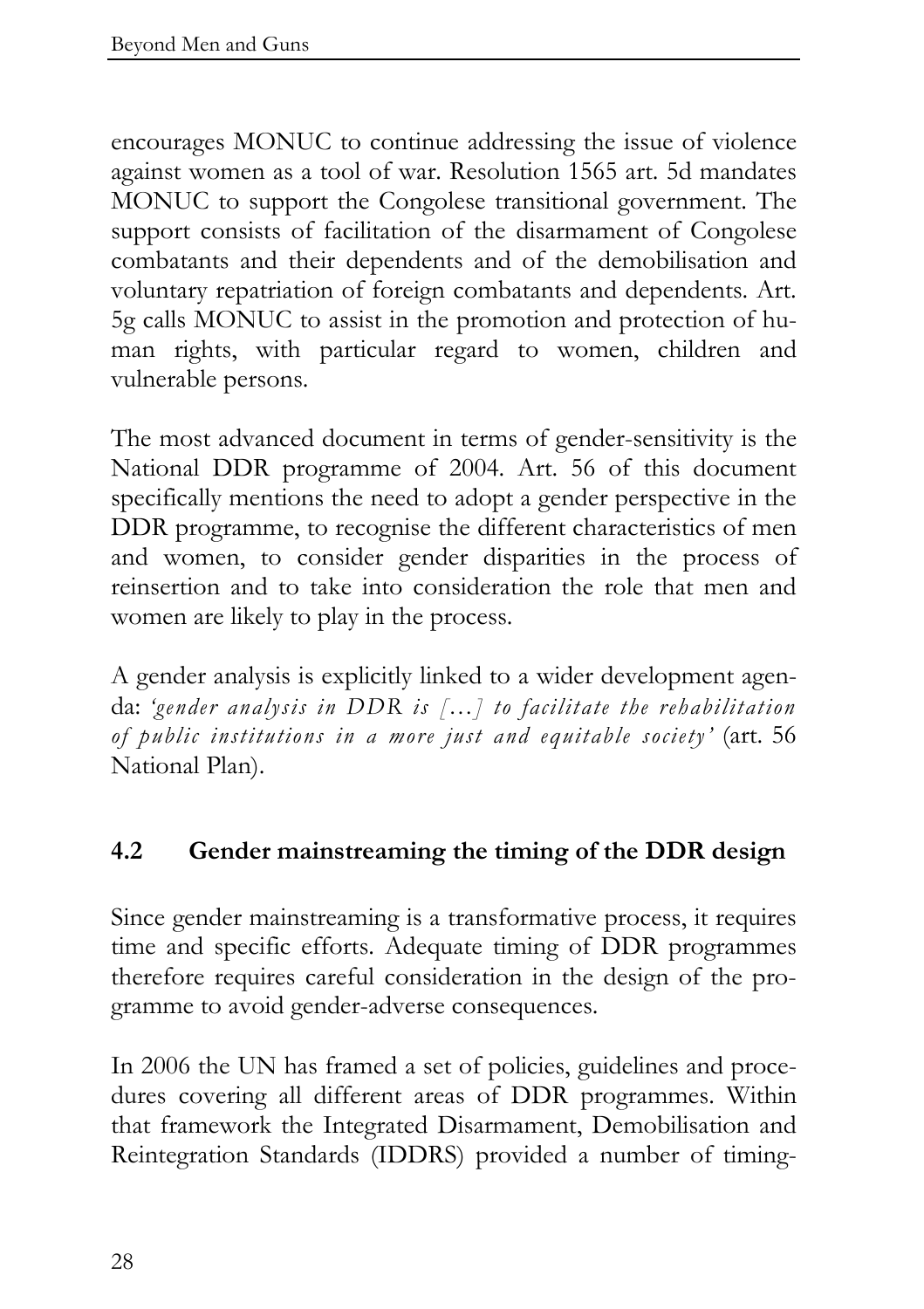related recommendations to be taken into consideration when designing DDR programmes. None of these recommendations have been amalgamated in the DDR programme in DRC.

For instance, before the start of the DDR programme no specific provision has been made to allow calculation of the number and percentage of women in the armed forces, as well as their rank and category. This would have enabled assessment of the correct representation of women among the beneficiaries of the programme at a later stage.

Furthermore, neither time nor resources have been calculated to allow some baseline information on patterns of weapon possession among women and girls. The design of DDR was based on the assumption that women in the rebel groups did not carry guns, most of them being bush wives or dependents. However, in practice some women did serve as soldiers carrying weapons. Before the start of the disarmament phase, a survey on the extent of women's possession of weapons would have been needed to later assess the degree of access to the programme for female combatants. Since access to the DDR programme in the DRC has been regulated through the 'one man, one gun' criterion - meaning that the possession of a weapon is necessary and sufficient condition to enter the programme, the lack of information on women combatants has allowed military commanders to remove weapons from women and thus impede their access to the programme. Furthermore, this has given them the opportunity of caching weapons while officially undertaking DDR.

Another obstacle to women combatants' access to DDR has been the lack of specific time provisions to ensure that women and men have had the same access to information about the chances and modalities to join DDR. In its Gender-aware Disarmament, Demobilization and Reintegration Checklist of 2008, UNIFEM has noted that, since women and girls often do not have access to radio and newspapers, word of mouth may be the only channel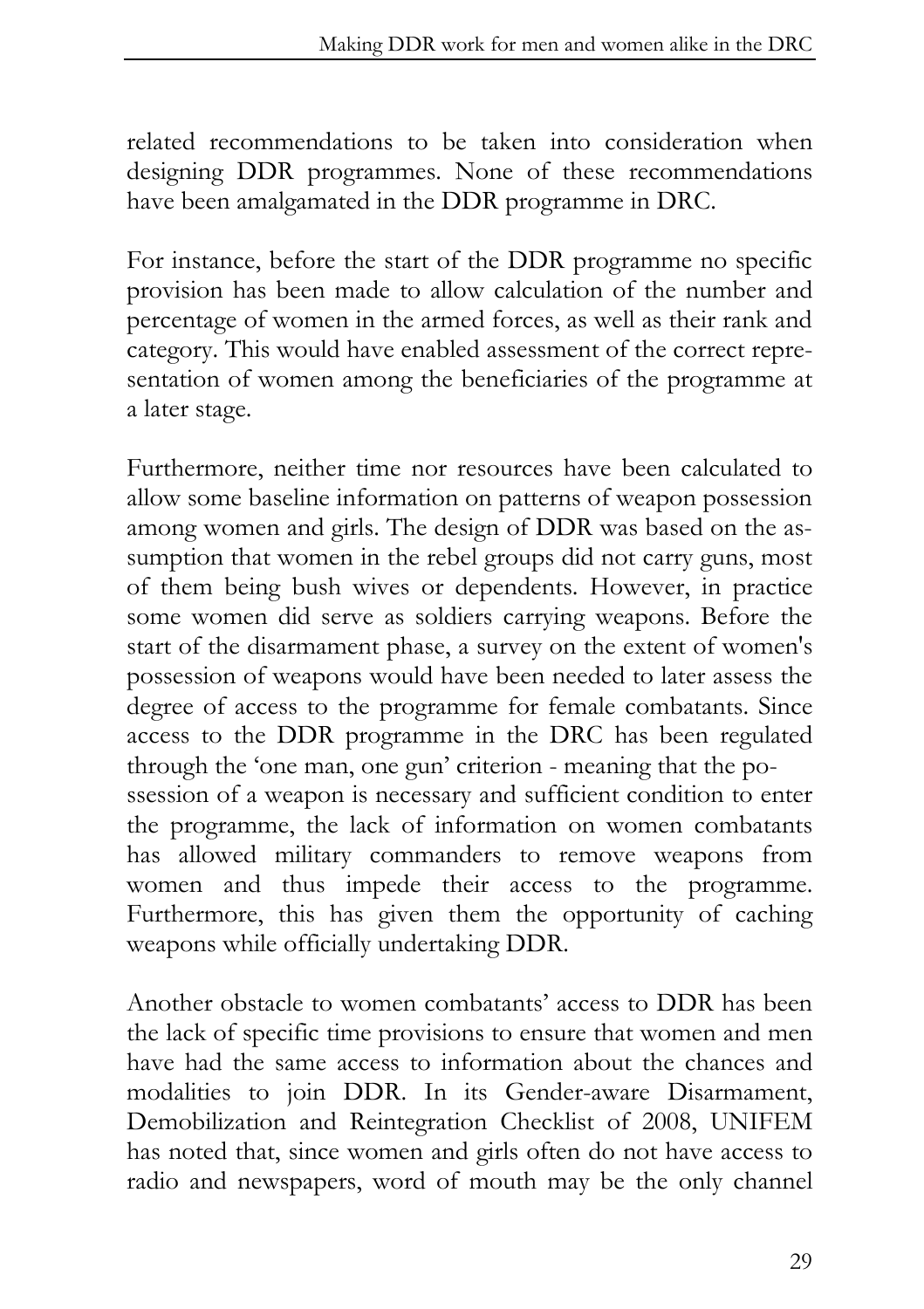trough which they can be reached. It goes without saying that flows of communications that rely on social networks require additional time before the target is met.

#### **4.3 Gender mainstreaming the targets of the DDR programme**

As mentioned earlier, access to the DDR programme in the DRC has been regulated by the 'one man, one gun' criterion. In Liberia, the necessity of presenting a serviceable weapon as a condition for eligibility into DDR programme has been waived for women associated with the fighting forces. In the DRC however, possession of a gun as the only criterion for admission into DDR has posed several problems in terms of ensuring equal access of men and women to the programme.

On the one hand, women involved in the armed groups as auxiliaries rather than soldiers have not been able to register for the programme. On the other hand there was no chance for abducted women soldiers to escape the armed forces. So called 'bush-wives' did not have the possibility of registering independently from their partner, thus being denied the possibility of finding refuge.

In the Congolese DDR National Plan, Operational Principle 55 is devoted to a 'specific treatment of vulnerable groups' and Operational Principle 56 to a 'gender perspective'. However, the princeples concerning the operational approach to disarmament do not contain any mention of women. The DDR National Plan demands that demobilisation cater for the need for gender awareness-raising, yet the targets and actors of such activities are not specified. Furthermore, women's potential role is only expressed in terms of their contribution to peace, reconciliation and humanitarian support. In the definition of reintegration, specific attention is called for only in relation to the handicapped and chronically ill.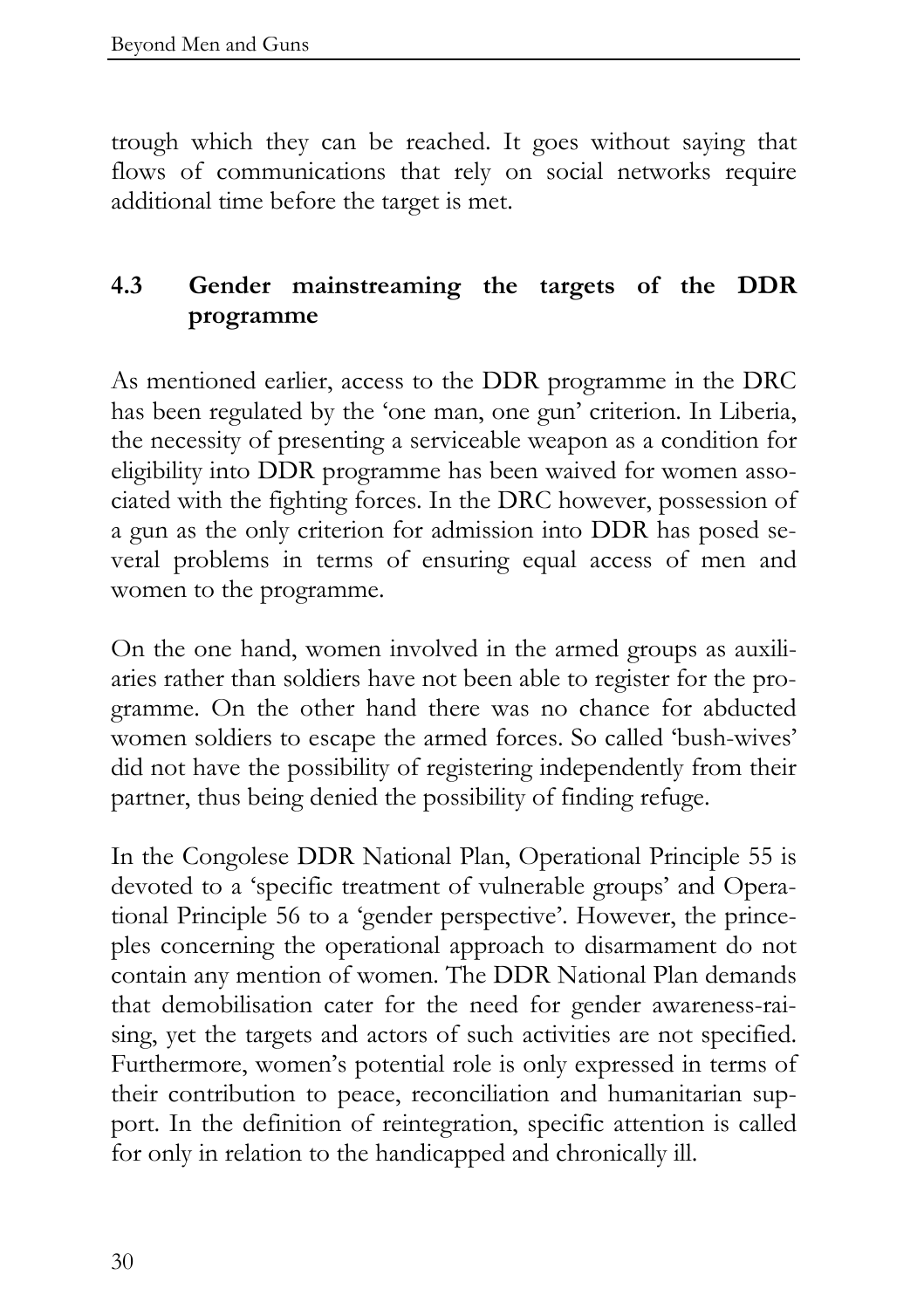The document generally acknowledges that extra attention must be paid to women's socio-economic fragility, but no reference is made to the need for avoiding additional care burdens to women (that may or may not be involved in armed groups). These burdens are added to the ordinary workload of women upon the return of men and children ex-combatants (some of them injured or chronically ill) to their home communities. The experience of Sierra Leone, where women as individuals and in groups have had to take responsibility for assisting the return of ex-combatants to civilian life, indicates the need to incorporate support to civilian women in the design of national and international sources of DDR<sup>19</sup>.

#### **4.4 Consequences of not gender mainstreaming the budget**

Without proper budgeting no gender transformative activity, however well designed, can be put into action. It is therefore important to assess how high gender mainstreaming has been placed in the DDR agenda.

The 2006 UNFPA report on the Congolese DDR found *that 'the*  lack of a gender supportive budget is at the root of the exclusion of *women associated with armed groups as a caseload within the National DDR Programme*<sup>20</sup>. In the UN Department for Peace Keeping Operations 2004 -2005 budget, the goal of gender mainstreaming is mentioned, but there is no specific budget line for related activities. Furthermore, research has been pointed out that the Gender Unit of MONUC, founded in 2002, is understaffed and operates without budget $^{21}$ .

<sup>19</sup> Mazurana & Carlson 2004, p. 2.

<sup>20</sup> UNFPA Report 2006, p.7.

<sup>21</sup> Nyende 2007, p. 7.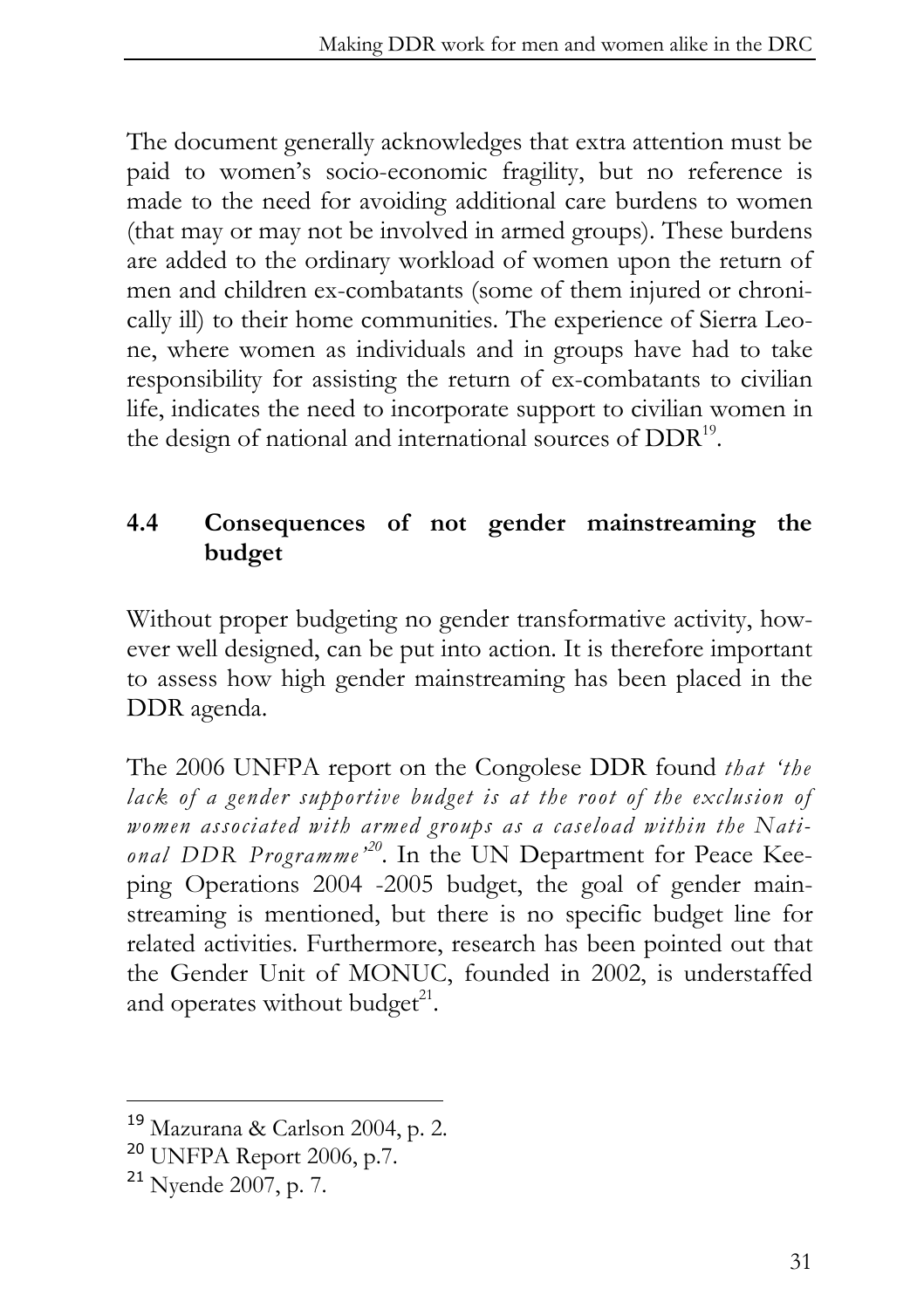# **5 Gender mainstreaming the implementation of the DDR programme**

In the previous section we have highlighted that a properly gender mainstreamed design of DDR is necessary to redress the potential for gender adverse consequences, albeit insufficient. Liberia is a case in point. Despite the fact that the gender agenda was granted a high level of importance in the country's post-conflict policies, it has been reported that a number of political, social, economic and infrastructural challenges have sometimes resulted in women being penalised by the way the DDR programme has unravelled<sup>22</sup>.

So, in order to assess the gendered implications of the DDR programme, it is important to consider its implementation. In this section we shall analyse whether the different needs of both civilian and ex-combatant women in the DRC have been taken into consideration during disarmament, demobilisation and reintegration.

#### **5.1 Implementing disarmament**

UN Security Council Resolution 1445 of 2002 has defined disarmament (as well as demobilisation, repatriation, reintegration and resettlement) as a voluntary process. This definition reflected the assumption that the offer of material incentives would suffice to bring combatants (both men and women) to 'disarmament points'. Yet the reality on the ground proved different to what the Security Council Resolution envisaged. Women and men occupied different positions within the armed groups and steps were not taken to overcome or prevent the following problems:

 $\overline{a}$ <sup>22</sup> Amnesty International 2008b.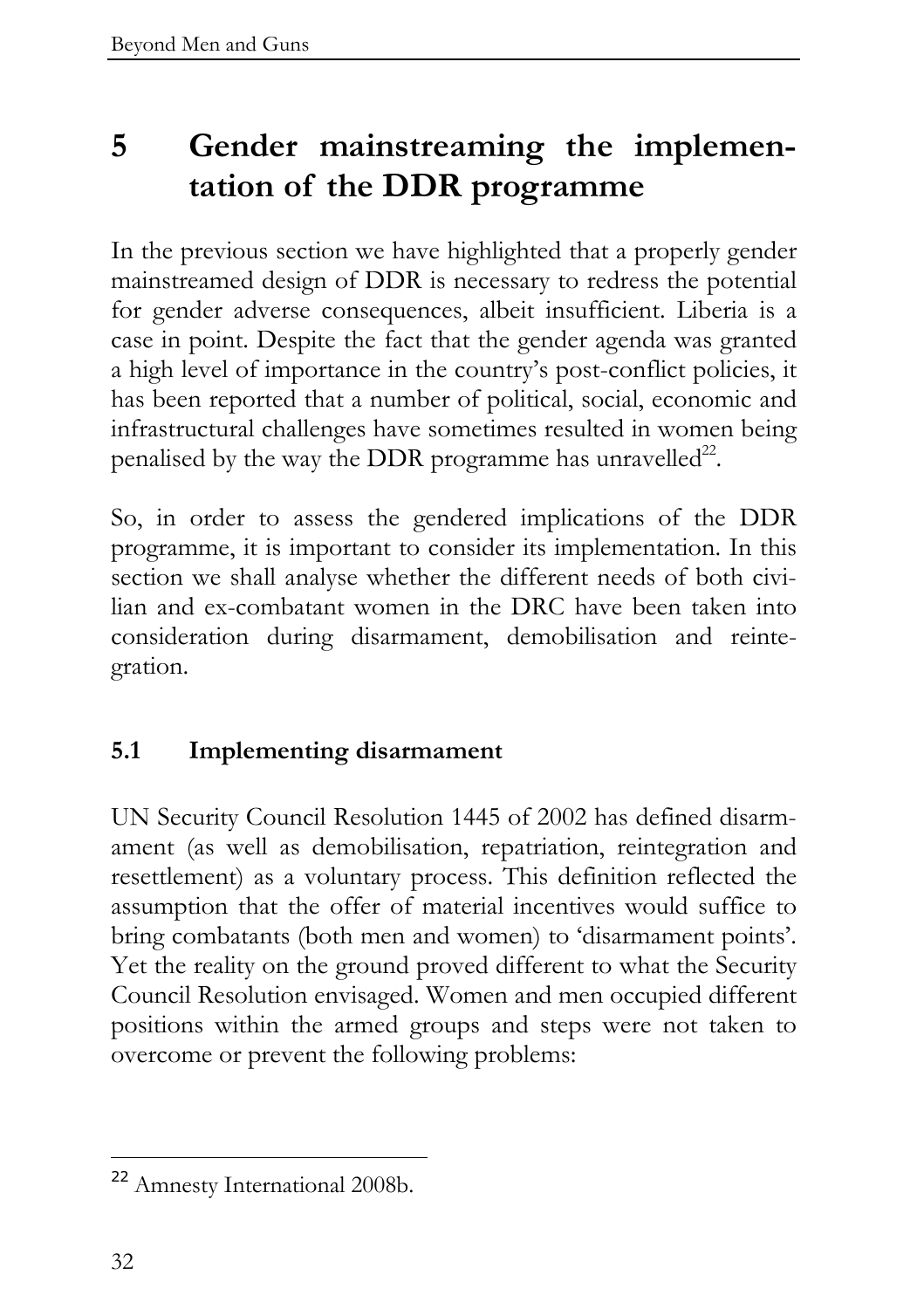- i. When DDR begins, commanders often (re)claim removed weapons from the possession of girls and women in order to either cache weapons or control access to DDR;
- ii. Commanders may purposefully hide girls, either because girls are considered essential workers and the most desirable sexual partners within the group, or because they fear to face the legal and social consequences of having abducted them.
- iii. Both (i) and (ii) may have resulted in a pool of women and girls unable to access DDR, even though they are theoreticcally eligible for it.
- iv. Commanders may withhold information on eligibility and benefits offered within the context of the DDR programme from women and girls associated with armed groups or forces. As the IDDRS guidelines have suggested, this problem may be tackled by *'informing male ex-combatants that women and girls are participants in DDR and that they (i.e., men) face punishment if they do not release sex slaves'*;
- *v.* There is no provision for women to register from their partners separately. As the IDDRS guidelines have recommendded, *'the physical layout of the reception centre should be structured so that women and girls may register separately from their male partner, and receive separate identity cards. This will help ensure the safety and autonomy of women and girls who are sex slaves or forced wives, for whom the assembly point may offer a rare opportunity for escape from their captors".*

Furthermore, as mentioned above, the adoption of the "one manone gun" criterion has made it difficult for women involved in non-fighting activities in armed groups to access the programme.

Qualitative interviews reveal other sources of hardship in registering for DDR: for instance, some female ex-combatants have had their card as candidate for the programme stolen, and they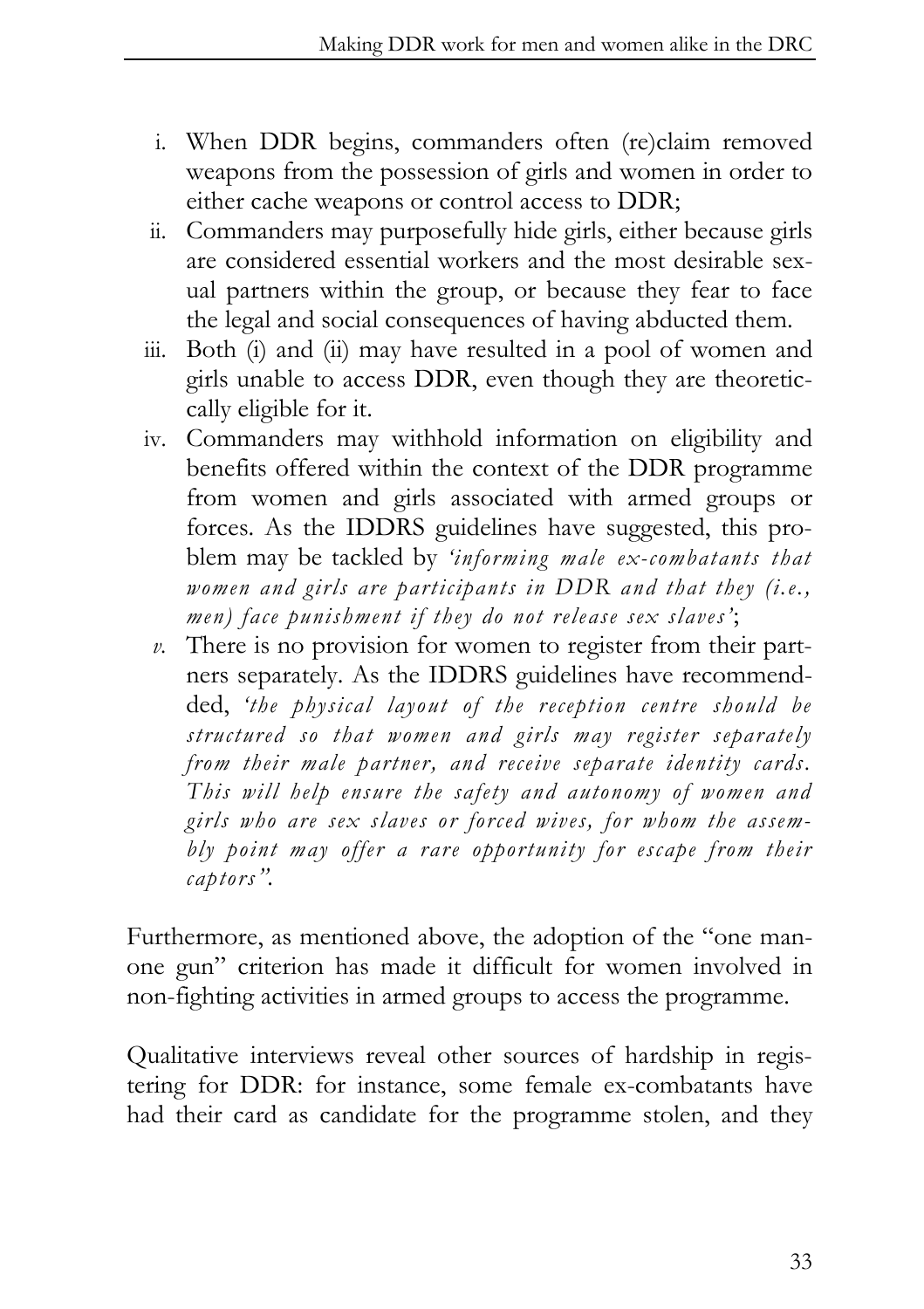were no longer accepted. Others were not aware of the programme or had no understanding of how DDR could help them<sup>23</sup>.

#### **5.2 Implementing demobilisation**

When analysing figures concerned with the demobilisation phase, the difference between women's and men's access to the programme becomes even more pronounced.

The figures show a marked difference from the Liberian experience of DDR, which showed that demobilisation can create opportunities for the participation of women's organisation in the implementation of the DDR programme. In 2004 the Liberian Women in Peacebuilding Nerwork (WIPNET), along with the Liberia Women's Initiative, the Christian community, and local NGOs, were asked by UN Personnel to intervene in the management of cantonment sites. Disorders in the Scheffelin camps were widely considered as threatening the future of the DDR programme in the country. Their success in restoring quiet in Scheffelin marked the beginning of WIPNET's collaboration with UN-MIL in disseminating information on DDR.

In the case of the DRC however, demobilisation posed three sorts of problems for women: scarce representation of female ex-combatants, marginalisation of female dependents, and lack of measures for gender-sensitisation.

The MDRP report of July – September 2005 has found that, as of September 30, 2005, 17,549 men and 331 women had been demobilised. By October 2008, these figures had risen to respectively 102,000 and 2,600. The under-representation of women among the

<sup>&</sup>lt;sup>23</sup> Interviews with female ex-combatants by Rosan Smits, ICCO, 2008. (unpublished)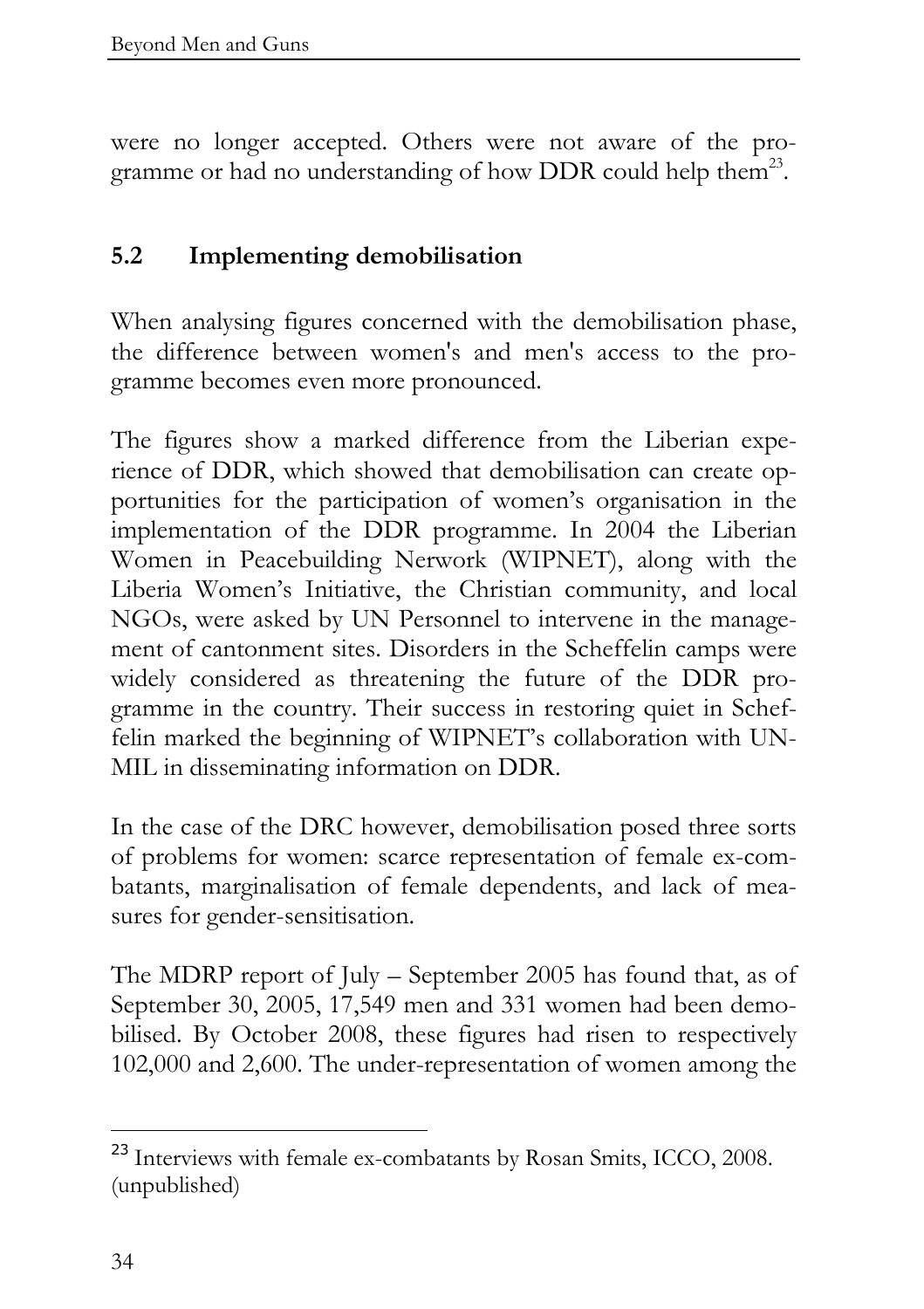demobilised is particularly evident if confronted with the estimation that 20% of all members of armed groups were women.

One explanation for this obvious mismatch between the estimated number of women involved in the armed groups and those actually demobilised could be self-demobilisation of women. Many of them feared rejection from their communities and have therefore returned outside the control of the DDR programme. This meant that they largely missed out on the benefits of DDR. Return to communities was hardest for single mothers with off-spring from ex-combatants. They were often refused by their families and have had to cater for their and their children's on their own<sup>24</sup>.

Furthermore, it has been reported that *"dependents [were] not benefiting from any assistance in terms of temporary shelter, food and drinkable water. As a consequence, this situation [was] generating humanitarian crisis at the border of the encampments where thousands of dependents (women and children) wait for demobilisation of the spouse in deplorable living conditions"* <sup>25</sup> during the phase of encampment.

A point that deserves further attention is the failure of harnessing demobilisation to conduct gender-sensitisation activities. We must evaluate the commitment of the Senior Gender Adviser of MONUC's Gender Section to gender awareness briefings with civilian, military and civilian police (CIVPOL) in Kisangani and Goma positively. A blind spot, however, is the absence of gender sensitisation activities during encampment.

<sup>24</sup> Douma and Van Laar 2008.

<sup>25</sup> UNFPA report 2006, p. 7.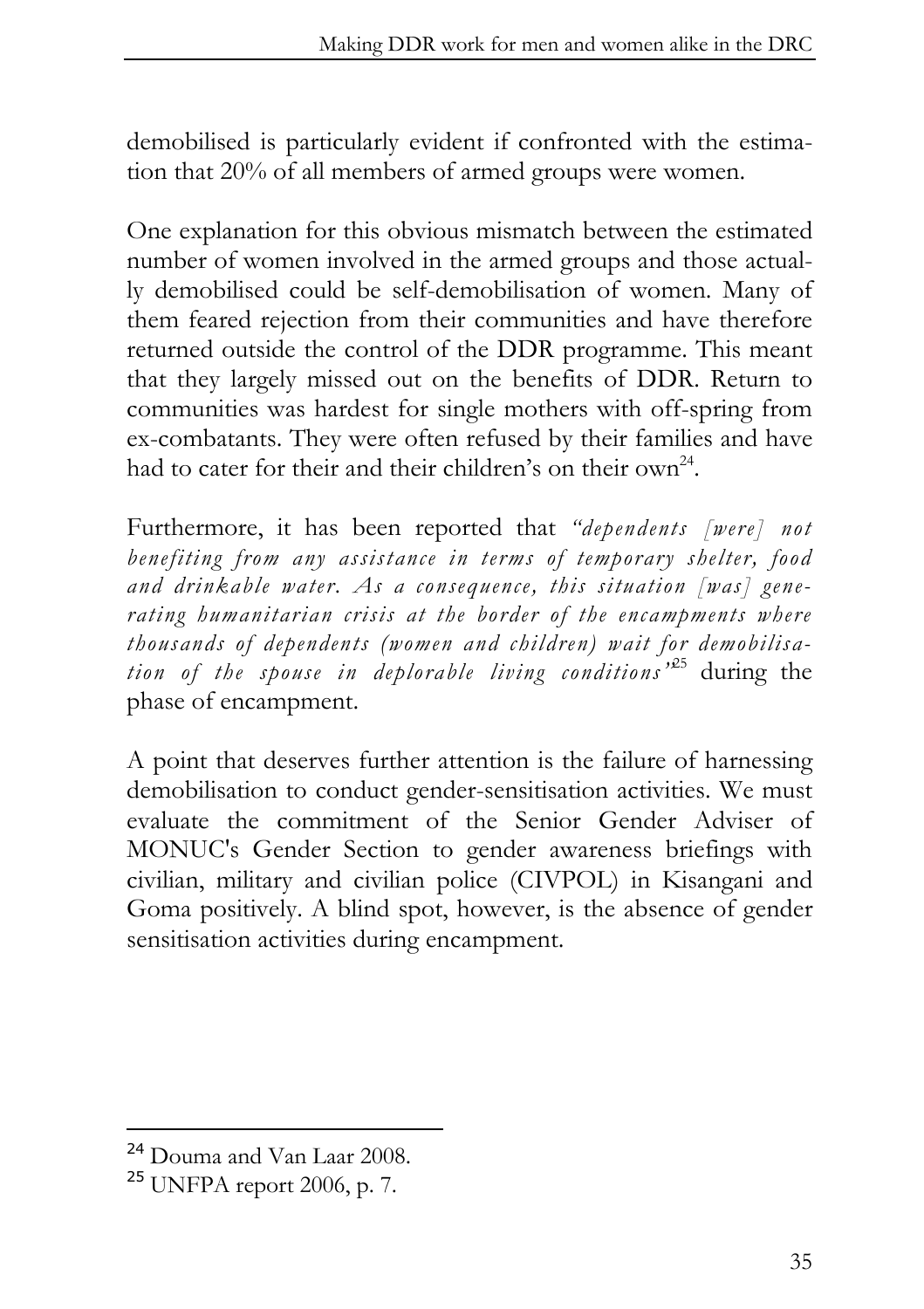#### **5.3 Implementing reintegration**

Reintegration has probably proved to be the most difficult phase of DDR. The relatively few women who were able to register for the programme also had access to reintegration programmes. Yet return to their communities proved one of the most challenging aspects. Women were often met with outright discrimination. They reported being rejected by their families, and/or by the wider community. Some women self-reportedly started to be addressed as 'men' for having performed manly jobs.

Analysis of parts of the budget allocated to the different activities of the programme helps to identify some space for improvement. It has been calculated that, *'much money was spent on transporting soldiers to the various Centres de Brassage. This operation cost around 20 million US dollars, one-tenth of the entire MDRP budget. By the time that reintegration finally took off, most of the remaining funds have been spent on setting up and maintaining expensive DDR infrastructures such as the CO reception centres' 26 .* 

Eventually, the reintegration of each individual combatant was earmarked at US\$ 200, US\$ 150 of which were spent on exit kits and US\$ 50 on a training course<sup>27</sup>.

The insufficiency of the investment on reintegration was caused by the fact that infrastructure had been either destroyed by the war and only the informal sector was left to play a role in providing an alternative livelihood to ex-soldiers. Against this backdrop, it should not come as a surprise that an atmosphere of re-mobilisation rather than de-mobilisation was recently witnessed<sup>28</sup>.

 $26$  Douma and Van Laar 2008, p. 29.

<sup>&</sup>lt;sup>27</sup> Douma and Van Laar 2008, and Marriage 2007.

<sup>28</sup> Marriage 2007.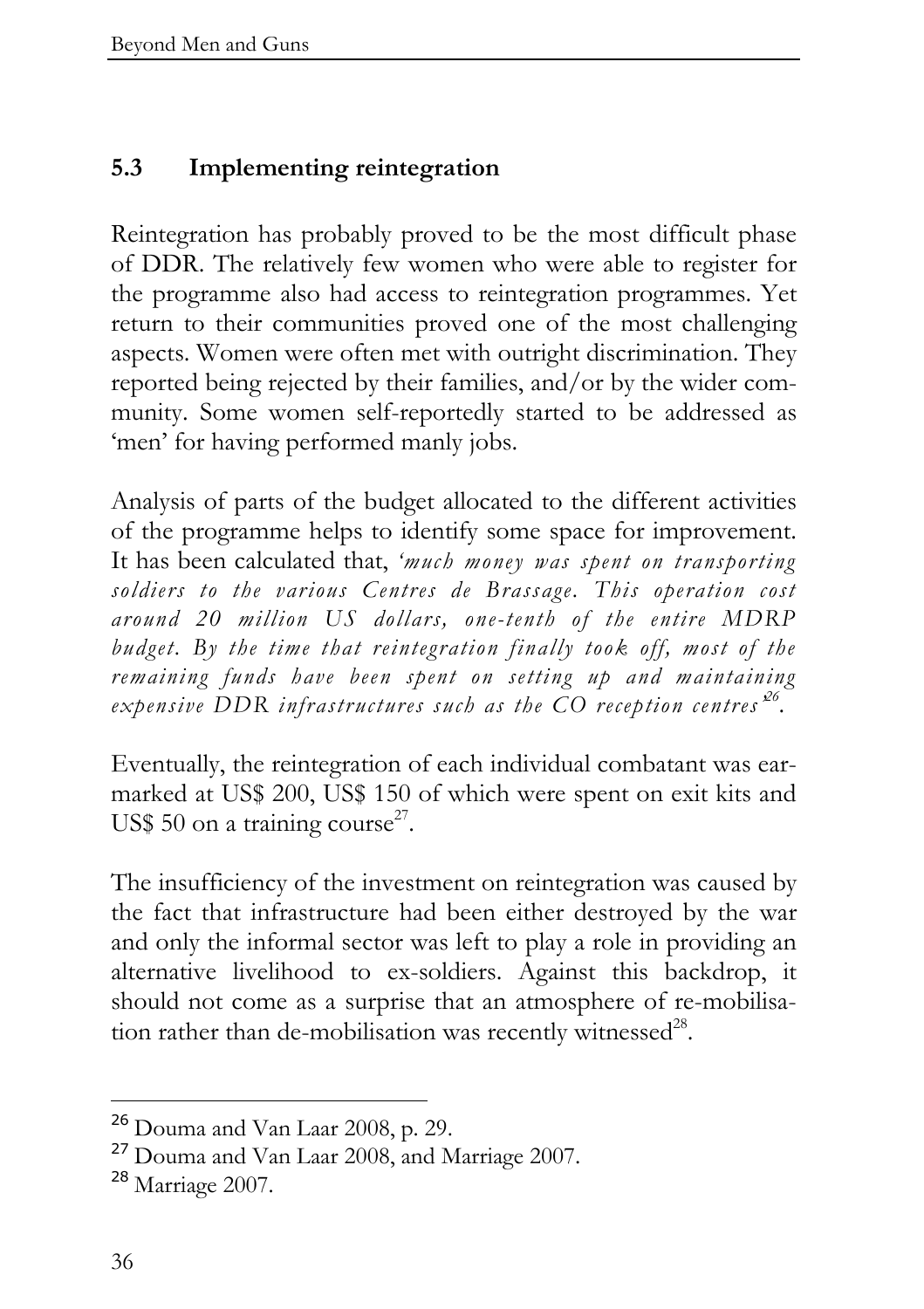To conclude: we should look positively at the fact that some attempts at redressing gender issues in reintegration have been carried out. For instance, in June 2008 the MDRP initiated the LEAP (Learning for Equality, Access and Peace) programme. This programme targeted 200 beneficiaries, 140 female ex-combatants and 60 members of local communities – mainly girl-mothers, but also a few men. The project intends to raise awareness of gender issues. An additional aim is to support income-generating activities by training beneficiaries in basic skills, business management, household management and micro-credit.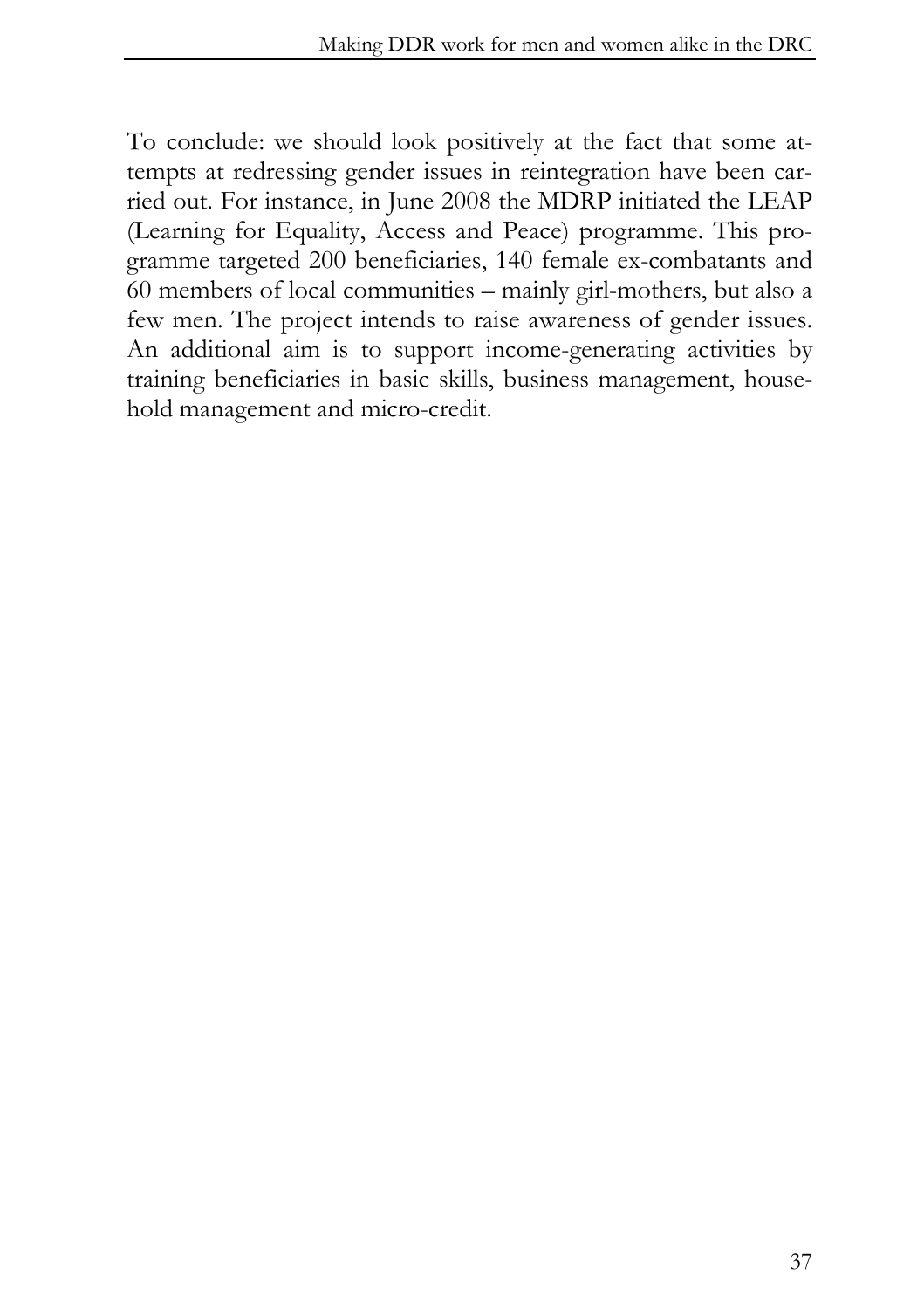# **6 A major threat to the positive effects of peace for women: the political economy of MONUC's mission**

One issue that deserves special attention here is the emergence of a commercial sex industry as a result of the presence of international peacekeepers and peace workers. While prohibited by the MONUC Code of Conduct, different forms of sexual exploitation and abuse have been reported in post-conflict  $DRC^{29}$ . These have been further identified as potential contributors to the creation of niches of sex tourism that are deeply endangering, especially to underage women in the  $DRC^{30}$ .

It has been found that '*girls as young as twelve years of age were involved in prostitution with peacekeepers in the DRC [...] A male UN civilian worker in an eastern region of the DRC had stated that in one class at the local secondary school at least two-thirds of the girls are paying their fees with money made from sleeping with peacekeepers, even though some of these girls were said to have regular local boyfriends as well' <sup>31</sup>* .

This issue is not related uniquely to the DRC. Rather, it has already called for specific attention within the United Nations Mission in Sierra Leone (UNAMSIL), after the UN High Commissioner for Refugees and Save the Children UK released a report on sexual abuse and exploitation committed by *'teachers, individuals in the commercial sectors, refugee leaders…individuals with access to goods and money, humanitarian aid workers from various UN and international agencies, NGOs and UNAMSIL peacekeeping troops'* in 2002**.** 

<sup>29</sup> Higate 2004.

<sup>30</sup> Ibid.

<sup>31</sup> Higate 2007, p. 108.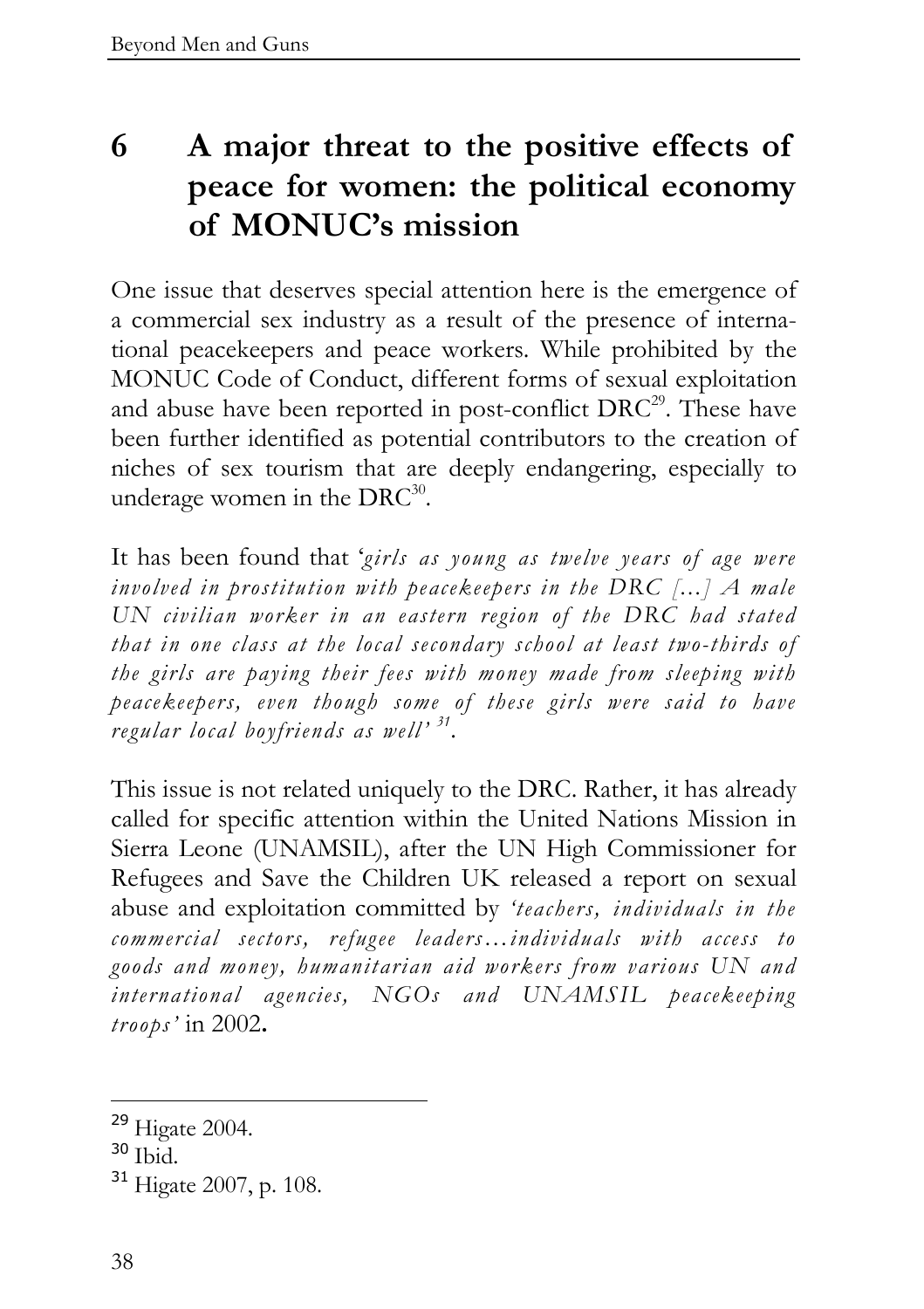In response to the problem, UNAMSIL has set up the Personnel Conduct Committee to

- 1. implement a mass awareness pro-gramme on the UNAMSIL Code of Conduct targeted towards civilians and military personnel;
- 2. receive external allegations on misconduct and impropriety committed by the members of the Mission (including telephone hotlines for use by general public);
- 3. develop preventive and dissuasive strategies to all components of the Mission and
- 4. make recommendations to improve existing rules and regulations relating to personnel conduct and to the appropriate handling of allegations of misconduct.

The establishment of such a committee might be regarded as a positive measure, but the UNAMSIL experience has underscored that a reactive rather than preventive approach may contribute to the issue going underground instead of being tackled. The establishment of an Office of Gender Affairs (like the one established in MONUC), properly endowed with human and financial resources, may be a vital complimentary measure to prevent this.

#### **6.1 Enhancing the conditions to make DDR work for men and women alike: the four pillars**

This research has stressed that DDR is part of the wider and complicated post-conflict setting, which entails different types of intervention that are targeted at different objectives. We do not mean to stretch the objective of DDR so far as to directly promote development. We do, however, suggest that properly gender mainstreamed DDR is more likely to succeed for men and women alike if the following structural conditions – pillars – are also put in place.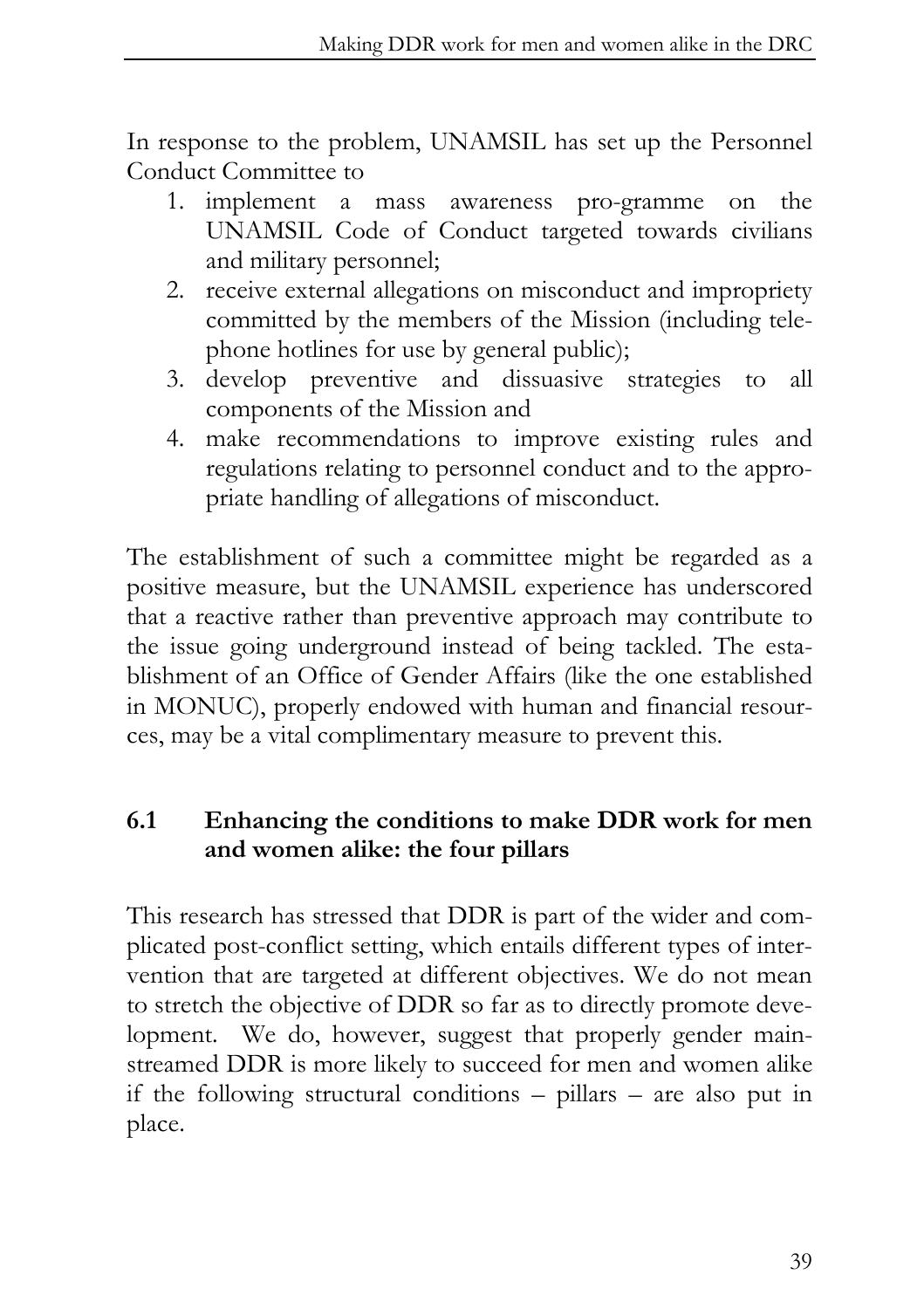- 1. The first pillar is the **immersion of reintegration projects into wider development policies.** In other words: DDR in itself is not enough to ensure successful transition from war to peace if it is not implemented in the context of revived economic growth. Only against that backdrop may women and men benefit from a peace dividend. For women in particular, high levels of unemployment can prove detrimental both directly and indirectly. On the one hand they are not given the opportunity to earn a living, which enables the emergence of survival prostitution. On the other, women become prey of demobilised ex-combatants who have nothing to do but loot to earn a living. Looting has often been associated with sexual violence.
- 2. The second pillar is the **promotion of inclusive development**, meaning development that includes the needs of the poor and the excluded. This means that post-conflict dynamics are geared at discarding patterns of exclusion of certain social categories and groups. Women in particular, must be both contributors and beneficiaries of post-conflict development. Participation of women's organised collective action can play a key role. This can push the women's specific needs and sensitivities higher on the agenda.
- 3. The third pillar is the **focus on receiving communities in making peace and restoring social solidarity**. The way DDR is currently implemented it can elicit resentment against ex-fighters. They may be perceived as a 'privileged group' despite having perpetrated violence. Furthermore, engagement of communities in setting up their own postconflict policy agendas while actively monitoring their results is the premise for sustainable outcomes. Communities are also the only actor that can bring about social solidarity, which is in turn a condition for positive peace. Therefore, successful DDR programmes rely on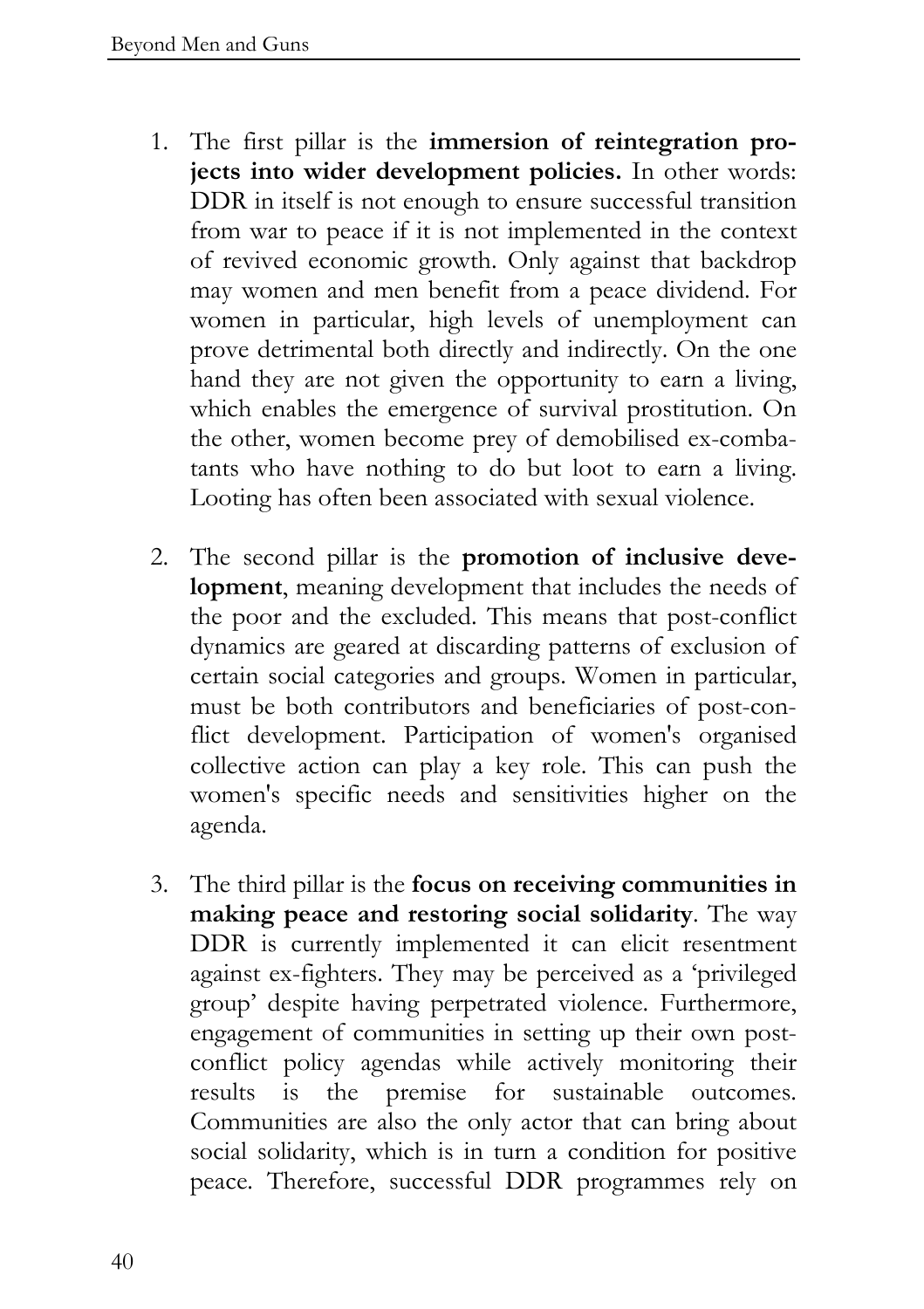communities envisaged not only as recipients of aid, but also as responsible actors on the use of such aid to foster development according to their political priorities.

4. The fourth pillar is the **combination of endogenous and exogenous mechanisms of conflict resolution.** Advocating community ownership of post-conflict policies may spur gender-adverse consequences: communities may not put gender mainstreaming on the top of their agendas. In this context, external intervention may provide material for gender transformative action. Concepts such as human rights and human dignity were originally seen as alien ideas. If they are properly 'hybridised', however, these concepts can promote women's human rights by using culturally sound institutions and ultimately *'offer opportunity for subversion despite superficial compliance' 32 .* 

<sup>32</sup> Engle Merry 2006, p. 48.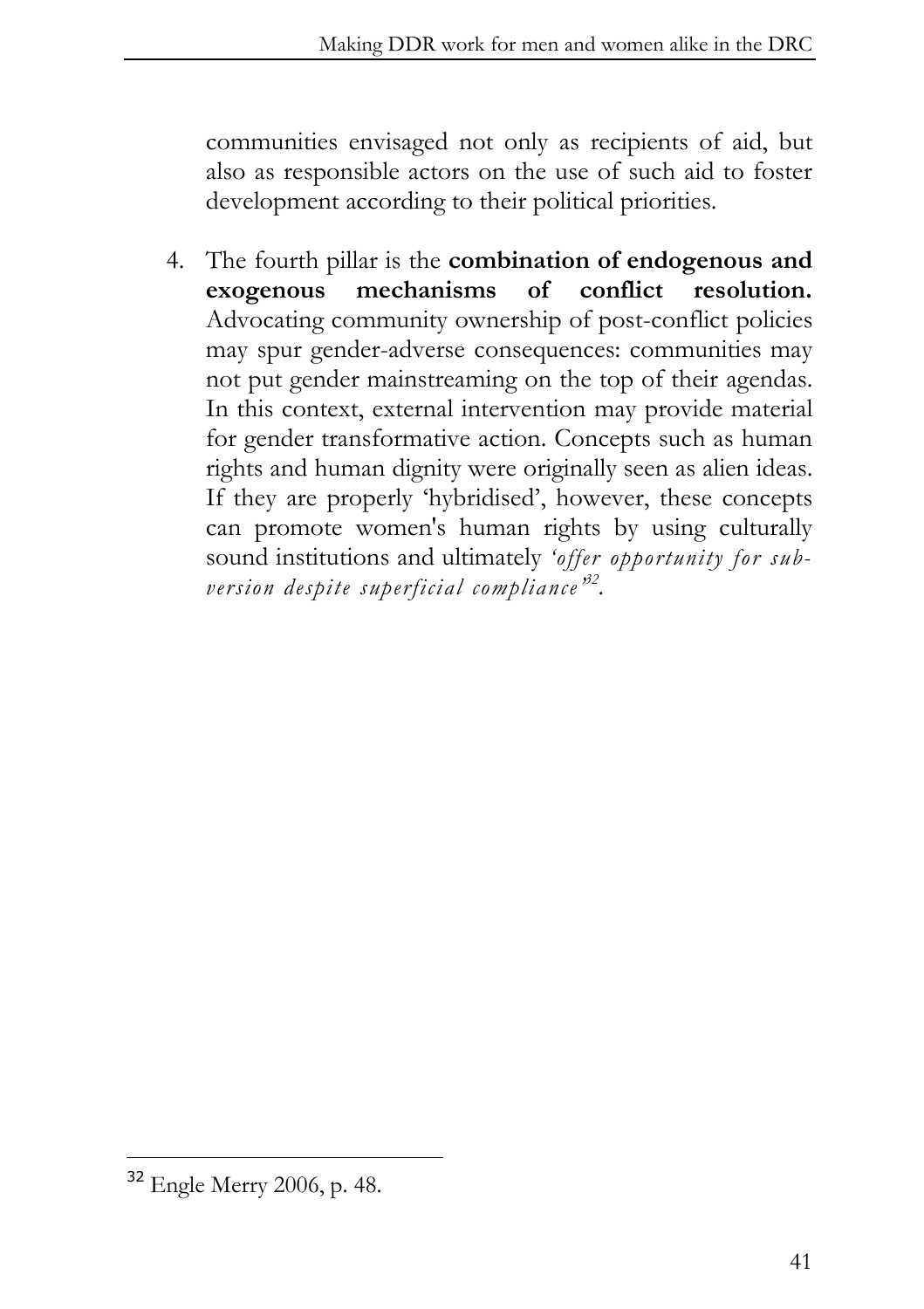# **Short chronology of the peace process in the DRC**

#### **June 1999**

Lusaka Ceasefire Agreement call for disarmament, demobilisation and reintegration under the auspices of a UN peace-keeping and peace-enforcing mission. Parties to the accord are Angola, the Democratic Republic of the Congo, Namibia, Rwanda, Uganda and Zimbabwe. Many actors relevant to the conflict are excluded, such as the Mayi-Mayi Congolese self-defence militias, the Army for the Liberation of Rwanda, and the Burundian Forces for the Defence of Democracy.

#### **November 1999**

The Security Council Resolution 1279 of 30 November 1999 decides that personnel authorized under its previous resolutions is to constitute the United Nations Organization Mission in the Democratic Republic of the Congo (MONUC).

#### **February 2000**

The Security Council Resolution 1291 calls upon MONUC to develop an action plan '*for the overall implementation of the Lusaka Cease Fire Agreement by all concerned with particular emphasis on the following key objectives: […] comprehensive disarmament, demobilisation, resettlement and reintegration of all members of all armed groups*'.

#### **October 2001**

Inter-Congolese Dialogue officially opens in Addis Ababa.

#### **December 2002**

Global and inclusive agreement on transition in the DRC is signed in Pretoria. It includes all elements and entities involved in the Inter-Congolese Dialogue (the Government of DRC, Congolese Rally for Democracy, the Movement for the Liberation of the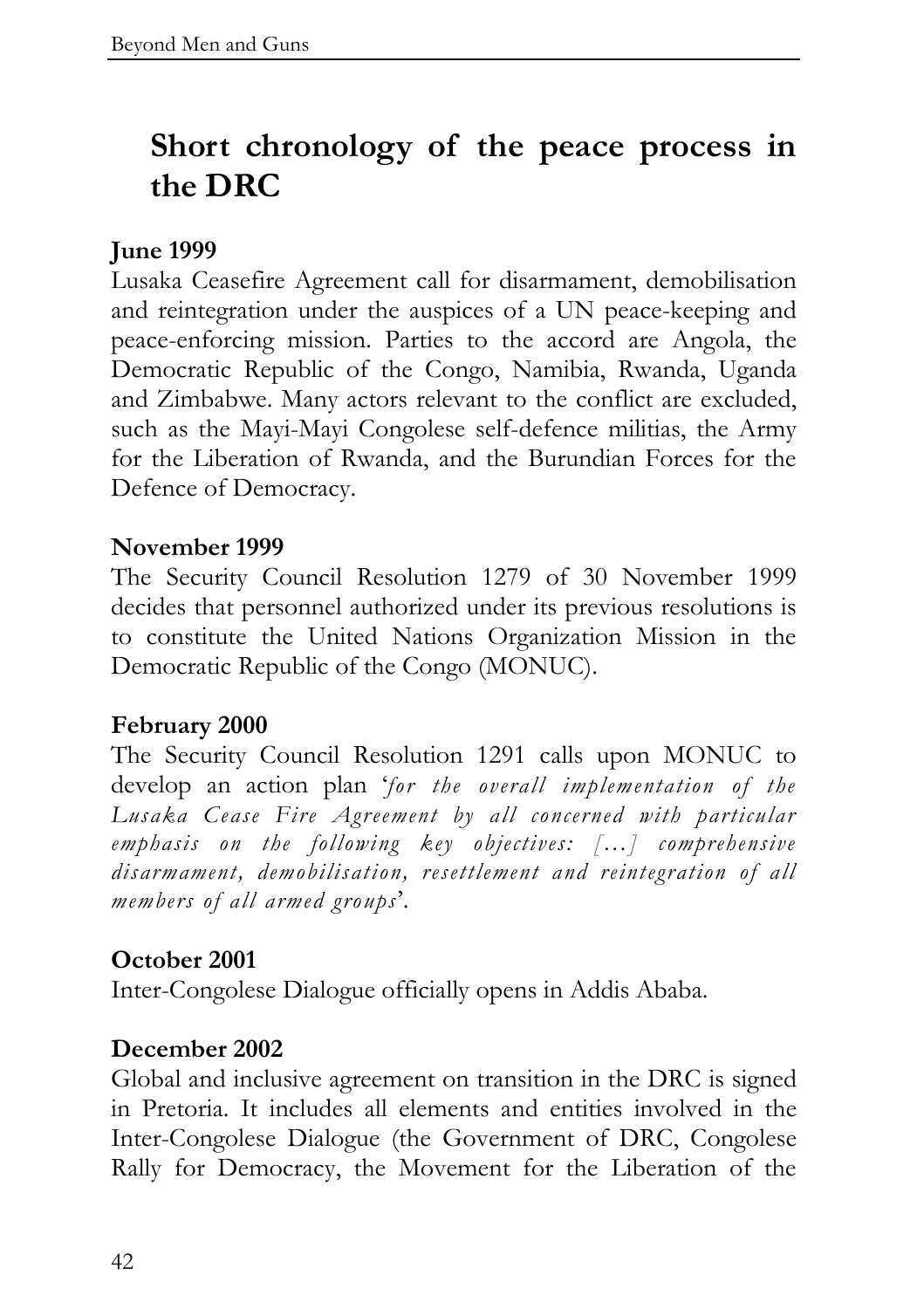Congo, the political opposition, civil society, the Congolese Rally for Democracy/ Liberation movement, the Congolese rally for Democracy/ National and the Mayi-Mayi). The agreement represents a step forward in peace negotiations even though it is not fully implemented, since leadership and rank-and-files divide issues of representation at the negotiation table.

#### **July 2003**

UN Security Council Resolution 1493 tasks MONUC with assisting the '*Government of National Unity and Transition in disarming and demobilising those Congolese combatants who* **voluntarily** *decide to enter the DDR process within the framework of the Multi-country Demobilisation and Reintegration Programme'*.

#### **July 2003**

A transitional government, led by Joseph Kabila, is set up to conduct the country towards democratic elections.

#### **October 2004**

UN Security Council Resolution 1565 establishes that Monuc will *'support operations to disarm foreign combatants led by the Armed Forces of the Democratic Republic of the Congo'* through an augmented and fully deployed MONUC military presence in the Kivus. MONUC will also *'facilitate the demobilisation and voluntary repatriation of the disarmed foreign combatants and their dependents'*. In the same year, the Congolese government drafts a National Programme for Disarmament, Demobilisation and Reintegration. The plan envisages the creation of CONADER (Commission Nationale de DDR), the national institution in charge of all aspects of national DDR (planning, coordination, management, evaluation).

#### **July 30, 2006**

First multi-party elections are held in the DRC in 46 years. After run-off in November 2006, Joseph Kabila becomes President of the country.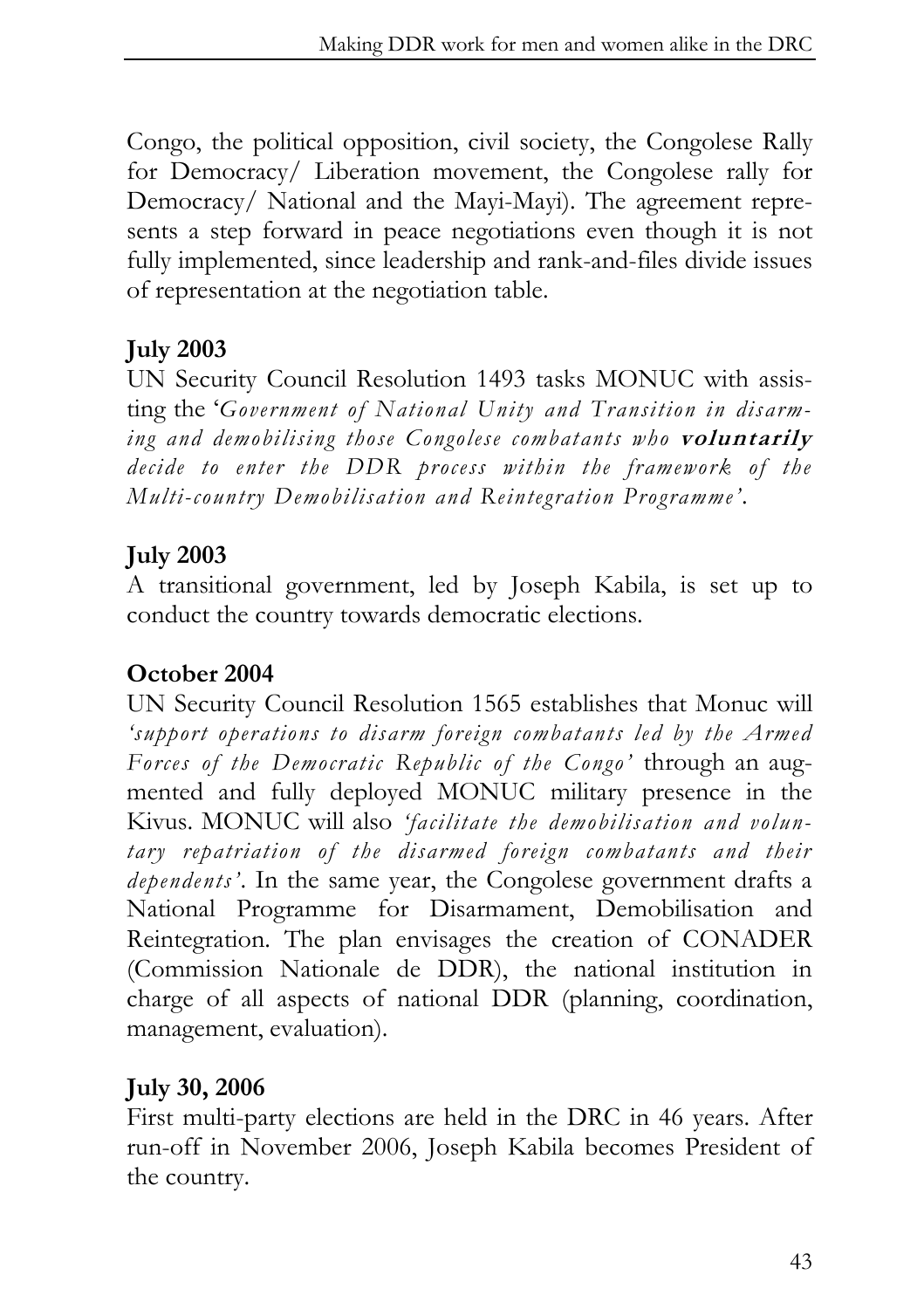## **List of abbreviations**

| Centre de<br><i><b>Brassage</b></i> | Encampment area for training into the new<br>National Army                                                                                                |
|-------------------------------------|-----------------------------------------------------------------------------------------------------------------------------------------------------------|
| <b>CIVPOL</b>                       | Civilian Police                                                                                                                                           |
| <b>CONADER</b>                      | Commission Nationale de Desarmament,<br>Demobilisation et Reinsertion (National<br>Commission<br>for<br>Disarmament,<br>Demobilisation and Reintegration) |
| <b>CNDP</b>                         | Congres National pour la Defense du<br>Peuple (National Congress for People's<br>Defense)                                                                 |
| <b>DDR</b>                          | Disarmament, Demobilisation and<br>Reintegration                                                                                                          |
| <b>DRC</b>                          | Democratic Republic of Congo                                                                                                                              |
| <b>FLDR</b>                         | Forces Democratiques de Liberation du<br>`Rwanda (Democratic Forces for the Libe-<br>ration of Rwanda)                                                    |
| <b>IDDRS</b>                        | Integrated Disarmament, Demobilisation<br>and Reintegration Standards                                                                                     |
| <b>MDRP</b>                         | Demobilisation<br>Multi-country<br>and<br>Reintegration Programme                                                                                         |
| <b>MONUC</b>                        | Mission de l'Organisation des Nations Unies<br>en Republique Democratique du Congo<br>(United Nations Mission to the Democratic<br>Republic of the Congo) |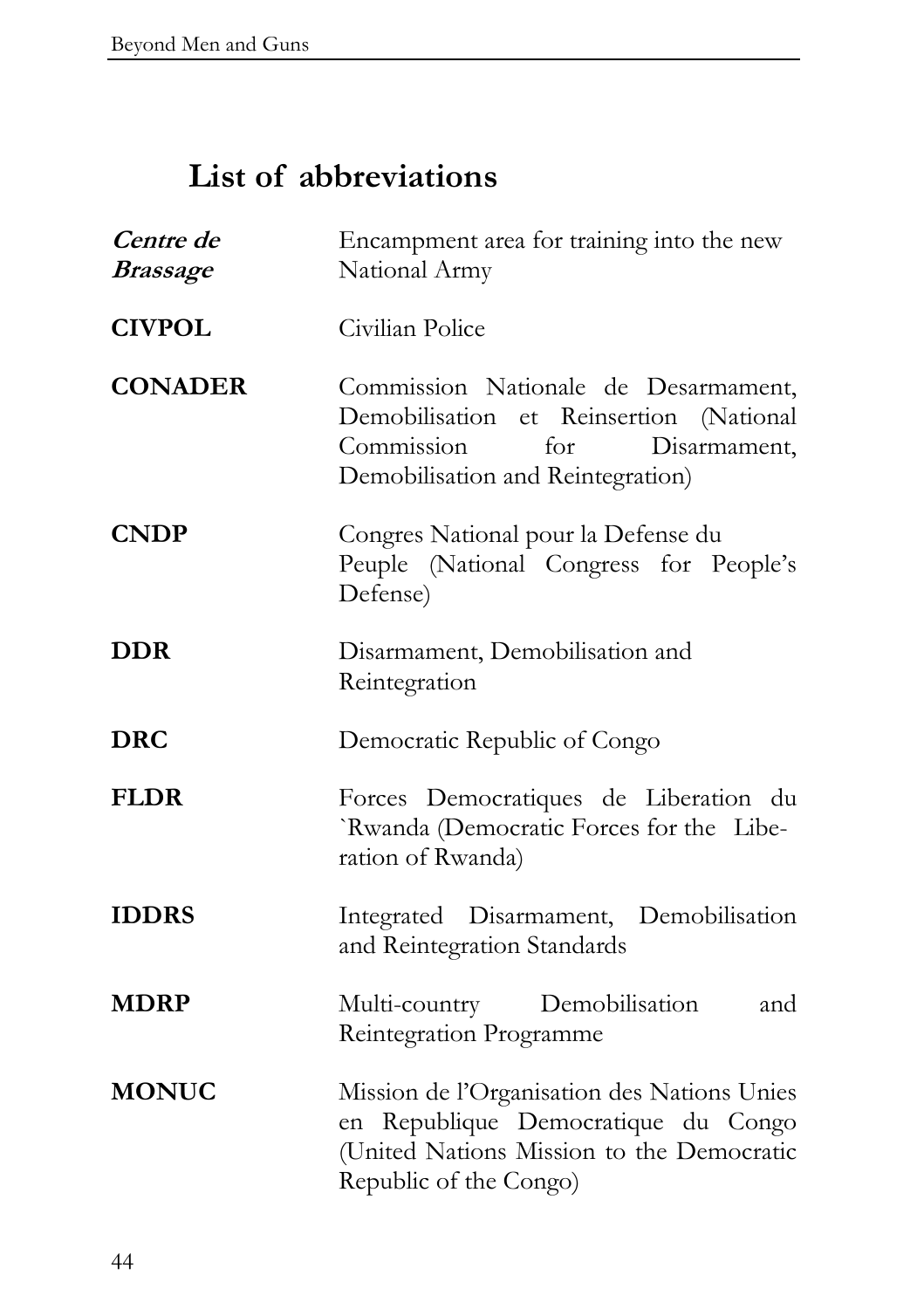| <b>RCD</b>     | Reassemblement Congolais<br>pour la<br>Democratie (Rally for Congolese<br>Democracy) |
|----------------|--------------------------------------------------------------------------------------|
| <b>UN</b>      | United Nations                                                                       |
| <b>UNAMSIL</b> | United Nations Mission in Sierra Leone                                               |
| <b>UNDP</b>    | United Nations Development Programme                                                 |
| <b>UNFPA</b>   | United Nations Population Fund                                                       |
| <b>UNICEF</b>  | United Nations Children's Fund                                                       |
| <b>UNIFEM</b>  | United Nations Development Fund for<br>Women                                         |
| <b>UNMIL</b>   | United Nations Mission in Liberia                                                    |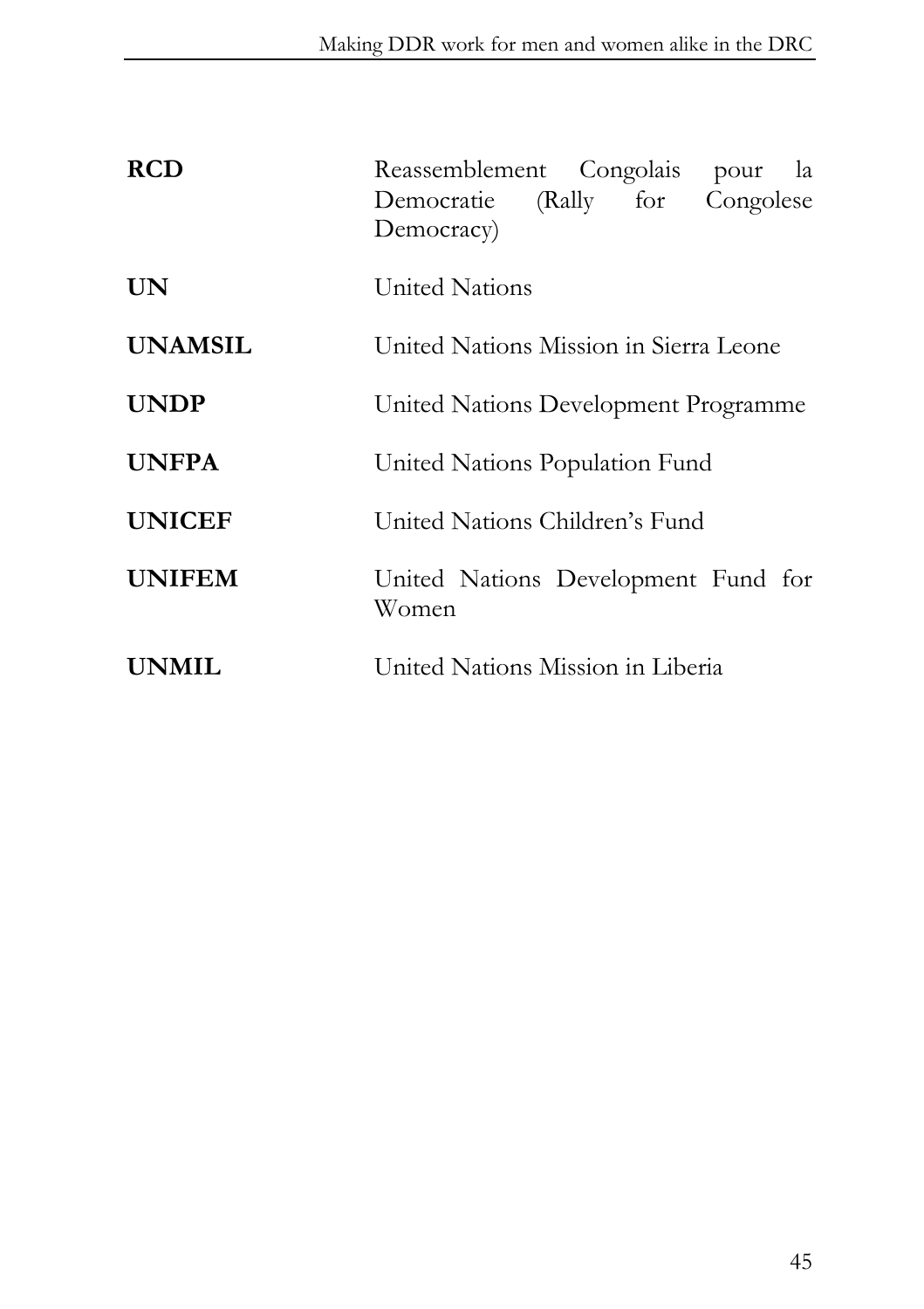## **References**

**Amnesty International, 2008:** *North Kivu: No End to War on Women and Children*. London: Amnesty International, International Secretariat.

**Amnesty International, 2008b:** *Liberia: A Flawed Process Discriminates against Women and Girls***.** London: Amnesty International, International Secretariat.

**Amnesty International Report 2009:** *The State of the World's Human Rights.* London: Amnesty International, International Secretariat.

**BRIDGE 2001:** Briefing paper on the Feminisation of Poverty, IDS, April 2001, http://www.bridge.ids.ac.uk/reports/femofpov.pdf, accessed 22 June 2009.

**Chibba, Michael,** 2008: "Perspectives on Inclusive Development. Concepts, approaches and current issues." In: *World Economics* 9(4): pp 145-158.

**Douma, Pyt and Stefan van Laar,** 2008: *The Struggle After Combat. The Role of NGOs in DDR Processes: DR Congo Case Study.* The Hague, Cordaid.

**El-Bushra, Judy,** 2007: "Feminism, Gender, and Women's Peace Activism" in: *Development and Change* 38(1): pp 131-147.

**Gouvernement de la Republique Democratique du Congo 2004:** Programme National de Desarmament, Demobilisation et Reinsertion.

**Higate, Paul,** 2004: *Gender and Peacekeeping. Case Studies: the Democratic Republic of Congo and Sierra Leone.* Pretoria, Institute of Security Studies: Monograph 91.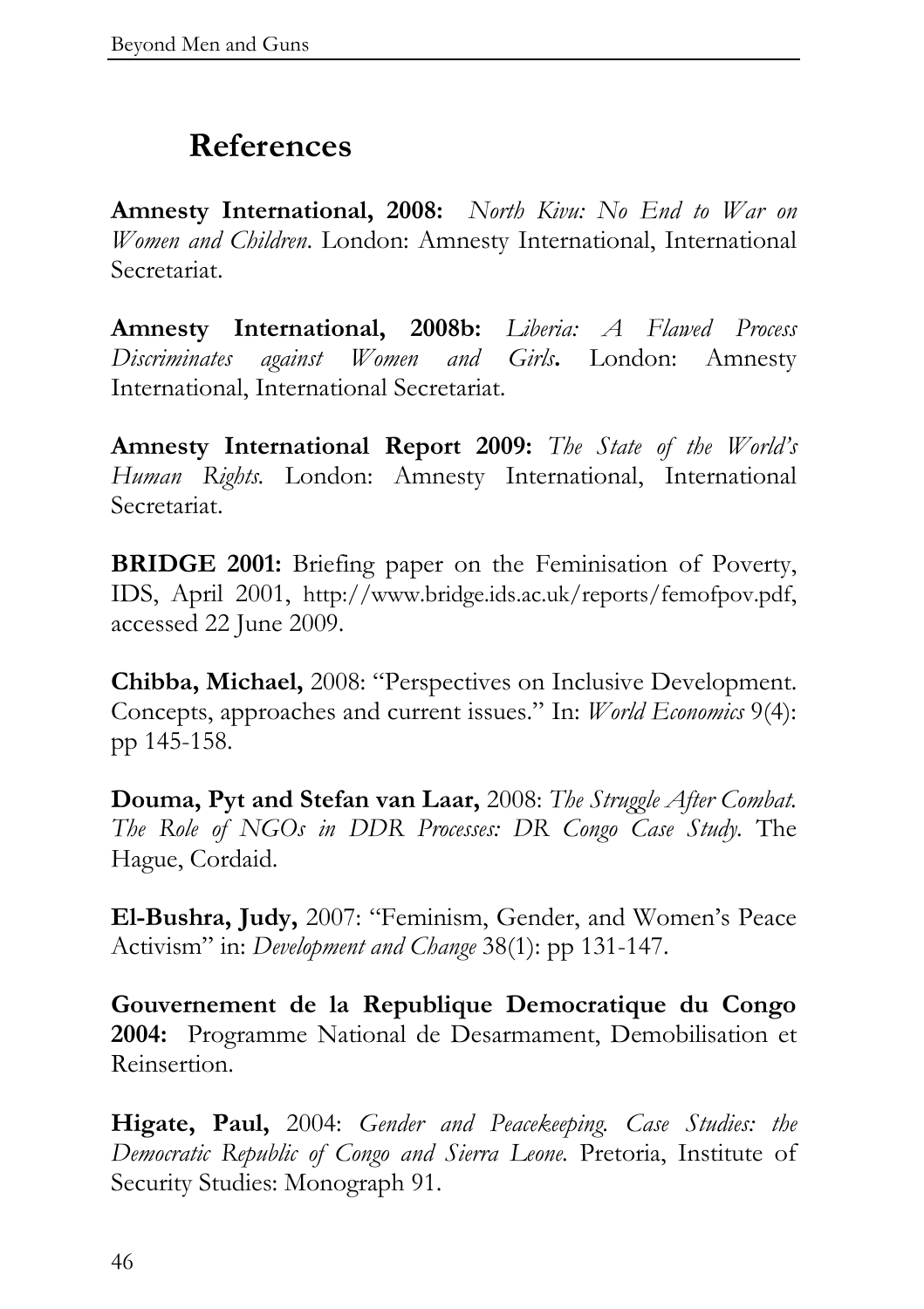**Higate, Paul,** 2007: "Peacekeepers, Masculinities and Sexual Exploitation" in: *Men and Masculinities* 10(1): pp 99-119.

**Human Rights Watch,** 2005: *Seeking Justice: The Prosecution of Sexual Violence in the Congo War*. New York: Human Rights Watch.

**Human Rights Watch,** 2007: *Democratic Republic of the Congo. Renewed Crisis in North Kivu*. New York: Human Rights Watch.

**Human Rights Watch,** 2009. *Soldiers who Rape, Commanders who Condone. Sexual Violence and Military Reform in the Democratic Republic of Congo.* New York: Human Rights Watch.

**Marriage, Zoe,** 2007: "Flip-flop rebel, dollar soldier: demobilisation in the Democratic Republic of the Congo" in: *Conflict, Security and Development* 7(2): pp 281-309.

 **Mazurana, D. and K. Carlson,** 2004: *From Combat to Community: Women and Girls of Sierra Leone.* Women's Policy Commission, Women Waging Peace: Washington DC and Harvard University.

**Merry, Sally Engle,** 2006: "Transnational Human Rights and Local Activism: Mapping the Middle" in: *American Anthropologist*  108(1): pp 38-51.

**Medecins Sans Frontieres** 2009: *Shattered Lives. Immediate Medical Care for Sexual Violence Victims.* Brussels: Medecins Sans Frontières.

**Moser, Caroline O.N. and Dennis Rodgers,** 2005: *Change, Violence and Insecurity in Non-Conflict Situations. Overseas Development Institute Working Paper 245.* Retrieved from: http://www.odi.org.uk/resources/download/1198.pdf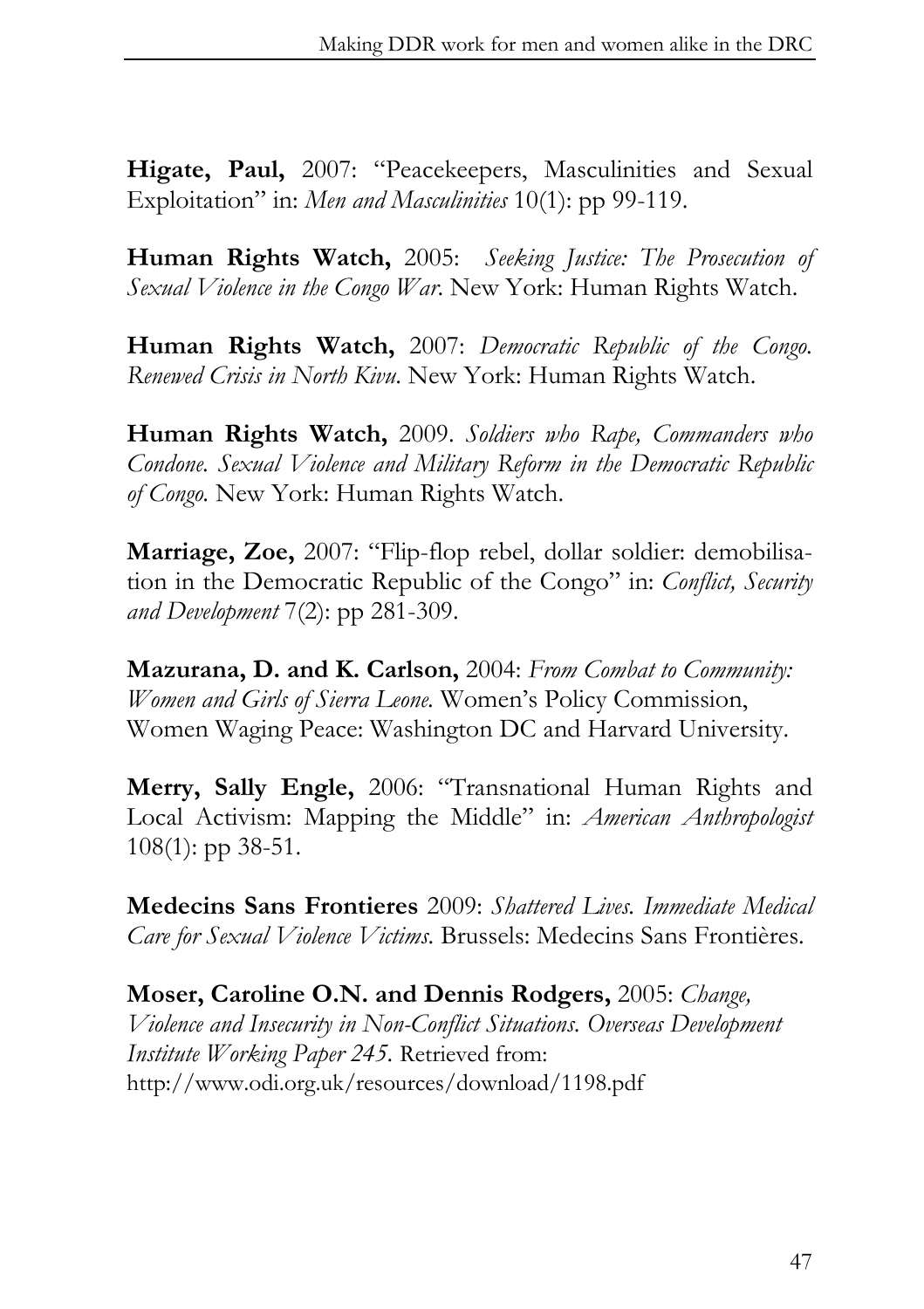**Multi-Country Demobilisation and Reintegration Programme***.* Progress Report and Work Plan July –September 2005.

**Multi-Country Demobilization and Reintegration Programme**. Guidelines for National Programmes. Retrieved from http://www.mdrp.org/about\_us.htm, 30 May 2009.

**Ndeye, Sow,** 2006: *Gender and Conflict. Transformation in the Great Lakes Region of Africa*. Paper presented at the Expert Workshop "Gender Relations and Conflict: Causes, Course and Strategies" at Heinrich Boell Foundation, May 12, 2006, retrieved from http://www.glow-boell.de/en/rubrik\_2/813\_1587.htm.

**Puechguirbal, Nadine,** 2003: "Women and War in the Democratic Republic of the Congo" in: *Journal of Women in Culture and Society* 28(4): pp 1271-1281.

**Refugees International,** 2005: *Must Boys be Boys? Ending Sexual Exploitation and Abuse in UN Peacekeeping Missions*.

**Republic of Liberia 2009:** *The Liberia National Action Plan for the Implementation of United Nations Resolution 1325.* 

**Schroeder, Emily,** 2004: *A Window of Opportunity in the Democratic Republic of the Congo: Incorporating a Gender Perspective in the Disarmament, Demobilization and Reintegration Process. Peace, Conflict and Development, Issue 5*. Bradford: University of Bradford Peace Studies.

**UN DDR** 2006: Integrated Disarmament, Demobilization and Reintegration Standards (IDDRS).

**UNDP and UNFPA** 2006: *Post-conflict Peacebuilding in Africa: the role of UNDP and UNFPA in Angola and the Democratic Republic of the Congo. The DRC Case Study*. Background note. Sexual and gender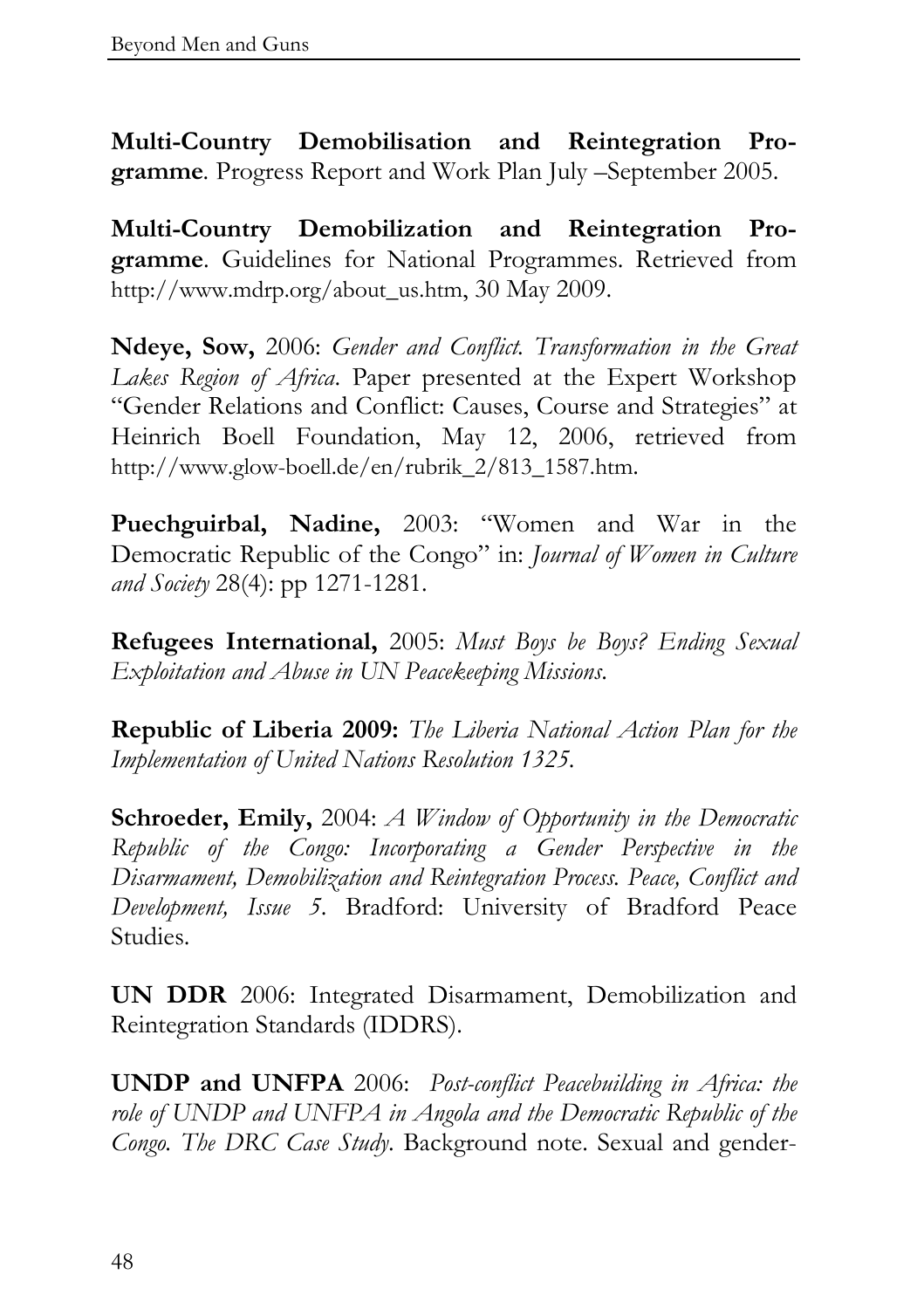based violence – prevention and response/ Disarmament, demobilisation and reintegration.

**UNIFEM** 2004: *Getting it Right, Doing it Right: Gender and Disarmament, Demobilization and Reintegration*.

**UNIFEM** 2008: *Gender-aware Disarmament, Demobilization and Reintegration (DDR): A Checklist.* 

**United Nations General Assembly Document** A/59/661 5 January 2005. *Investigation by the Office of Internal Oversight Services into allegations of sexual exploitations and abuse in the United Nations Organization Mission in the Democratic Republic of the Congo.*